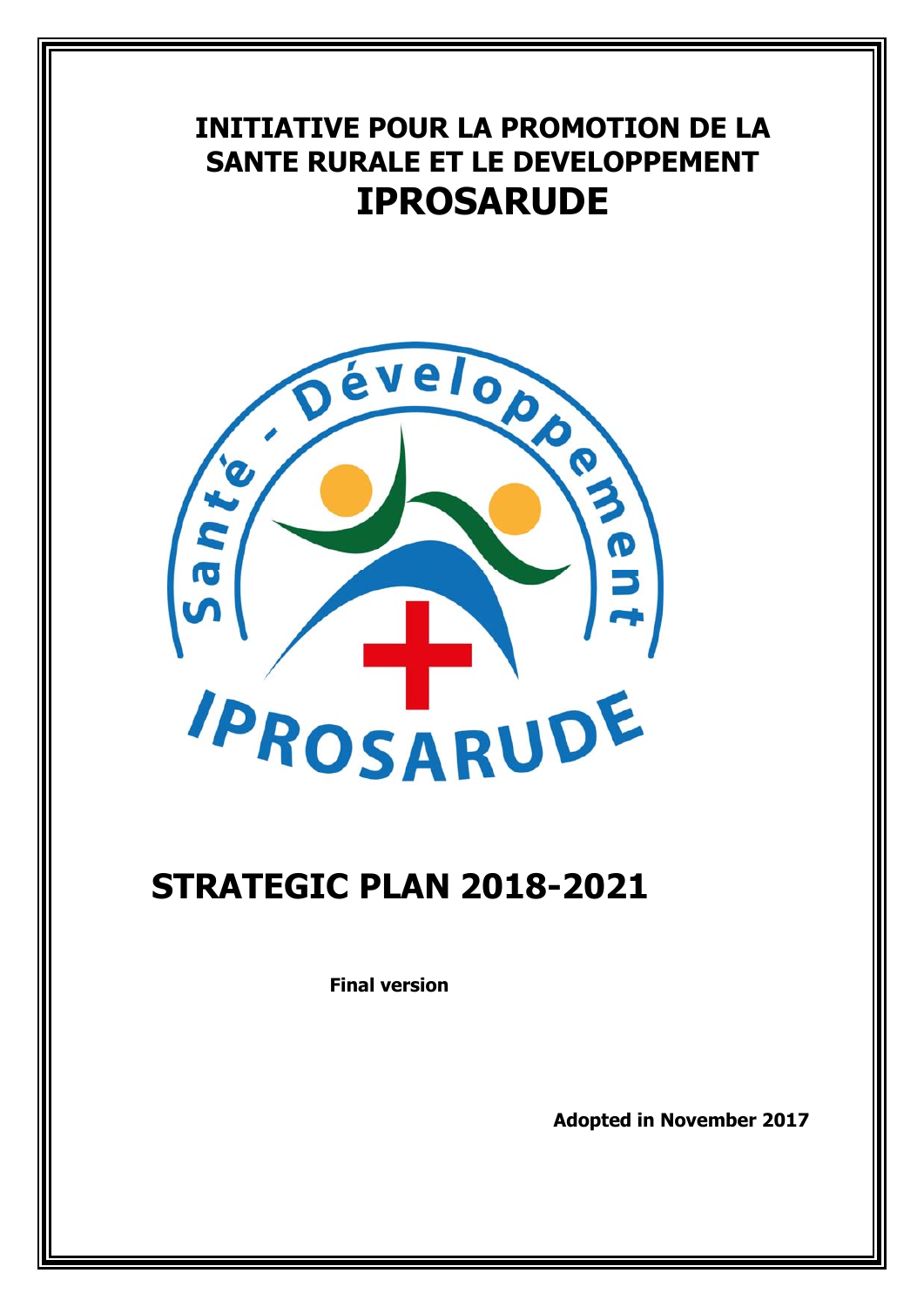## **Table of contents**

| 1. |          |                                                                          |  |
|----|----------|--------------------------------------------------------------------------|--|
|    | 1.1.     |                                                                          |  |
|    | 1.1.1.   |                                                                          |  |
|    | 1.1.2.   |                                                                          |  |
|    | 1.1.3.   |                                                                          |  |
|    | 1.1.4.   |                                                                          |  |
|    | 1.1.5.   |                                                                          |  |
|    |          |                                                                          |  |
|    | 1.2.     |                                                                          |  |
|    | 1.3.     |                                                                          |  |
|    | 1.3.1.   |                                                                          |  |
|    | 1.3.2.   |                                                                          |  |
|    | 1, 3, 3, |                                                                          |  |
| 2. |          |                                                                          |  |
|    | 2.1.     |                                                                          |  |
|    | 2.2.     |                                                                          |  |
| 3. |          |                                                                          |  |
|    | 3.1.     |                                                                          |  |
|    | 3.2.     |                                                                          |  |
| 4. |          |                                                                          |  |
|    | 4.1.     |                                                                          |  |
|    | 4.2.     |                                                                          |  |
|    | 4.3.     |                                                                          |  |
|    | 4.4.     |                                                                          |  |
|    | 4.4.1.   | Axis 1: Strengthening governance and knowledge management in             |  |
|    |          |                                                                          |  |
|    | 4.4.3.   |                                                                          |  |
|    |          | 4.4.4. Axis 4 : Support for the promotion of sustainable development  15 |  |
|    | 4.5.     |                                                                          |  |
| 5. |          |                                                                          |  |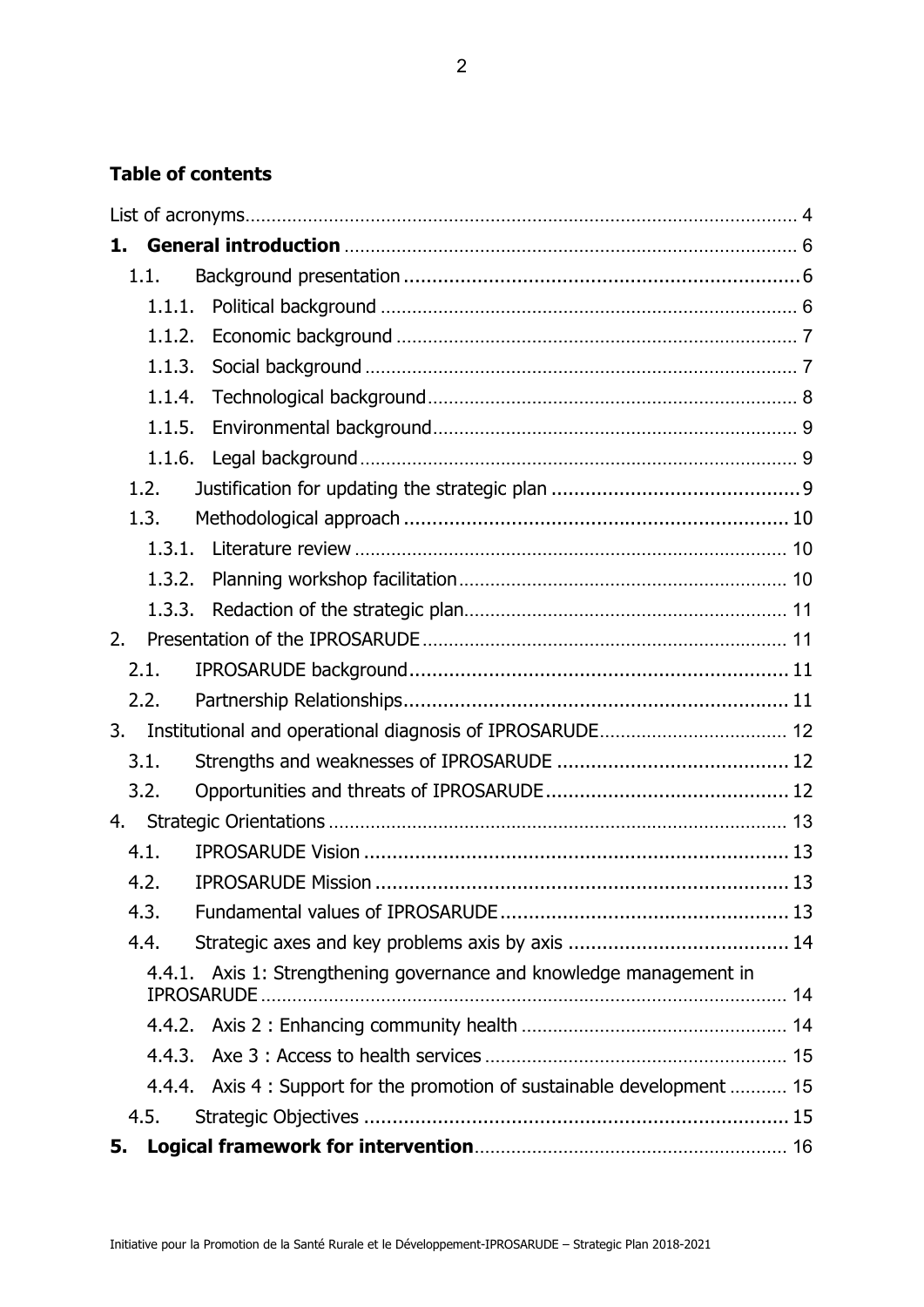| 5.1. | <b>Strengthening IPROSARUDE governance and knowledge</b>        |  |
|------|-----------------------------------------------------------------|--|
|      |                                                                 |  |
| 5.2. |                                                                 |  |
| 5.3. |                                                                 |  |
| 5.4. | <b>Support for the promotion of sustainable development  24</b> |  |
|      |                                                                 |  |
| 4.1. |                                                                 |  |
| 4.2. |                                                                 |  |
| 4.3. |                                                                 |  |
| 4.4. |                                                                 |  |
| 5.   |                                                                 |  |
| 6.   |                                                                 |  |
|      |                                                                 |  |
|      | Appendix 1: Strategic plan Monitoring and Evaluation Matrix  32 |  |
|      |                                                                 |  |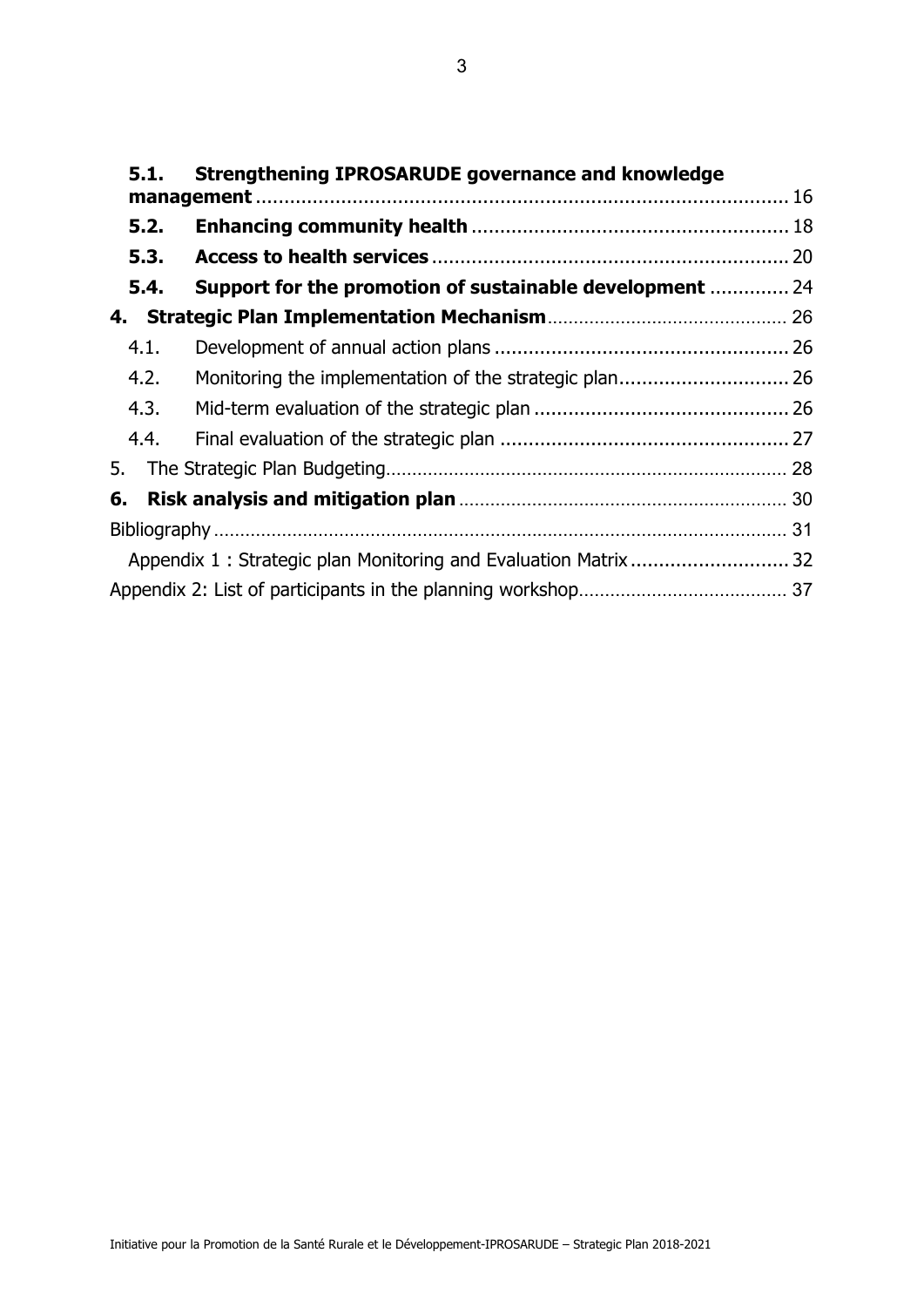## **List of acronyms**

| A                 |   | Activity                                                                                                                                                                         |
|-------------------|---|----------------------------------------------------------------------------------------------------------------------------------------------------------------------------------|
| IGA               |   | <b>Income Generating Activities</b>                                                                                                                                              |
| API               |   | Agence de Promotion des Investissements (Investment Promotion                                                                                                                    |
|                   |   | Agency)                                                                                                                                                                          |
| <b>ARV</b>        |   | Antiretroviral                                                                                                                                                                   |
| <b>BRB</b>        |   | Banque de la République du Burundi (Bank of the Republic of Burundi)                                                                                                             |
| <b>CDS</b>        |   | Centre de Santé (Health Center)                                                                                                                                                  |
| <b>CBD</b>        |   | Community-Based Distribution                                                                                                                                                     |
| <b>DPAE</b>       |   | Direction Provinciale de l'Agriculture et de l'Elevage (Provincial Direction<br>of Agriculture and Breeding Livestock)                                                           |
| <b>EAC</b>        |   | <b>East African Community</b>                                                                                                                                                    |
| <b>BDHS</b>       |   | Burundi Demographic and Health Survey                                                                                                                                            |
| <b>NRC</b>        |   | Nutritional and Rehabilitation Centre                                                                                                                                            |
| <b>PBF</b>        |   | Performance-based financing                                                                                                                                                      |
| <b>BIF</b>        |   | <b>Burundi Franc</b>                                                                                                                                                             |
| <b>SWOT</b>       |   | Strength, Weaknesses, Opportunities, Threats                                                                                                                                     |
| <b>FOSA</b>       |   | Formation Sanitaire (Health facilities)                                                                                                                                          |
| <b>CHWG</b>       |   | Community Health worker Group                                                                                                                                                    |
| <b>IPROSARUDE</b> | ÷ | Initiative pour la Promotion de la Santé Rurale et le Développement<br>(Initiative for the promotion of rural health and Development)                                            |
| <b>MPHAC</b>      |   | Ministry of Public Health and AIDS Control                                                                                                                                       |
| MFI               |   | Microfinance Institution                                                                                                                                                         |
| OVI               |   | Objectively Verifiable Indicators                                                                                                                                                |
| <b>NCDs</b>       |   | Non-communicable diseases                                                                                                                                                        |
| <b>SDGs</b>       |   | Sustainable Development Goals                                                                                                                                                    |
| <b>NGO</b>        |   | Non-Governmental Organization                                                                                                                                                    |
| <b>NAPA</b>       |   | National Action Plan for Adaptation to climate change                                                                                                                            |
| <b>PATA</b>       |   | Paediatric Aids for Treatment in Africa                                                                                                                                          |
| <b>SME</b>        |   | Small and Medium-sized Enterprise                                                                                                                                                |
| <b>NHDP</b>       |   | National Health Development Plan                                                                                                                                                 |
| <b>NHP</b>        |   | National Health Policy                                                                                                                                                           |
| <b>NIFNP</b>      |   | National Integrated Food and Nutrition Programme                                                                                                                                 |
| <b>PSI</b>        |   | Population Services International                                                                                                                                                |
| <b>TFP</b>        |   | Technical and financial partner                                                                                                                                                  |
| R.                |   | Result                                                                                                                                                                           |
| <b>REGIDESO</b>   |   | Régie de production, de distribution et de commercialisation de l'eau et<br>de l'électricité (Production, distribution, and commercialization of water<br>and electricity Board) |
| <b>SRH</b>        |   | Sexual and Reproductive Health                                                                                                                                                   |
| <b>SUN</b>        |   | <b>Scaling Up Nutrition</b>                                                                                                                                                      |
| <b>TOR</b>        |   | Terms of reference                                                                                                                                                               |
| <b>HIV/AIDS</b>   |   | Human Immunodeficiency Virus / Acquired Immunodeficiency Syndrome                                                                                                                |
| <b>SGBV</b>       |   | Sexual and Gender-based violence                                                                                                                                                 |
| <b>VSLA</b>       |   | Village Savings and Loan Association                                                                                                                                             |
|                   |   |                                                                                                                                                                                  |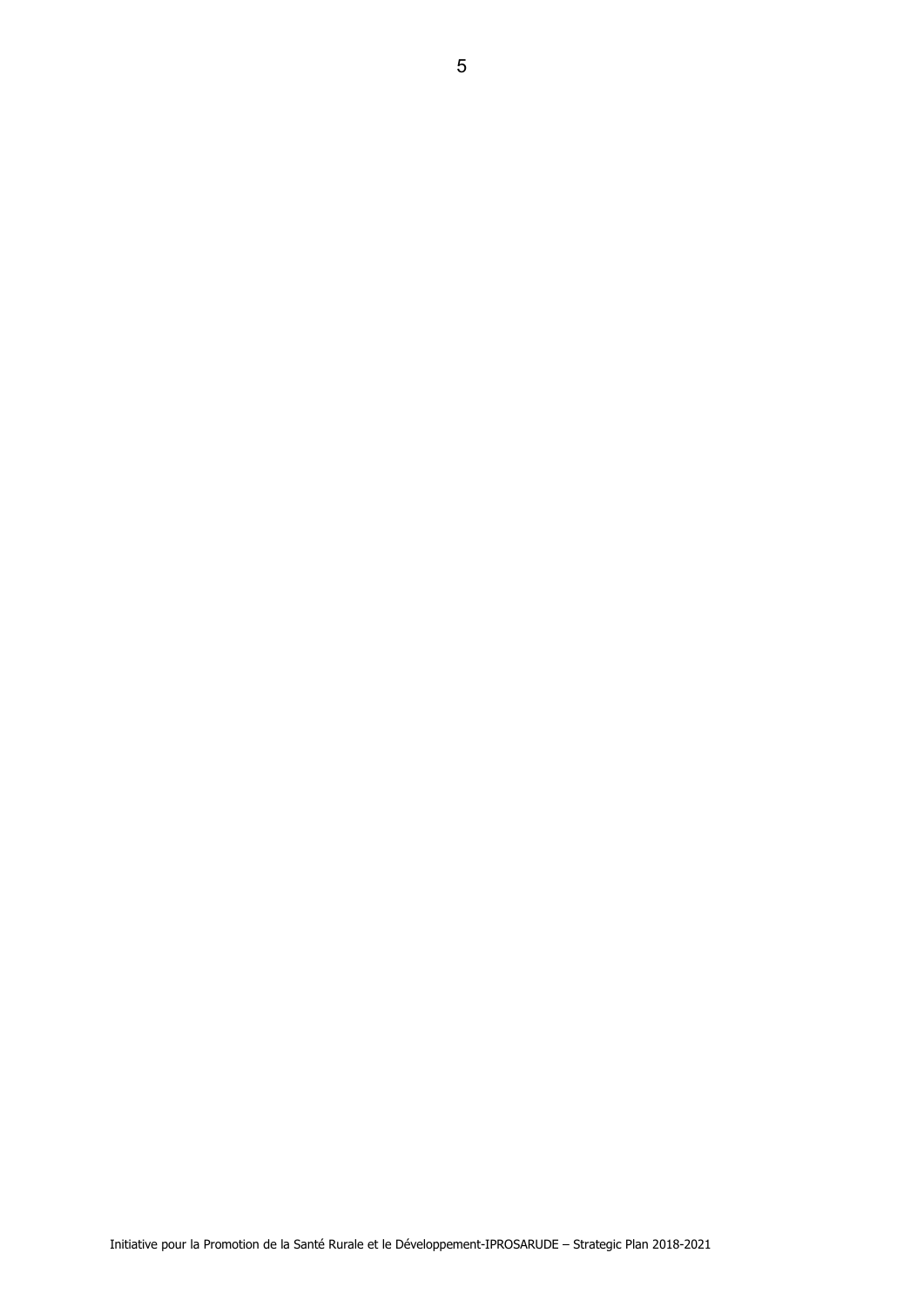#### **1. General introduction**

Promoting and improving health is a foundation for the development of the country and its people. Indeed, sustainable development cannot be expected if the population does not have access to effective health services. Burundi's health system is organized in pyramidal form and is divided into 3 levels: central, intermediate, and peripheral.

The health situation in Burundi remains worrying and marked by the prevalence of numerous communicable and non-communicable diseases. Diseases that are the main causes of morbidity and mortality are malaria, acute respiratory infections, diarrheic diseases, malnutrition, HIV/AIDS and tuberculosis.

Many risk factors related to living conditions, particularly in relation to hygiene, sanitation, nutrition and the environment, contribute to increasing the burden of morbidity in the population. Vulnerable groups include pregnant women, children, and orphans. This situation is aggravated by the low social protection of the population from disease risk.

## **1.1. Background presentation**

Every organization works in a context. During the planning workshop, the analysis of the context, known as "PESTEL", attracted the attention of the participants as it influences the choices to be made in terms of strategic activities to be implemented and the results to be expected.

#### **1.1.1. Political background**

 With regard to health, the Government of Burundi has initiated several reforms to improve the accessibility of health care from a geographical point of view. These include:(i) decentralization through the setting up of health districts, (ii) the presidential measure of free care for children under five and pregnant women, (iii) the performance-based financing approach, (iv) the merging of the Ministry of Public Health and the Ministry of AIDS control, (v) institutional reforms of the MPHAC, (vi) the setting up of a framework for concerted action by partners for health and development, (vii) the increase in the state health budget (13%) which is close to the level recommended by the Abuja Declaration (15%).

Thus, the share of priority sectors in executed expenditure (excluding common expenses) increased from 40.09% in 2005 to 54.4% in 2009. Particularly for the health sector, where the health budget rose from 5.6% in 2006 to 7.7% in 2010.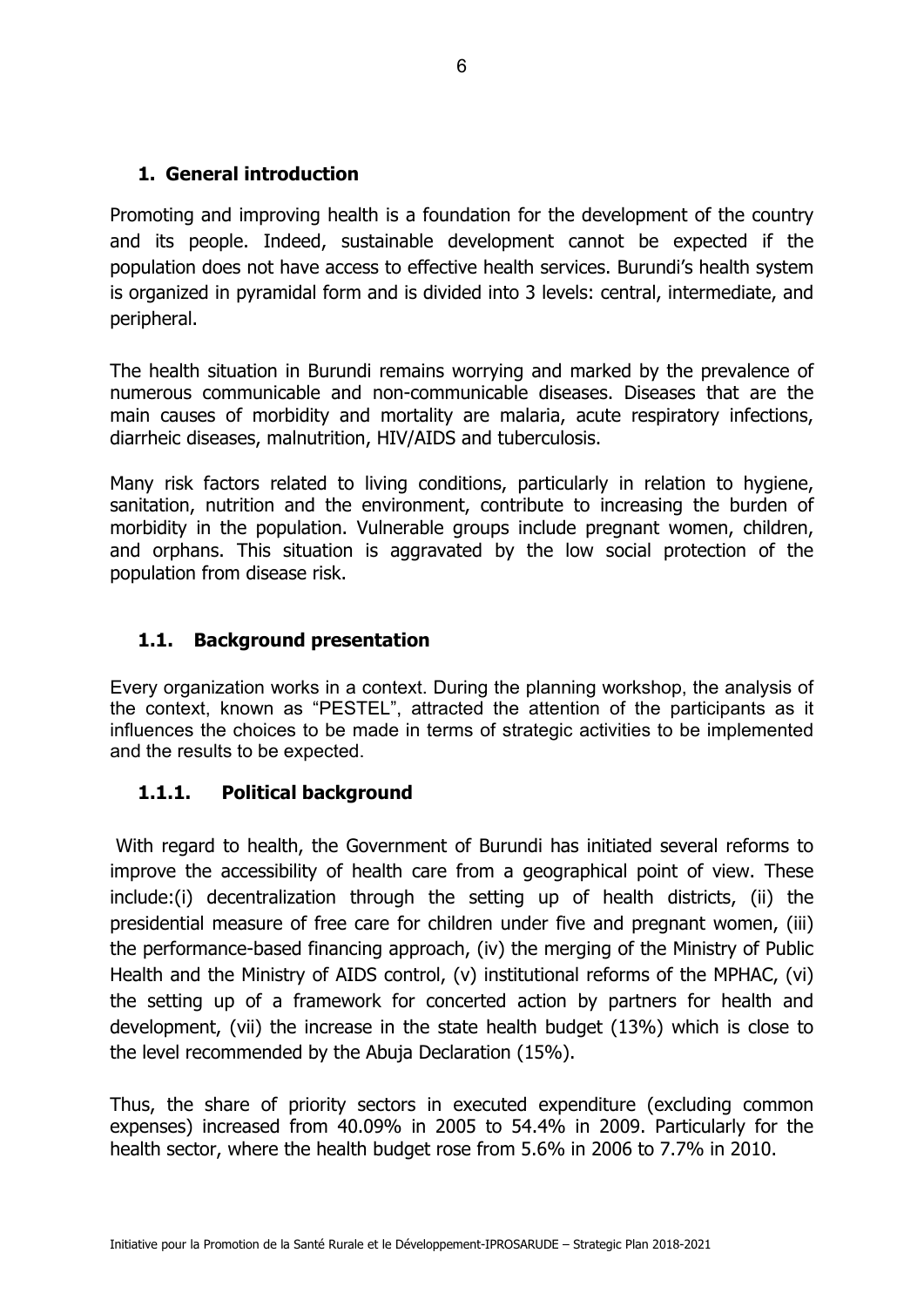In terms of regulation and standardization of the sector, progress has been made through the adoption of several texts regulating the sector and the existence of manuals of procedures, protocols,standards for human resources and infrastructures, the international health regulations.

The government and its partners have made significant efforts to ensure the availability of health inputs. Geographical accessibility is satisfactory, since the general population (80%) can access a health centre within 5 km of the health centre, although there are geographical disparities, especially in favor of urban centres.

## **1.1.2. Economic background**

The disastrous impact of the war has resulted in a significant slowdown in the performance of the national economy and a generalized impoverishment of the population, with a poverty rate estimated at 67% in 2006. The vicious circle of « poor health – harmful effect on the economy- pauperization - worsening health status ». Approximately 17% of patients do not have access to health care ; 81.5% of patients are forced to take on debt or sell goods in order to meet the cost of health care.

With regard to affordability, the majority of Burundian households use direct payments to finance their health expenditure. Household financing of direct payments for health care accounts for 40% of total health expenditure. With its low purchasing power, this method of payment limits people's access to healthcare. To address this problem, the government had introduced a health insurance card (HIC). However, this card is only accepted in certain public and approved health facilities because the related claims are difficult and late reimbursed.

For civil servants, a public service mutual insurance company covers 80% of their care, with the compensation being paid directly by the beneficiaries and by the MPHAC for its staff. Private insurance, community mutuals and initiatives of people living with HIV/AIDS exist but do not cover the whole country. It should be noted that Burundi's external dependence on the health sector remains high, while the private sector is not well integrated into the national health system, as is traditional medicine and community participation.

## **1.1.3. Social background**

Burundi's population characterized by its youth and strong growth. Burundi's total fertility rate is 6.4 children on average per woman, which is very high. Women of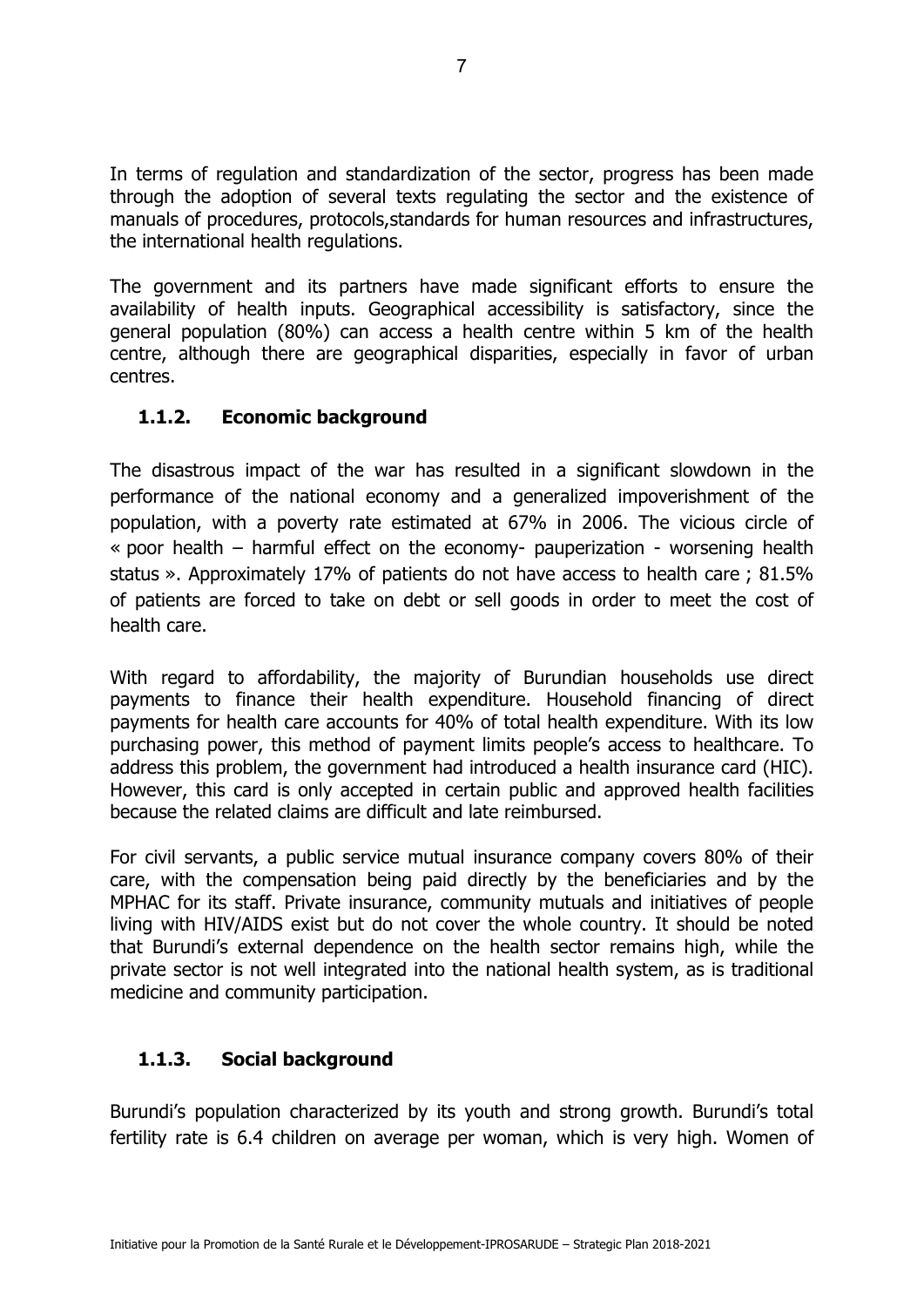childbearing age account for almost half of the total female population, or 46 percent, resulting in high levels of maternal and infant morbidity and mortality.

Burundi has difficulty meeting food needs. By way of illustration, according to the joint harvest assessment report, production in the 2010 season covered just the food needs of about three months. A gross food deficit of 412,000 tones of cereal equivalent, or 32.3% of domestic needs, was identified in this report, although this deficit is felt mainly by the most vulnerable households. The impact of this drop in legume production is felt in terms of the quality and balance of the food supply, which is becoming less and less diversified, which is a gateway to malnutrition. Thus, very high rates of chronic malnutrition are observed. Endemic deficiency malnutrition affects children under five years of age with acute acuity (percentage approaching 63.3% according to NHP 2016-2025).

With regard to « water », the vast majority of Burundians obtain their water from fountain stands or from streams and rivers. Hygiene and sanitation is one of the main determinants of health. Access to hygienic latrines remains a major problem for many households. The 2009 household survey showed that 53.1% of households use a traditional latrine and 31.1% a pit or open pit latrine. Improved latrines and flush toilets represent only insignificant proportions, 6.3% for each type.

Mortality due to NCDs is estimated as follows: (i) diabetes (1%), (ii) cardiovascular diseases (10%), chronic respiratory diseases (2%), cancers (5%), trauma including road injuries (11%), other NCDs (11%), according to the WHO 2014 report in Burundi. The contraceptive rate is still only 25.3% (PNSR 2013). It is worth noting the persistence of attitudes of the Burundian population towards witchcraft and consultations with healing soothsayers, as well as the socoial inequalities in access to health care and services.

## **1.1.4. Technological background**

The technological context is characterized by a lack of information on the promotion and prevention and the cost of modern medical equipment. The PBF has set up data collection tools with a limited number of indicators, which can constitute an integrated management information system model for monitoring the performance of the health system. The upcoming arrival of fiber optics will undoubtedly improve the level of health communication.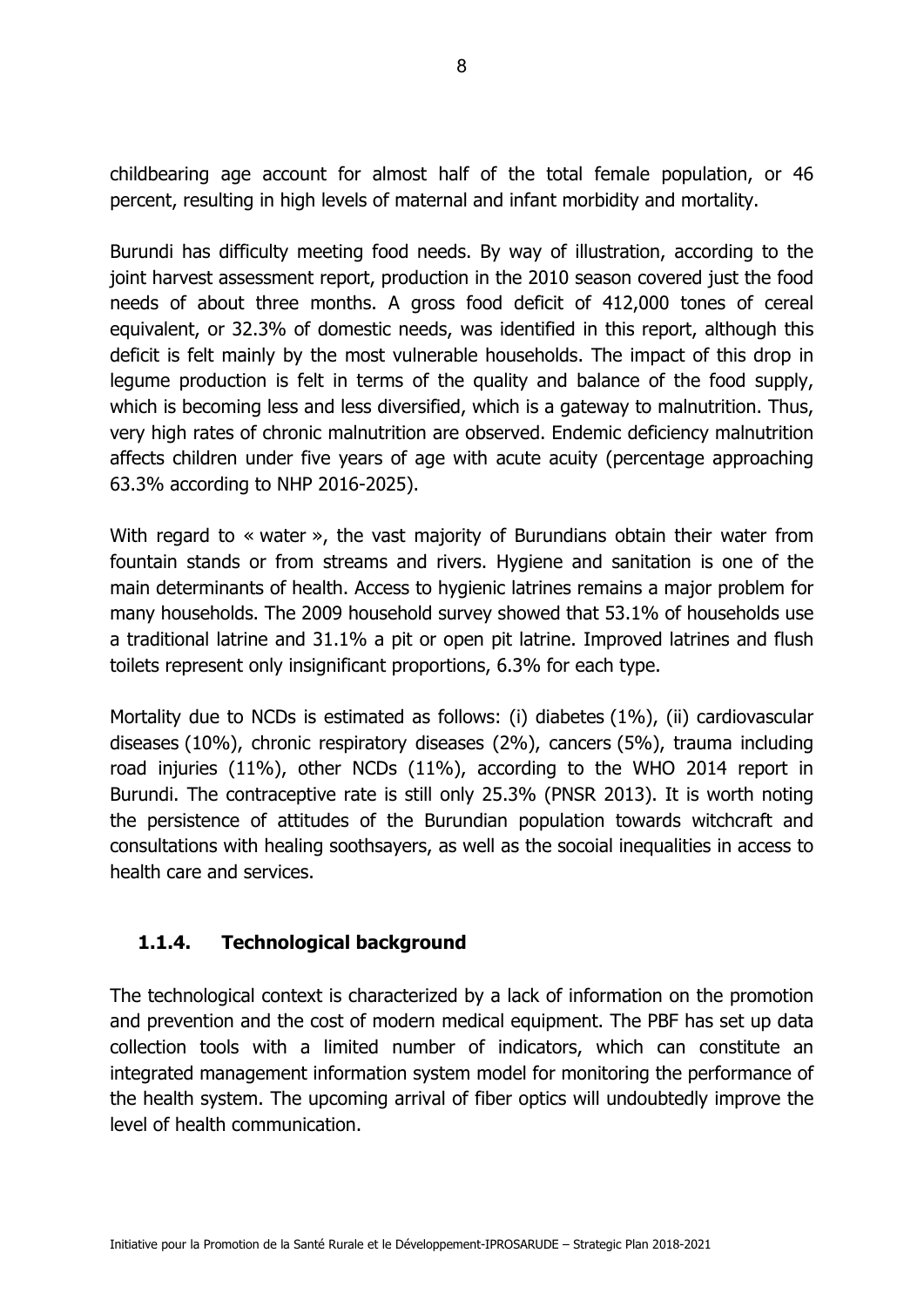Technologically, it is also important to note the availability of processed foods that cause malnutrition and obesity. With regard to family planning, it is noted that the unmet need is estimated at 31% (DHS 2010), with a total demand for family planning in Burundi of 58% (BDHS). With regard to access to health services, there is a shortage of specialist doctors in rural areas.

## **1.1.5. Environmental background**

Climate change is a global problem. Burundi has adopted its National Action Plan for Adaptation to climate change, NAPA. It has a plan for adapting the health sector to climate change in Burundi for the 2014-2017 period. It intends to continue its efforts in the application of the international health regulations (IHR 2005) through its national contingency plan for the fight against pandemics and health emergencies (according to the NHP 2016-2025).

In terms of water sources, Burundi is relatively well served even though a good proportion of the population is supplied by rivers. Malaria is one of the diseases exacerbated by climate change. In general, inadequate sanitation and hygiene is a reality in Burundi.

## **1.1.6. Legal background**

At the legal level, it should be stressed that the right to health is integrated in the various international documents. However, the absence of an updated health code is regrettable.

#### **1.2. Justification for updating the strategic plan**

Strategic planning has been the process by which IPROSARUDE officials have developed the general objectives, policies and strategies that will facilitate the acquisition, use and allocation of ressources. Faced with an ever-changing environment and capacities, IPROSARUDE adopted a process of updating its 2017- 2020 strategic plan, which allowed it to re-analyze the organization's vision and mission, its fundamental values, its key objectives, its areas of specialization, its strengths and weaknesses, its opportunities and threats, its activities and, in addition its short-and medium-term subjects or areas of decision making.

In this way, IPROSARUDE intends to better align itself with this logic of contribution to health for all, with an emphasis on rural health, by updating its strategic plan.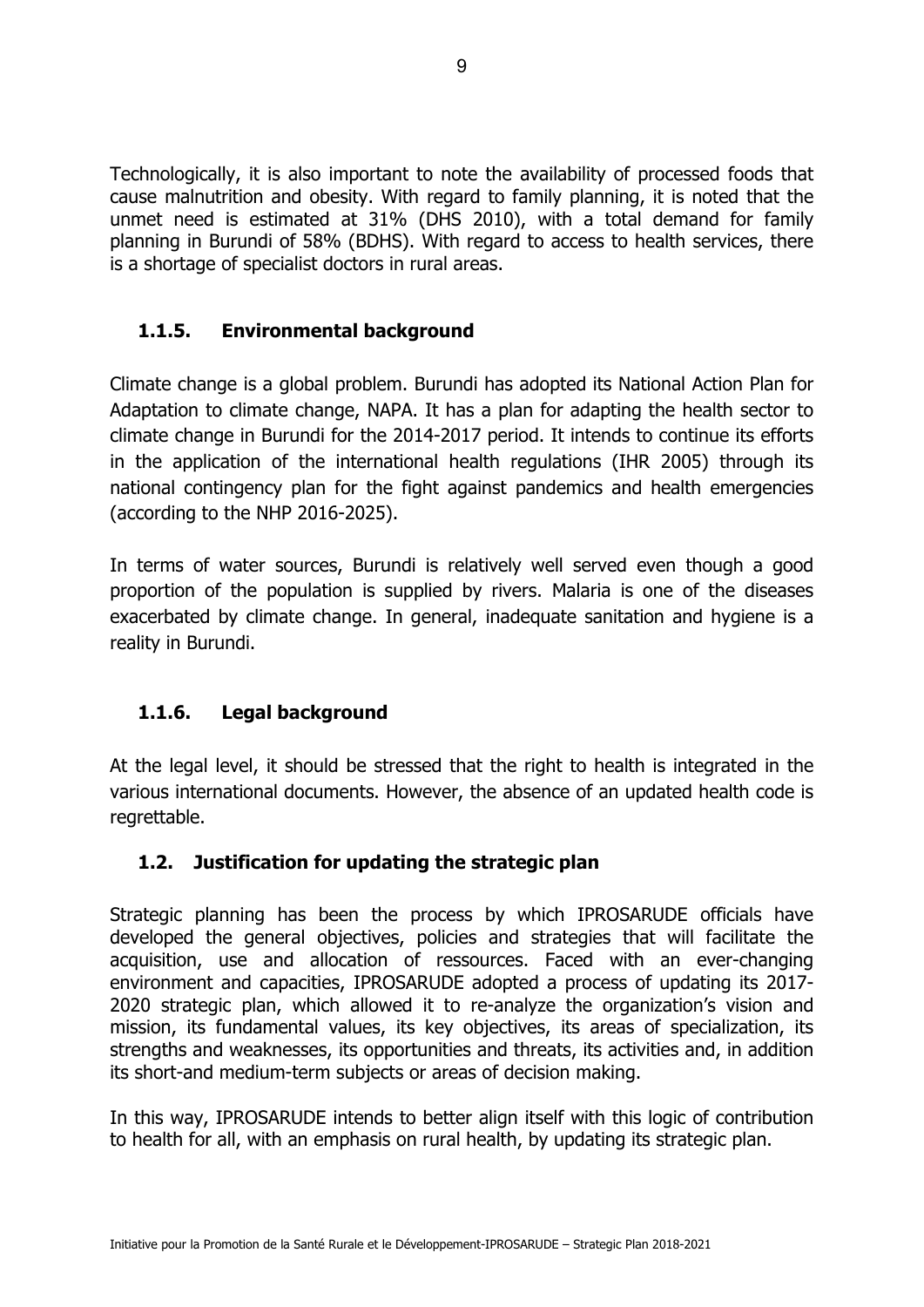#### **1.3. Methodological approach**

The updating of the 2017-2020 strategic plan for the period 2018-2021 was mainly the work of IPROSARUDE itself and an independent consultant hired by the partner CARE International as a facilitator. There were three main phases: literature review, planning workshop and writing.

#### **1.3.1. Literature review**

The literature review was an important step in this update exercise. In order to get acquainted with the operation and especially in preparation for the planning workshop, the consultant used all the documents deemed relevant from IPROSARUDE and other sources. The list of documents used is included in the bibliography.

## **1.3.2. Planning workshop facilitation**

To maximize effectiveness, the three-day workshop was held in Bujumbura from 8 to 10 November 2017. With the participation of 6 resource persons, listed in the annex, the workshop allowed to reanalyze and make proposals on the main articulations of the strategic plan document.

More specifically, under the facilitation of the consultant and in participatory approach, the IPROSARUDE resource persons were able to:

- $\Box$  Analyze the achievements of the current strategic,
- $\Box$  Analyze the main constraints overcome when implementing its programmes and projects,
- $\Box$  Re-analysis of the IPROSARUDE situation in terms of strengths, weaknesses, opportunities and threats, SWOT,
- $\Box$  Re-examine the political, economic, social, technological, environmental and legal context PESTEL
- $\Box$  Confirm strategic axis,
- $\Box$  Revisit key problems to be solved axis by axis,
- $\Box$  Redefine the overall objective and specific objectives and relevant activities, while estimating the respective budgets,
- $\Box$  Review elements of the logical framework,
- $\Box$  Outline the strategic plan's implementation mechanism,
- $\Box$  Analyze the main foreseeable risks when implementing the strategic plan.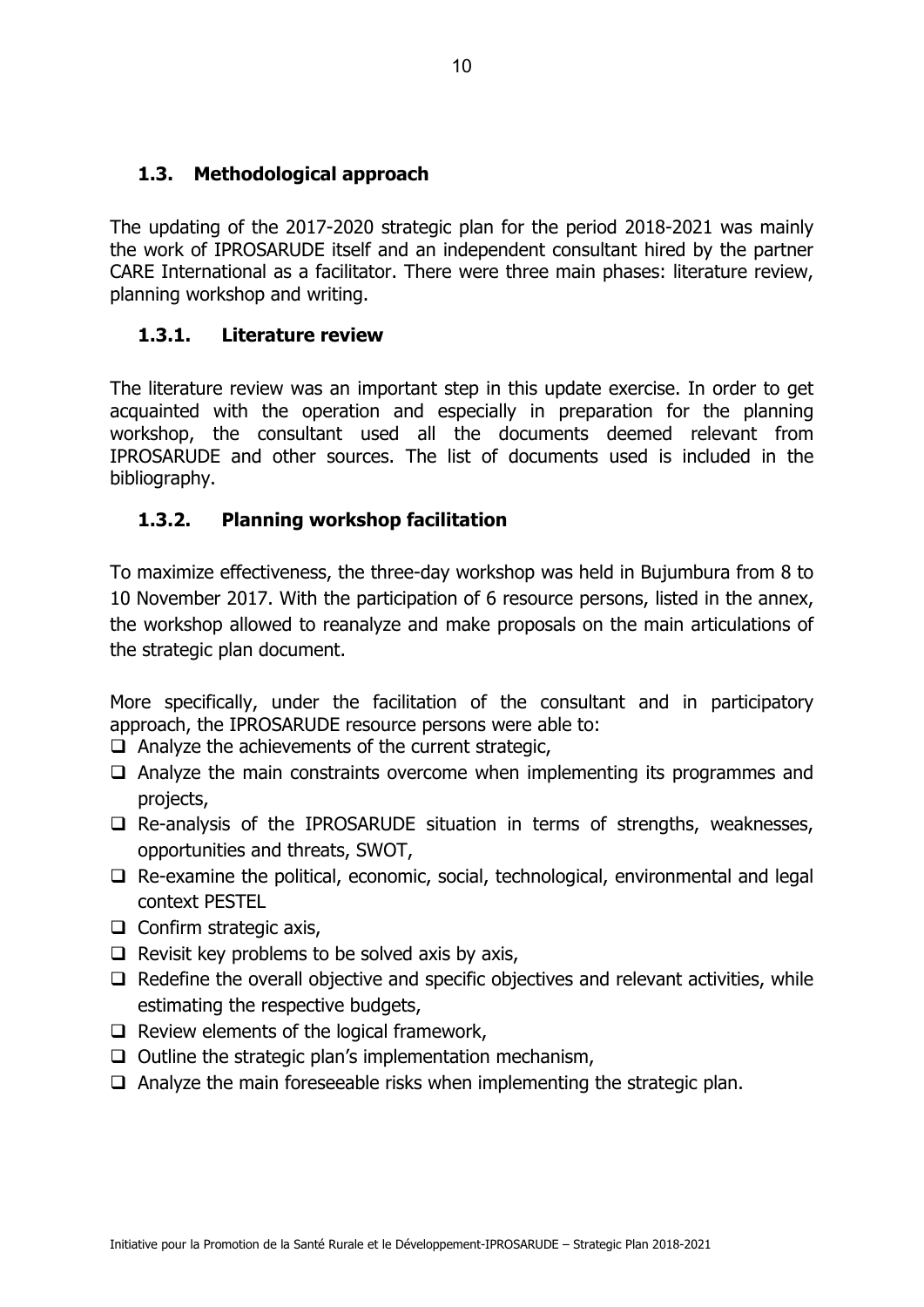#### **1.3.3. Redaction of the strategic plan**

After the planning workshop, the consultant synthesized all the information, including the source documents and the planning workshop. Keeping in touch with the resource persons who participated in the planning workshop, the consultant drafted the first draft of the updated plan and submitted it to IPROSARUDE for comments. The draft incorporating the comments was submitted for validation.

## **2. Presentation of the IPROSARUDE**

## **2.1. IPROSARUDE background**

The initiative for the promotion of rural health and development (IPROSARUDE) NPO is a non-profit association created in 2010 and approved by Ministerial Order  $N^{\circ}$ 530/772 of 29 May 2013. In November 2017, IPROSARUDE conducts its activities in the provinces of Gitega, Karusi and Mwaro, for the central region of the country, the provinces of Rutana, Makamba and Bururi for the southern region, the provinces of Bujumbura-Mairie, Cibitoke and Bubanza for the western region, as well as the provinces of Kayanza, Kirundo and Muyinga. It intends to operate throughout the national territory. IPROSARUDE is part of the Sustainable Development Goals, (SDG). For health actors in general and rural health in particular, it is a favorable framework for carrying out field actions, including advocacy.

The objectives set by IPROSARUDE at its creation are as follows:

- $\Box$  Contribute to improving the quality of life of populations by promoting sexual and reproductive health, SRH,
- $\Box$  Contribute to the health education of the population,
- $\Box$  Carry out information, education and communication, advocacy, service delivery and training actions,
- $\Box$  Promoting rural research,
- $\Box$  Contribute to promoting socio-economic development,
- $\Box$  Contribute to the improvement of sustainable environmental health.

## **2.2. Partnership Relationships**

IPROSARUDE has entered into, and is committed to continuing to negotiate, mutually beneficial partnership relations. In November 2017, it had partnered with the following public and private organisations:

 $\boxminus$  The Burundi Government via the MPHAC

 $\Box$  Segal Family Foundation,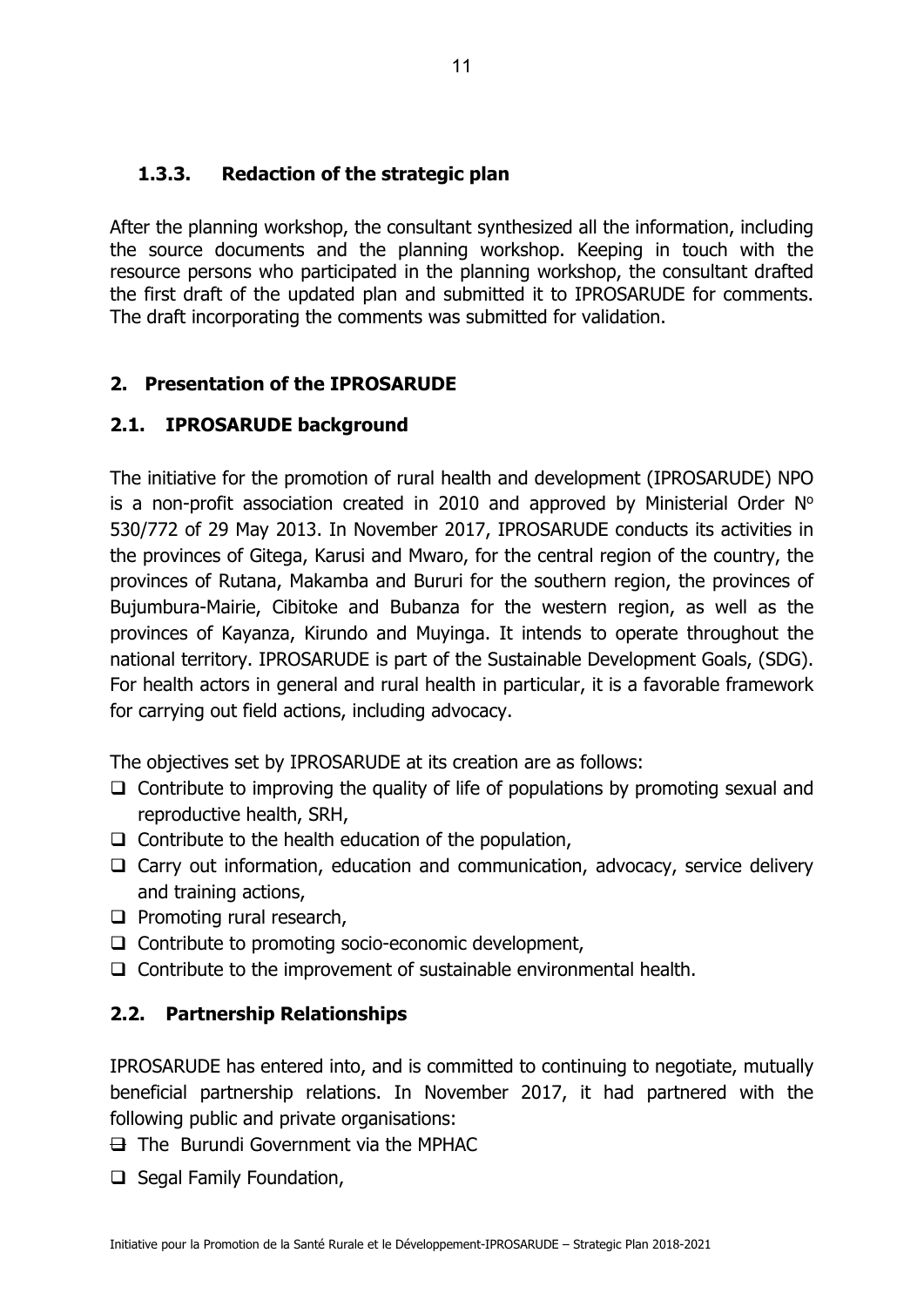- □ CARE International,
- **LIFE NET INTERNATIONAL,**
- $\Box$  PSI,
- □ Fondation John Gould,
- $\Box$  Adopt clinic in africa,
- □ Food for hungry.

## **3. Institutional and operational diagnosis of IPROSARUDE**

## **3.1. Strengths and weaknesses of IPROSARUDE**

|   | <b>Strengths</b>                                  | <b>Weaknesses</b>                                           |
|---|---------------------------------------------------|-------------------------------------------------------------|
|   | <b>of</b><br>four<br><b>IPROSARUDE</b><br>Opening | Low capacity to maintain equipment,<br>$\blacksquare$       |
|   | clinics                                           | Limited reception capacity in clinics,<br>$\blacksquare$    |
|   | οf<br>community<br>Implementation                 | Insufficient qualified staff,<br>$\blacksquare$             |
|   | projects,                                         | Low skills of local technicians in high                     |
| ٠ | Other open services,                              | technology,                                                 |
| ٠ | Presence of a research<br>and                     | Instability of specialized medical staff,<br>$\blacksquare$ |
|   | development unit (RDU),                           | Lack of infrastructure specific<br>to                       |
|   | Existence of medical<br>staff<br>in.              | IPROSARUDE,                                                 |
|   | governance bodies and staff,                      | Low capacity to mobilize funds,                             |
| ٠ | Membership<br>in in<br>national<br>and            | Lack of a good practice guide for<br>$\blacksquare$         |
|   | international health networks,                    | practitioners,                                              |
| ٠ | Motivated and competent human                     | Lack of advocacy strategy,<br>$\blacksquare$                |
|   | resources,                                        | Lack of updated management tools,<br>٠                      |
| ٠ | <b>IPROSARUDE</b><br>gained<br>its<br>has         | Insufficient<br>financial<br>$\blacksquare$<br>means<br>to  |
|   | reputation and recognition in the                 | implement planned activities.                               |
|   | field.                                            |                                                             |
|   |                                                   |                                                             |

#### **3.2. Opportunities and threats of IPROSARUDE**

|                  | <b>Opportunities</b>                          | <b>Threats</b> |                              |  |  |
|------------------|-----------------------------------------------|----------------|------------------------------|--|--|
| $\blacksquare$ . | Subscriptions of Burundi to international     | $\blacksquare$ | Non-state<br>often<br>actors |  |  |
|                  | declarations and acts in the field of health, |                | sidelined in the process of  |  |  |
|                  | notably, Alma-Ata, SDG,                       |                | implementing strategies and  |  |  |
|                  | Abuja Declaration in 2001: 15% of the         |                | actions aimed at developing  |  |  |
|                  | national budget is allocated to the health    |                | the health system,           |  |  |
|                  | sector,                                       | п              | Poverty of the population,   |  |  |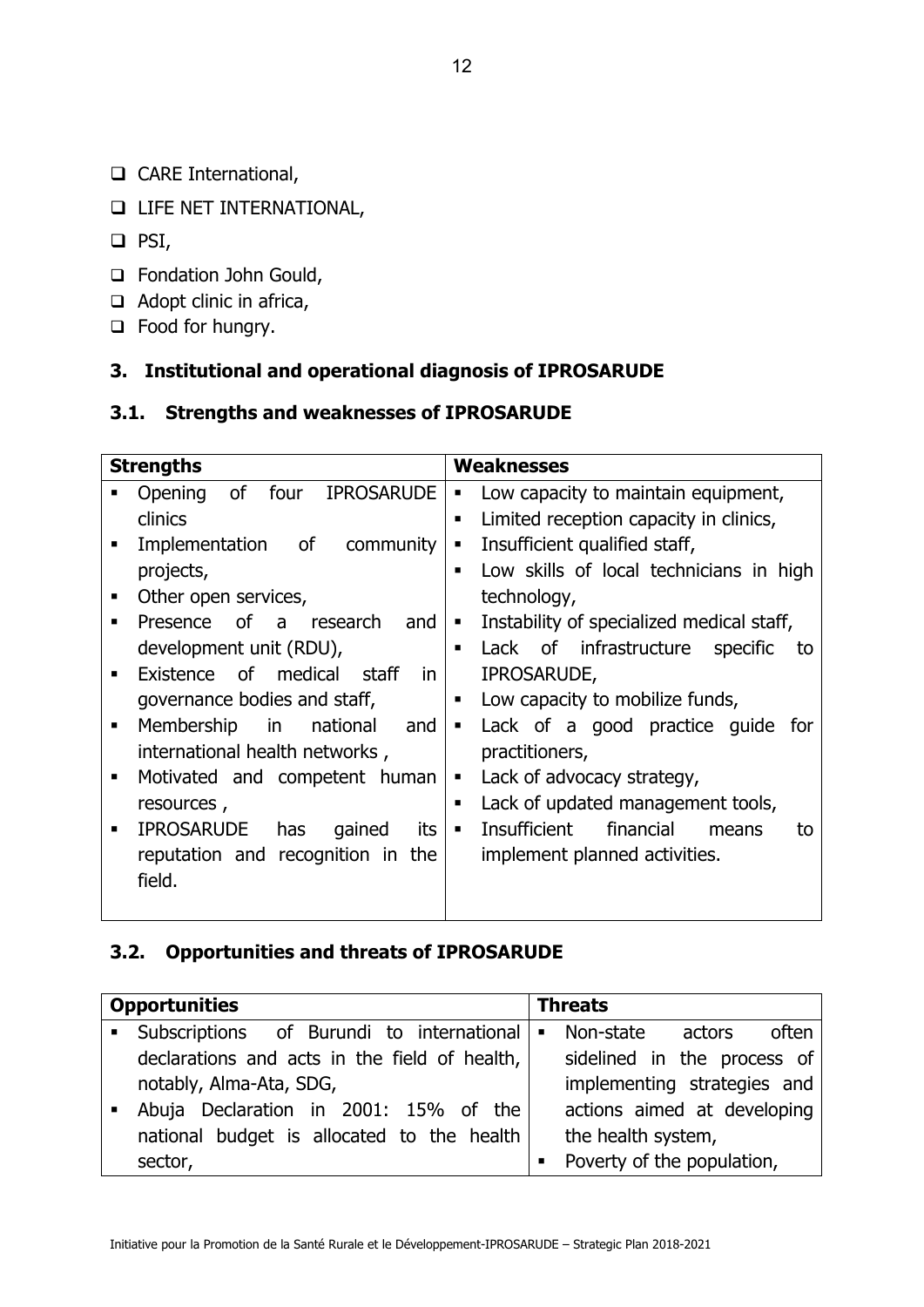|   | <b>Opportunities</b>                           |   | <b>Threats</b>                 |
|---|------------------------------------------------|---|--------------------------------|
|   | Existence of a partnership agreement<br>with   | ٠ | financial<br>Inadequate        |
|   | the MPHAC,                                     |   | resources,                     |
| п | Possibility to recruit staff in the EAC,       | ٠ | Frequent REGIDESO<br>power     |
| ٠ | Creation of mutual health insurance funds,     |   | outages,                       |
| п | Presence of paramedical schools: number of     | п | Repetitive machines failures,  |
|   | paramedical school increased from 4 in 2005    | ٠ | Very expensive rents           |
|   | to 25 in 2013,                                 | ٠ | The lack of medicines and      |
|   | Existence of free health policies for pregnant |   | reagents in quantity<br>and    |
|   | women and children under 5 years of age,       |   | quality as a result of soaring |
| п | Existence of TFPs that support in the health   |   | prices due to the depreciation |
|   | field,                                         |   | of the Burundian currency.     |
|   | Existence of a collaborative framework with    |   |                                |
|   | sessions of reflection<br>frequent<br>and      |   |                                |
|   | experiences exchange,                          |   |                                |
| ٠ | Networking opportunities at local, regional    |   |                                |
|   | and International level.                       |   |                                |

## **4. Strategic Orientations**

The planning workshop revisited and maintained the vision, mission, fundamental values and strategic directions of the previous strategic plan. As mentioned above, the workshop again analyzed the key issues to be resolved from 2018 to 2021, axis by axis.

#### **4.1. IPROSARUDE Vision**

A BURUNDI where everyone has access to health care.

#### **4.2. IPROSARUDE Mission**

Save human lives and improve rural health in general and among vulnerable people in particular through access to quality health care for this population.

## **4.3. Fundamental values of IPROSARUDE**

- $\Box$  Integrity,
- □ Excellence,
- □ Vitality,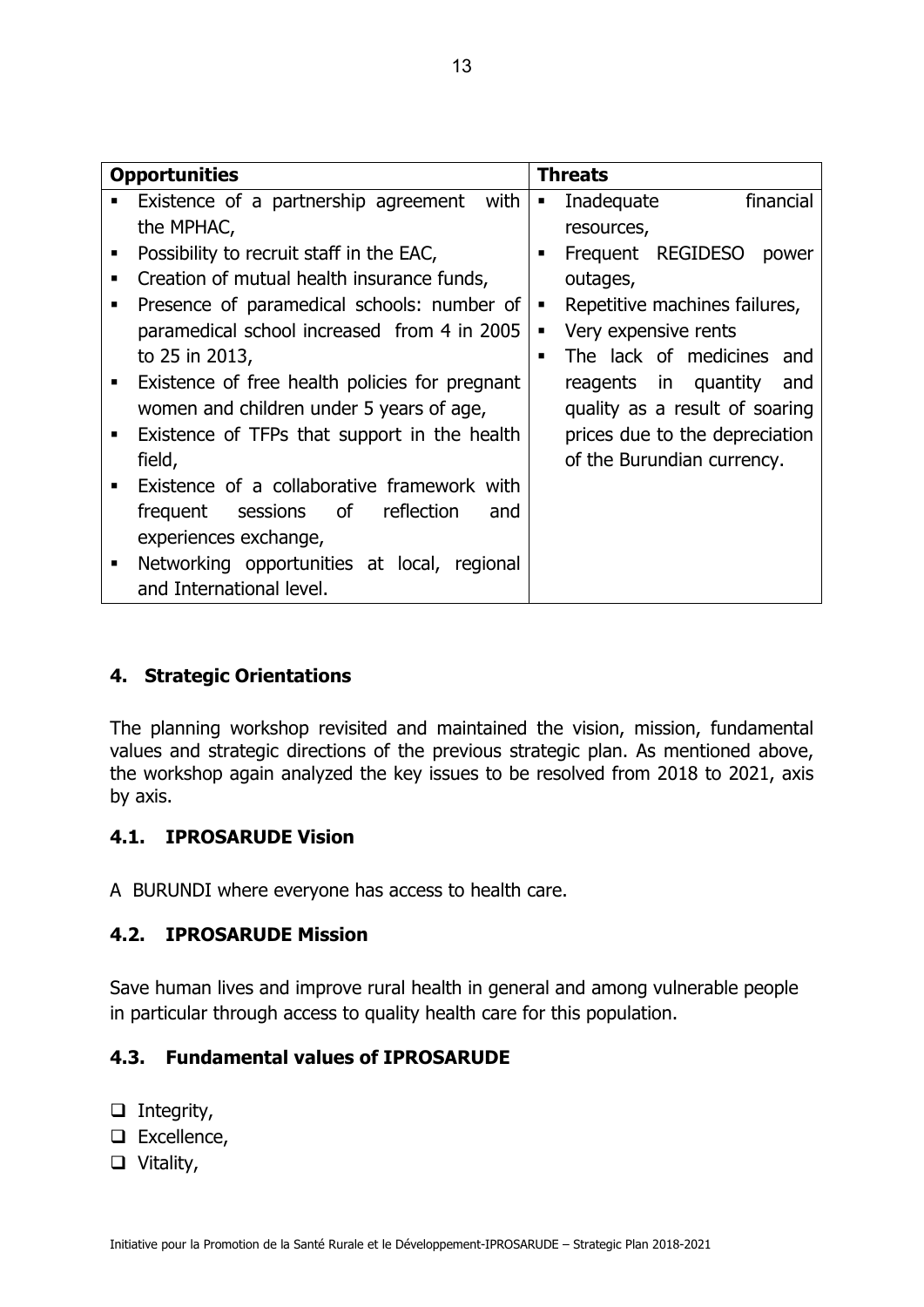- □ Collaboration,
- **Empowerment,**
- $\Box$  Community involvement,
- □ Solidarity,
- $\Box$  Mutual respect,
- **Q** Humility,
- □ Success.

#### **4.4. Strategic axes and key problems axis by axis**

The IPROSARUDE's strategic plan is based on four strategic axis that respond to the specific needs of the organization during the period 2018-2021. In carrying out the mission, IPROSARUDE aims to achieve the expected results, by finding solutions to key problems, in line with its vision and mission. During the period of the strategic plan, from 2018 to 2021, IPROSARUDE's activities will address the key issues identified and will revolve around the following 4 axis.

#### **4.4.1. Axis 1: Strengthening governance and knowledge management in IPROSARUDE**

- $\Box$  Lack of a practitioner's good practice quide,
- $\Box$  Very high rents,
- $\Box$  Lack of advocacy strategy,
- $\Box$  Management tools not updated,
- $\Box$  Low capacities for maintenance of medical equipment,
- $\Box$  Local technicians are not well trained in high technology,
- $\Box$  Insufficient financial resources compared to planned activities,
- $\Box$  Few initiatives on rural research,
- $\Box$  Lack of an effective communication strategy,
- $\Box$  Inadequate management of health information.

#### **4.4.2. Axis 2 : Enhancing community health**

- $\Box$  Insufficient information on health promotion and disease prevention,
- $\Box$  Insufficient sanitation and hygiene,
- $\Box$  A high rate of acute and chronic malnutrition,
- $\Box$  Recourse of the population to traditional practices at risk,
- $\Box$  Increased environmental destruction,
- $\Box$  The mismanagement of expired medication,
- $\Box$  Sexual and reproductive health remains a concern.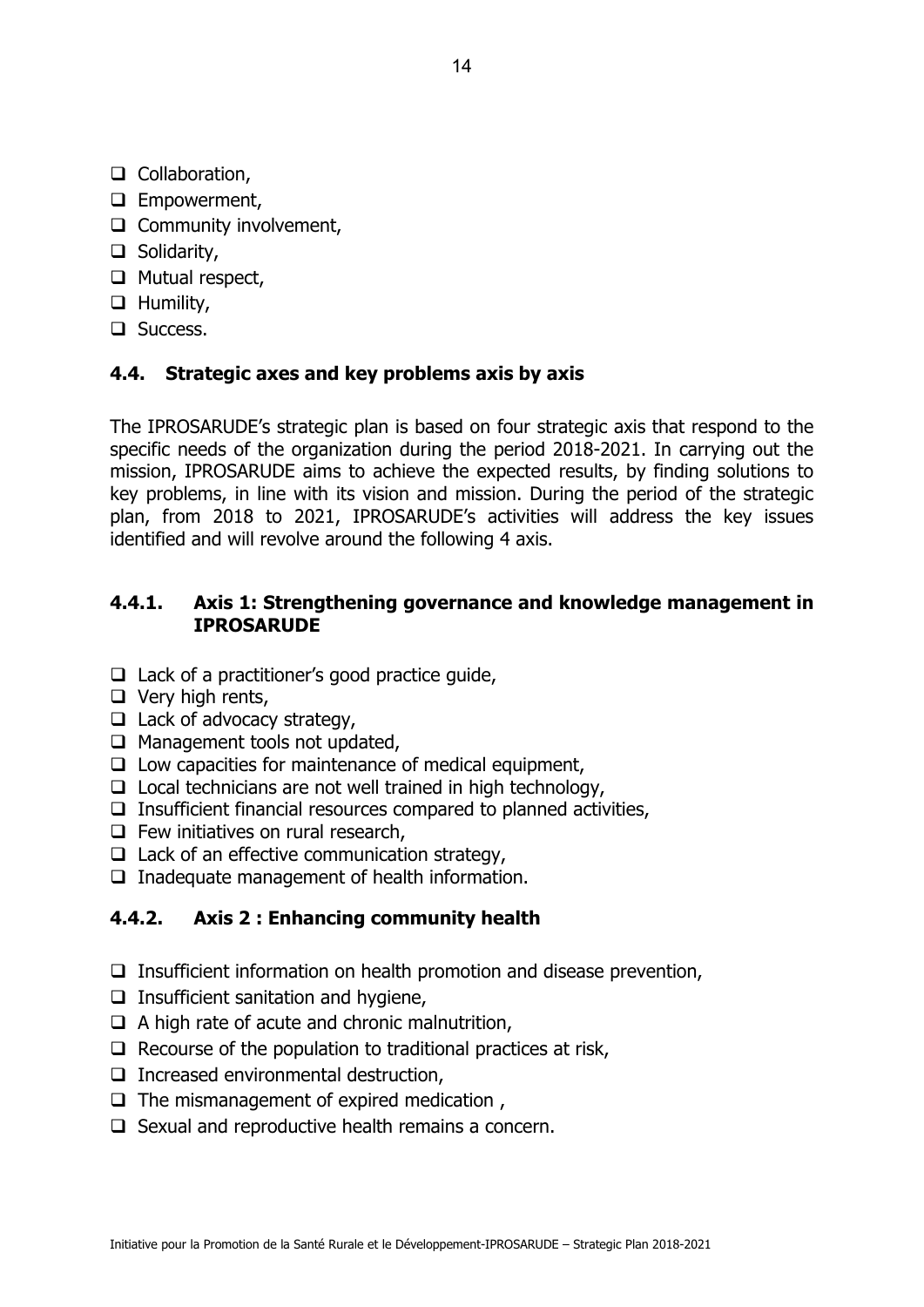## **4.4.3. Axe 3 : Access to health services**

- $\Box$  Lack of medicines and reagents in sufficient quantity and quality,
- $\Box$  The effects of chronic and communicable diseases very harmful,
- $\Box$  Limited recourse to the expertise of foreign personnel,
- $\Box$  Insufficient technical support,
- $\Box$  Low affordability of the population,
- $\Box$  Limited universal access to health care,
- $\Box$  Very high maternal and child morbidity and mortality,
- $\Box$  The lack of specialized services in rural areas.

## **4.4.4. Axis 4: Support for the promotion of sustainable development**

- $\Box$  Poverty of the population,
- $\Box$  The lack of a savings culture in households,
- $\Box$  Difficulty in accessing credits,
- $\Box$  Rudimentary agro-farming at the root of food insecurity,
- $\Box$  Increased unemployment among young people,
- $\Box$  Limited access to information and new technologies.

## **4.5. Strategic Objectives**

Overall objective: from 2018 to 2021, IPROSARUDE will have contributed to improving the health status of the population in the intervention provinces, access to quality health care and community development.

- □ **Specific objective 1:** From 2018 to 2021, IPROSARUDE will have strengthened its governance and staff knowledge management by updating and equipping itself with new management tools.
- **Specific objective 2**: from 2018 to 2021, IPROSARUDE will have contributed to the promotion and prevention of diseases, sanitation and hygiene, environmental protection and improvement of nutrition and SRH.
- **Specific objective 3**: from 2018 to 2021, IPROSARUDE will have contributed to the increase in health services and access to these services as well as medicines and reagents.
- **Specific objective 4**: from 2018 to 2021, IPROSARUDE will have contributed to promoting sustainable development through vocational training, increasing agricultural production and the creation of IGAs.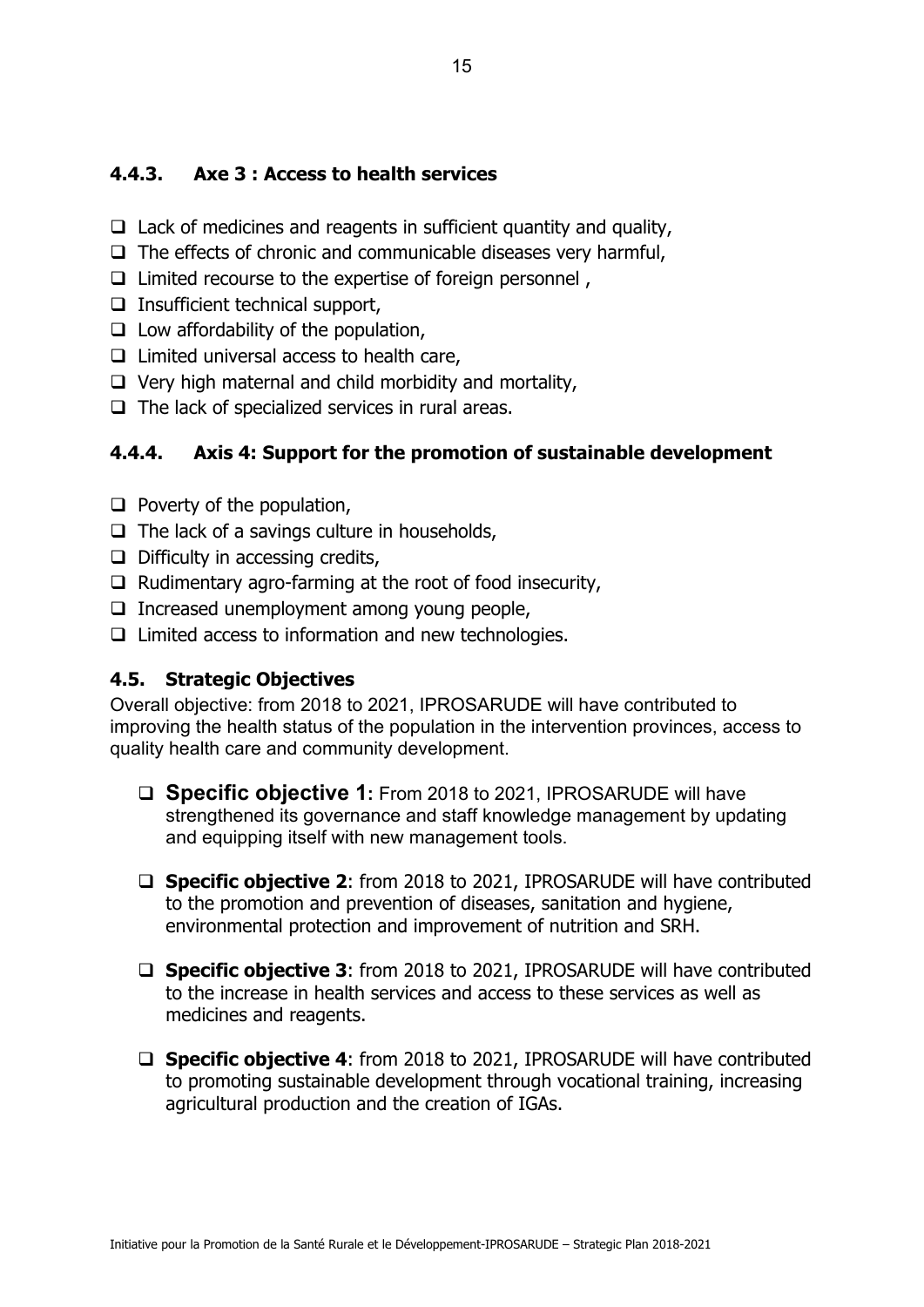## **5. Logical framework for intervention**

## **5.1. Strengthening IPROSARUDE governance and knowledge management**

| <b>Intervention logic</b>                                                                                                                                                                                                                                                                                                                                                                                                                                                                                                                                                                                                                                                                                                                         | Objectively verifiable<br>indicators impact                                                                                                                                                                                                                                                                                                                                                                                                                                                                                                                                                                                                                                                                                                                                                         | <b>Sources</b><br>$of \sqrt{}$<br>verification                                                                                                                                                                                      | <b>Assumptions</b>                                                                                                                                                                                       |  |  |  |
|---------------------------------------------------------------------------------------------------------------------------------------------------------------------------------------------------------------------------------------------------------------------------------------------------------------------------------------------------------------------------------------------------------------------------------------------------------------------------------------------------------------------------------------------------------------------------------------------------------------------------------------------------------------------------------------------------------------------------------------------------|-----------------------------------------------------------------------------------------------------------------------------------------------------------------------------------------------------------------------------------------------------------------------------------------------------------------------------------------------------------------------------------------------------------------------------------------------------------------------------------------------------------------------------------------------------------------------------------------------------------------------------------------------------------------------------------------------------------------------------------------------------------------------------------------------------|-------------------------------------------------------------------------------------------------------------------------------------------------------------------------------------------------------------------------------------|----------------------------------------------------------------------------------------------------------------------------------------------------------------------------------------------------------|--|--|--|
| Overall Objective: from 2018 to 2021, IPROSARUDE will have contributed to improving the health<br>status of the population in the intervention provinces, access to quality health care and community<br>development.                                                                                                                                                                                                                                                                                                                                                                                                                                                                                                                             |                                                                                                                                                                                                                                                                                                                                                                                                                                                                                                                                                                                                                                                                                                                                                                                                     |                                                                                                                                                                                                                                     |                                                                                                                                                                                                          |  |  |  |
| Specific Objective 1: from 2018 to<br><b>IPROSARUDE</b><br>2021,<br>will<br>have<br>strengthened its governance and<br>staff knowledge management by<br>updating and equipping itself with<br>new management tools.                                                                                                                                                                                                                                                                                                                                                                                                                                                                                                                               | Number and<br>of<br>types<br>activities<br>aimed<br>at<br>strengthening<br>IPROSARUDE governance<br>knowledge<br>and<br>management.                                                                                                                                                                                                                                                                                                                                                                                                                                                                                                                                                                                                                                                                 | 1.<br>Activity<br>reports<br>Training<br>2.<br>reports<br>Service<br>3.<br>delivery<br>reports.                                                                                                                                     | 1.<br>Availability of<br><b>IPROSARUDE</b><br>resource<br>persons<br>TFP <sub>S</sub> '<br>2.<br>understandin<br>of<br>the<br>q<br>ambitions of<br>the<br><b>IPROSARUDE</b>                              |  |  |  |
| <b>Expected results:</b><br>4 management tools are updated<br>1.<br><b>IPROSARUDE</b><br>2.<br>improves<br>its<br>advocacy, communication<br>and<br>practitioner's good practice and<br>strengthens access to maternal<br>and child health services.<br>3. IPROSARUDE is equipped to<br>increase access to maternal<br>and child health services<br>Maintenance and communication<br>4.<br>capabilities are enhanced.<br>With the infrastructure, rental<br>5.<br>charges decrease.<br>6. Capacities of 80 CHWG on CBDs,<br>referral and counterreferral of<br>and<br>patients<br>community<br>screening are strengthened.<br>7. The capacities of 106 nurses and<br>4 doctors in cervical cancer<br>screening and treatment are<br>strengthened. | <b>Number</b><br>of<br>tools<br>1.<br>elaborated<br>New approaches in<br>2.<br>advocacy,<br>communication<br>and<br>practitioner's<br>practices and the rate<br>οf<br>increase<br>in.<br>beneficiaries<br>οf<br>maternal and<br>child<br>health services.<br>3.<br>the<br>Impact:<br>growth<br>rate<br>οf<br><b>beneficiaries</b><br>of<br>maternal and child<br>health services.<br>Services provided by<br>4.<br>the resource persons<br>place<br>initially<br>in.<br>requested outside.<br>5.<br>Amount<br>saved<br>through<br>reduced<br>rental charges.<br>Number of CBD cases<br>6.<br>and<br>community<br>malnutrition<br>screening<br>treated<br><b>CHWG</b><br>with new<br>competencies.<br>Number of doctors<br>7.<br>and nurses trained<br>and<br>number<br>of<br>patients treated<br>by | 1.<br><b>IPROSARUDE</b><br>activity reports<br>2.<br>Training<br>reports<br>written<br>by<br>$\text{trainer}(s)$<br>Administrativ<br>3.<br>e authorities<br>of<br>the<br>localities<br>in.<br>which<br>services<br>are<br>provided. | Availability of<br>1.<br>funding.<br>Availability of<br>2.<br>trainers/cons<br>ultants<br>3.<br>Good<br>cooperation<br>with<br>authorities in<br>the localities<br>where<br>services<br>are<br>provided. |  |  |  |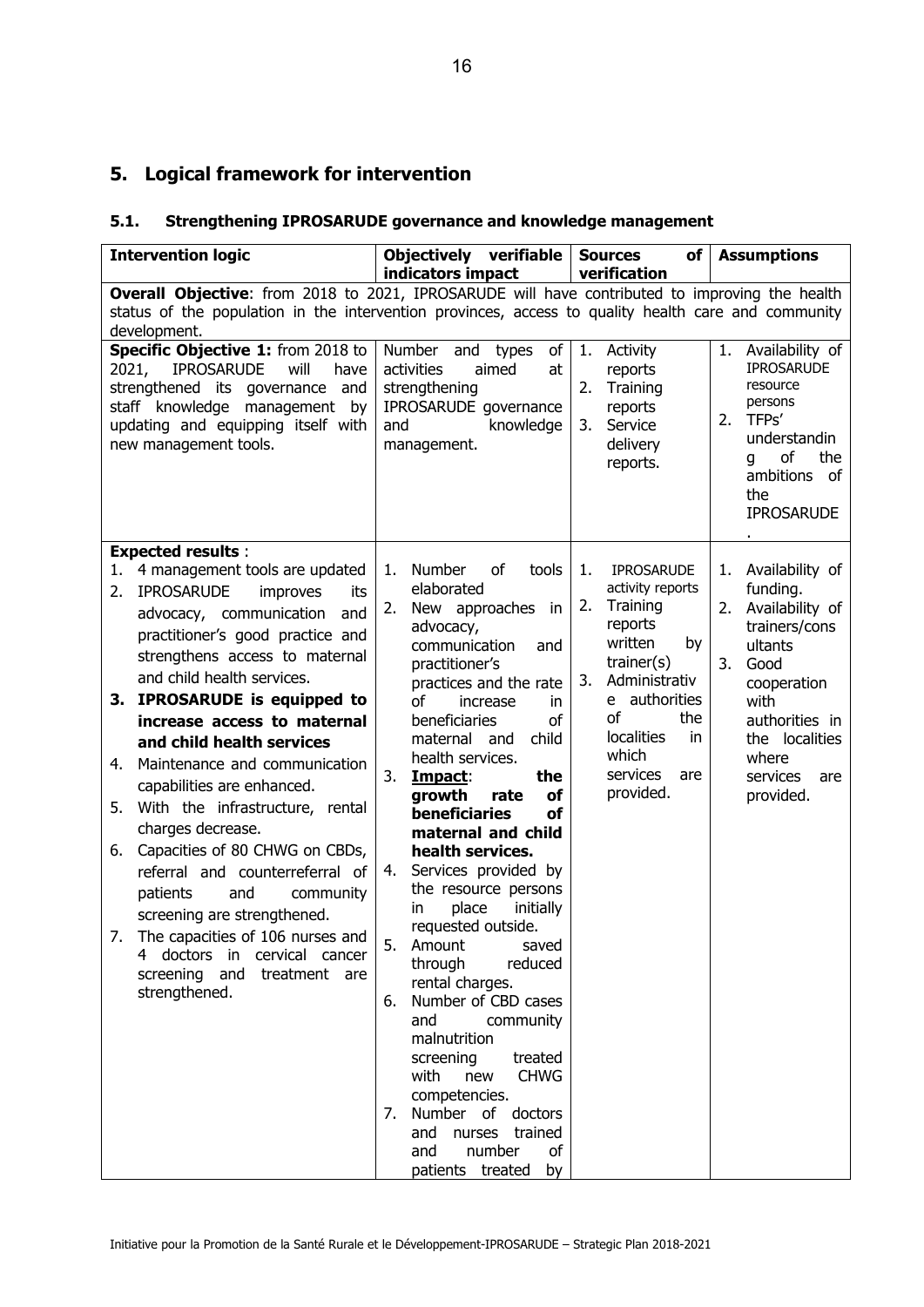| <b>Intervention logic</b>                                                                                                                                                                                                                                                                                                                                                                                                                                                                                                                                                                                                                                                                                                                                                                                                    | Objectively verifiable<br>indicators impact                                                                                                                                                                                                                                                                                                                                                                                                                                                                                                                                                                                               | <b>Sources</b><br>of<br>verification                                                                                                                                                                                                                                      | <b>Assumptions</b>                                                                                                                                                                                                                                   |  |
|------------------------------------------------------------------------------------------------------------------------------------------------------------------------------------------------------------------------------------------------------------------------------------------------------------------------------------------------------------------------------------------------------------------------------------------------------------------------------------------------------------------------------------------------------------------------------------------------------------------------------------------------------------------------------------------------------------------------------------------------------------------------------------------------------------------------------|-------------------------------------------------------------------------------------------------------------------------------------------------------------------------------------------------------------------------------------------------------------------------------------------------------------------------------------------------------------------------------------------------------------------------------------------------------------------------------------------------------------------------------------------------------------------------------------------------------------------------------------------|---------------------------------------------------------------------------------------------------------------------------------------------------------------------------------------------------------------------------------------------------------------------------|------------------------------------------------------------------------------------------------------------------------------------------------------------------------------------------------------------------------------------------------------|--|
|                                                                                                                                                                                                                                                                                                                                                                                                                                                                                                                                                                                                                                                                                                                                                                                                                              | training recipients.                                                                                                                                                                                                                                                                                                                                                                                                                                                                                                                                                                                                                      |                                                                                                                                                                                                                                                                           |                                                                                                                                                                                                                                                      |  |
| <b>Activities to develop:</b><br>1. Update 4 management tools<br>Develop an advocacy strategy, a<br>2.<br>strategy to strengthen access to<br>maternal<br>child<br>health<br>and<br>communication<br>services,<br>$\mathsf{a}$<br>strategy, a capacity building plan<br>and a practitioner's quide to<br>good practice.<br>3. Recruit 2 resource persons in<br>charge of maintenance<br>and<br>communication respectively<br>Realize 4 thematic studies on<br>4.<br>rural health<br>5. Acquire<br>at<br>least<br>one<br>infrastructure<br>specific<br>to<br>IPROSARUDE(Building)<br>80CHWGs<br>Train<br>6.<br>CBDs,<br>on<br>referral and counter referral of<br>patients<br>and<br>community<br>on<br>screening for malnutrition.<br>Train 106 nurses and 4 doctors<br>7.<br>on cervical cancer screening and<br>treatment. | TOR for updating the<br>1.<br>4 management tools.<br>for<br><b>TOR</b><br>the<br>2.<br>development<br>οf<br>building<br>capacity<br>strategies and plan.<br>Recruitment<br>3.<br>notice<br>for maintenance and<br>communication<br>resource persons.<br>TOR or concept notes<br>4.<br>carrying<br>for<br>out<br>thematic studies.<br>5.<br>Approaches initiated<br>the<br>acquire<br>to<br>infrastructure<br>(acquisition of<br>the<br>plot from the town<br>planning<br>departments,<br>building<br>ordering<br>plans, etc.)<br>TOR for training the<br>6.<br>80 CHWGs.<br>TDR for training the<br>7.<br>106 nurses and<br>4<br>doctors. | Narrative and<br>1 <sub>1</sub><br>financial<br>reports<br>of<br><b>IPROSARUDE</b><br>2.<br>Personalities<br>or<br>organizations<br>identified<br>or<br>approached<br>conduct,<br>to<br>participate in<br>be<br>or<br>associated<br>with<br>the<br>various<br>activities. | 1. Favourable<br>replies<br>οf<br><b>TFP<sub>S</sub></b><br>to<br>for<br>requests<br>funding<br>Responsivene<br>2.<br>and<br>SS<br>collaboration<br>of authorities<br>the<br>in.<br>communities<br>where<br>services<br>are<br>be<br>to<br>provided. |  |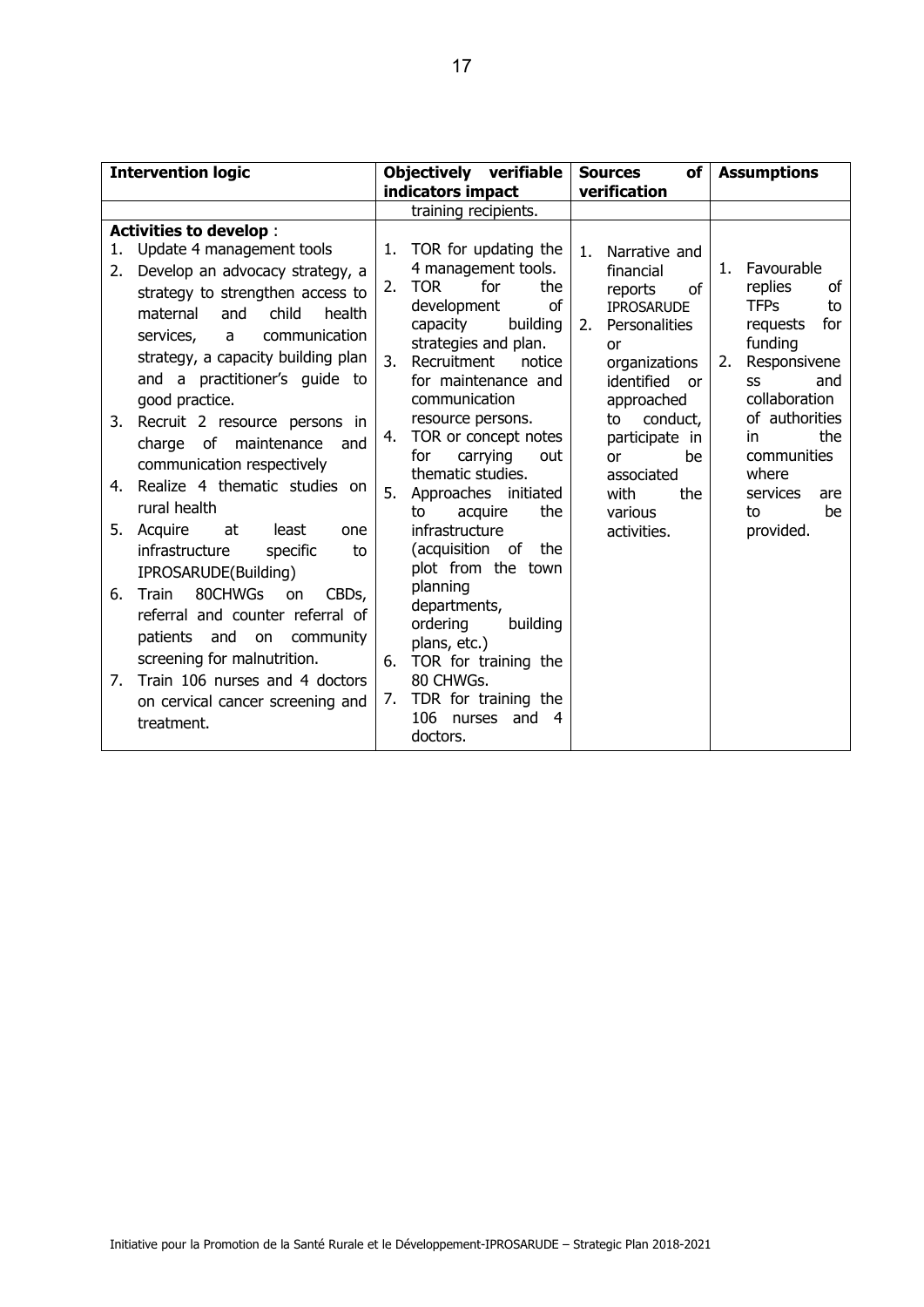## **5.2. Enhancing community health**

| <b>Intervention logic</b>                                                                                                                                                                             | <b>Objectively</b><br>verifiable indicators | of<br><b>Sources</b><br>verification | <b>Assumptions</b>                  |  |  |  |  |
|-------------------------------------------------------------------------------------------------------------------------------------------------------------------------------------------------------|---------------------------------------------|--------------------------------------|-------------------------------------|--|--|--|--|
|                                                                                                                                                                                                       | impact                                      |                                      |                                     |  |  |  |  |
| Overall objective: from 2018 to 2021, IPROSARUDE will have contributed to improving the health<br>status of the population in the intervention provinces, access to quality health care and community |                                             |                                      |                                     |  |  |  |  |
| development.                                                                                                                                                                                          |                                             |                                      |                                     |  |  |  |  |
| Specific objective 2: from 2018 to                                                                                                                                                                    |                                             |                                      |                                     |  |  |  |  |
| 2021, IPROSARUDE will have                                                                                                                                                                            | Number and nature of                        | Activity<br>1.                       | Recipients<br>1.                    |  |  |  |  |
| contributed to the promotion and<br>prevention of diseases, sanitation and                                                                                                                            | activities<br>aimed<br>at                   | reports.                             | responsivenes                       |  |  |  |  |
| hygiene, environmental protection and                                                                                                                                                                 | improving<br>community<br>health.           | Reports<br>2.<br>on                  | s                                   |  |  |  |  |
| improvement of nutrition and SRH.                                                                                                                                                                     |                                             | training,<br>capacity                | Recipients'<br>2.<br>openness<br>to |  |  |  |  |
|                                                                                                                                                                                                       |                                             | building<br>and                      | follow advice.                      |  |  |  |  |
|                                                                                                                                                                                                       |                                             | awareness                            |                                     |  |  |  |  |
|                                                                                                                                                                                                       |                                             | raising.                             |                                     |  |  |  |  |
| <b>Expected outcomes:</b>                                                                                                                                                                             | of<br>Number<br>1.                          |                                      |                                     |  |  |  |  |
| Distributed young fruit plants help<br>1.                                                                                                                                                             | seedlings                                   | <b>IPROSARUDE</b><br>1.              | Favourable<br>1.                    |  |  |  |  |
| improve community health.                                                                                                                                                                             | distributed and                             | activity                             | replies<br>from                     |  |  |  |  |
| million<br>2.<br>One<br>planted<br>trees                                                                                                                                                              | number<br>of                                | Reports                              | <b>TFPs</b><br>to                   |  |  |  |  |
| contribute<br>protecting<br>the<br>to                                                                                                                                                                 | beneficiaries                               | Authorities of<br>2.                 | funding                             |  |  |  |  |
| environment.<br>The public is informed<br>3.<br>about                                                                                                                                                 | consuming the                               | targeted                             | requests                            |  |  |  |  |
| community health issues.                                                                                                                                                                              | of<br>fruit<br>the                          | <b>localities</b><br>for             | Availability of<br>2.               |  |  |  |  |
| public is informed about<br>4.<br>The                                                                                                                                                                 | seedlings<br>distributed                    | activities<br>Media<br>3.<br>that    | the workforce                       |  |  |  |  |
| sexual and reproductive health                                                                                                                                                                        | of<br>2.<br>Number                          | relayed                              | to<br>accept<br>proposed            |  |  |  |  |
| aspects (SRH)                                                                                                                                                                                         | trees planted                               | <b>IPROSARUDE</b>                    | remuneration                        |  |  |  |  |
| Public<br>contribute<br>5.<br>taps<br>to                                                                                                                                                              | 3.<br>Memories and                          | messages                             | Responsivene<br>3.                  |  |  |  |  |
| hygiene around<br>sanitation and                                                                                                                                                                      | $\mathsf{of}$<br><b>Behaviors</b>           | Beneficiaries<br>4.                  | of<br>the<br>SS                     |  |  |  |  |
| 100 markets and other public                                                                                                                                                                          | People                                      | of<br>services                       | <b>IPROSARUDE</b>                   |  |  |  |  |
| places.                                                                                                                                                                                               | Affected<br>by                              | and                                  | message<br>by                       |  |  |  |  |
| 400 public garbage cans and<br>6.                                                                                                                                                                     | Awareness                                   | infrastructure.                      | the                                 |  |  |  |  |
| other<br>waste<br>management                                                                                                                                                                          | Raising<br>on                               |                                      | interlocutors                       |  |  |  |  |
| mechanisms contribute to the                                                                                                                                                                          | Community                                   |                                      | Public<br>4.                        |  |  |  |  |
| sanitation of the city of Gitega.                                                                                                                                                                     | <b>Health Issues</b>                        |                                      | sensitivity<br>to                   |  |  |  |  |
| 100 NRCs contribute to the fight<br>7.                                                                                                                                                                | Memories and<br>4.                          |                                      | problems                            |  |  |  |  |
| chronic<br>against<br>acute<br>and                                                                                                                                                                    | <b>Behaviours</b><br>of                     |                                      | caused<br>by                        |  |  |  |  |
| malnutrition.                                                                                                                                                                                         | People                                      |                                      | malnutrition,                       |  |  |  |  |
| 100<br>baby-friendly<br>8.                                                                                                                                                                            | Affected<br>by                              |                                      | lack<br>οf                          |  |  |  |  |
| contribute<br>communities<br>to                                                                                                                                                                       | <b>SRH</b>                                  |                                      | hygiene<br>and                      |  |  |  |  |
| the fight against acute and                                                                                                                                                                           | 5.<br>Hygiene<br>level                      |                                      | unhealthy                           |  |  |  |  |
| chronic malnutrition.                                                                                                                                                                                 | compared<br>to                              |                                      | conditions.                         |  |  |  |  |
| 1,000 ecological cookers serve as<br>9.<br>model for contributing<br>to                                                                                                                               | the<br>situation                            |                                      | Government<br>5.<br>commitment      |  |  |  |  |
| a<br>environmental sanitation.                                                                                                                                                                        | before taps.                                |                                      | to keep the                         |  |  |  |  |
| 10. 20 youth-friendly health centers                                                                                                                                                                  | Hygiene<br>level<br>6.                      |                                      | fight against                       |  |  |  |  |
| contribute to the fight against                                                                                                                                                                       | around<br>the<br>front of<br>the            |                                      | malnutrition                        |  |  |  |  |
| acute and chronic malnutrition.                                                                                                                                                                       | garbage cans.                               |                                      | among<br>its                        |  |  |  |  |
|                                                                                                                                                                                                       |                                             |                                      | priorities                          |  |  |  |  |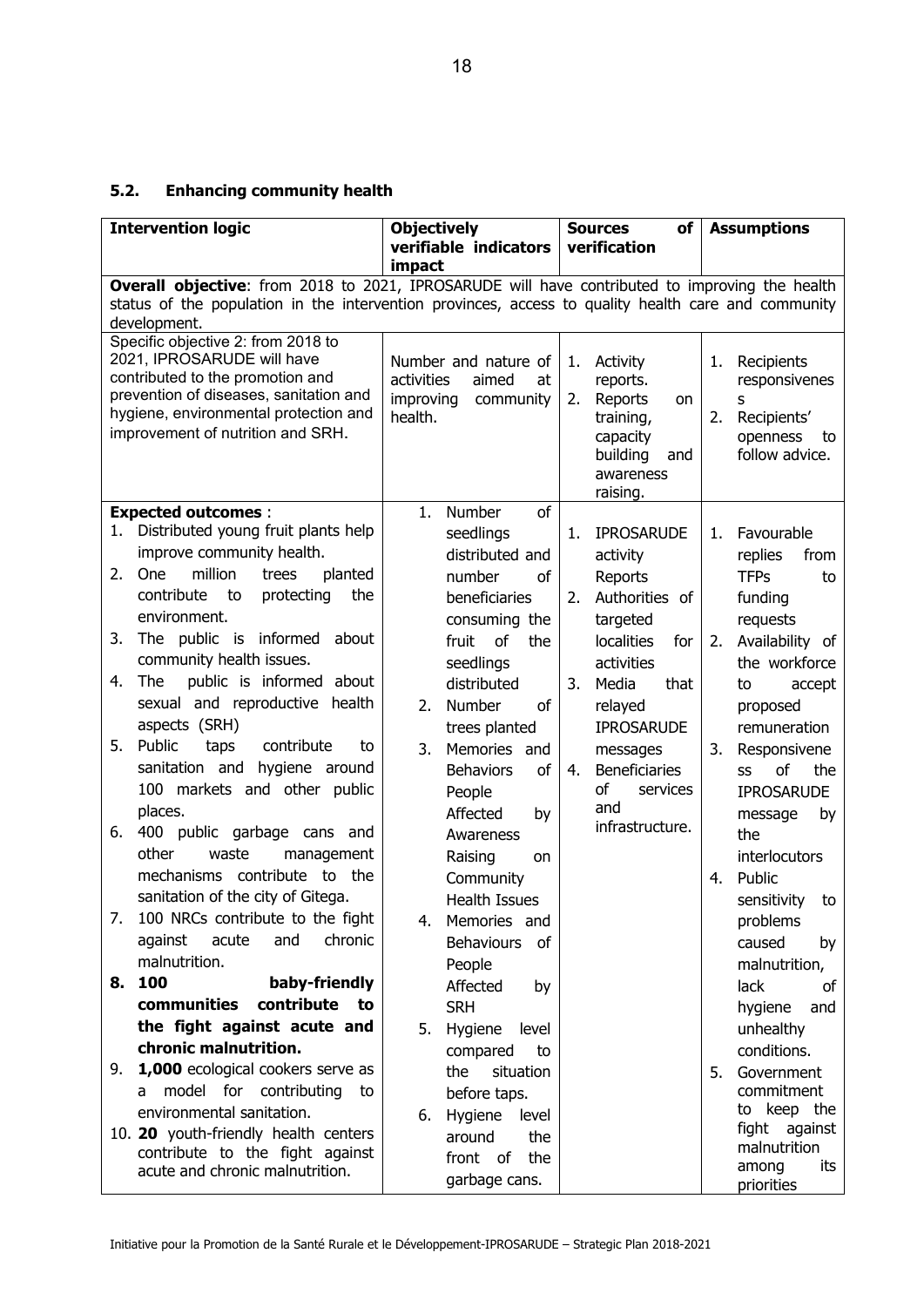| <b>Intervention logic</b>                                               | <b>Objectively</b><br>verifiable indicators | <b>Sources</b><br>of<br>verification | <b>Assumptions</b>                  |  |
|-------------------------------------------------------------------------|---------------------------------------------|--------------------------------------|-------------------------------------|--|
|                                                                         | impact                                      |                                      |                                     |  |
|                                                                         | of<br>7.<br>Number                          |                                      | political<br>6.<br>The              |  |
|                                                                         | children                                    |                                      | situation                           |  |
|                                                                         | receiving NRC                               |                                      | allows private                      |  |
|                                                                         | services                                    |                                      | radio stations                      |  |
|                                                                         | 8.<br>Impact:                               |                                      | to operate.                         |  |
|                                                                         | <b>Number</b><br>οf                         |                                      |                                     |  |
|                                                                         | beneficiaries                               |                                      |                                     |  |
|                                                                         | of<br>baby-                                 |                                      |                                     |  |
|                                                                         | friendly                                    |                                      |                                     |  |
|                                                                         | community                                   |                                      |                                     |  |
|                                                                         | services.                                   |                                      |                                     |  |
|                                                                         | 9.<br>Changes<br>in                         |                                      |                                     |  |
|                                                                         | behaviour                                   |                                      |                                     |  |
|                                                                         | towards                                     |                                      |                                     |  |
|                                                                         | ecological                                  |                                      |                                     |  |
|                                                                         | cookers                                     |                                      |                                     |  |
|                                                                         | 10. Number<br>of                            |                                      |                                     |  |
|                                                                         | youth-friendly                              |                                      |                                     |  |
|                                                                         | health<br>center                            |                                      |                                     |  |
|                                                                         | service                                     |                                      |                                     |  |
|                                                                         | recipients.                                 |                                      |                                     |  |
|                                                                         |                                             |                                      |                                     |  |
| <b>Activities to develop:</b>                                           |                                             |                                      |                                     |  |
| Establish 50 nurseries for fruit<br>1.                                  | Workforce<br>1.                             | <b>IPROSARUDE</b><br>1.              | Availability of<br>1.               |  |
| crops                                                                   | employed<br>in                              | narrative and                        | labor to carry                      |  |
| 2. Protect watersheds by planting                                       | nurseries                                   | Financial                            | the<br>out                          |  |
| one million trees                                                       | Number of people<br>2.                      | reports<br>Personalities             | activities                          |  |
| Host 192 radio programs to raise<br>3.<br>awareness of community health | employed in tree                            | 2.<br>or                             | proposed<br>by<br><b>IPROSARUDE</b> |  |
|                                                                         | planting<br>3.<br><b>Number</b><br>of       | organizations                        | 2.                                  |  |
| issues such as malnutrition, poor<br>traditional practices, outdated    |                                             | identified<br>or                     | Willingness of<br>the media to      |  |
| medicines,<br>prohibited<br>drinks,                                     | programs<br>animated/Number                 | approached                           | work<br>with                        |  |
| unassisted<br>deliveries,<br>poor                                       | and<br>type<br>оf                           | conduct,<br>to                       | <b>IPROSARUDE</b>                   |  |
| hygiene, etc., with a total of 192                                      | subjects                                    | participate in<br>be<br><b>or</b>    | Engagement<br>3.                    |  |
| radio broadcasts.                                                       | programmed/num                              | associated                           | and                                 |  |
| Organize 64 mass awareness<br>4.                                        | ber<br>of<br>media                          | with<br>the                          | collaboration                       |  |
| campaigns<br>sexual<br>and<br>on                                        | identified<br>be<br>to                      | various                              | of authorities                      |  |
| reproductive health issues.                                             | associated with the                         | activities.                          | in.                                 |  |
| Develop 100 public taps around<br>5.                                    | programs.                                   |                                      | implementing                        |  |
| markets and other public places.                                        | Number<br>of<br>4.                          |                                      | activities.                         |  |
| Initiate a pilot project to clean up<br>6.                              | campaigns                                   |                                      | PTFs'<br>4.                         |  |
| the city of Gitega (400 public                                          | planned/number                              |                                      | willingness to                      |  |
| garbage cans) and to manage                                             | and types of topics                         |                                      | internalize the                     |  |
| household waste and wastewater.                                         | to be covered.                              |                                      | relevance of                        |  |
| Set up 100 NRCs.<br>7.                                                  | Order forms<br>for<br>5.                    |                                      | <b>IPROSARUDE</b>                   |  |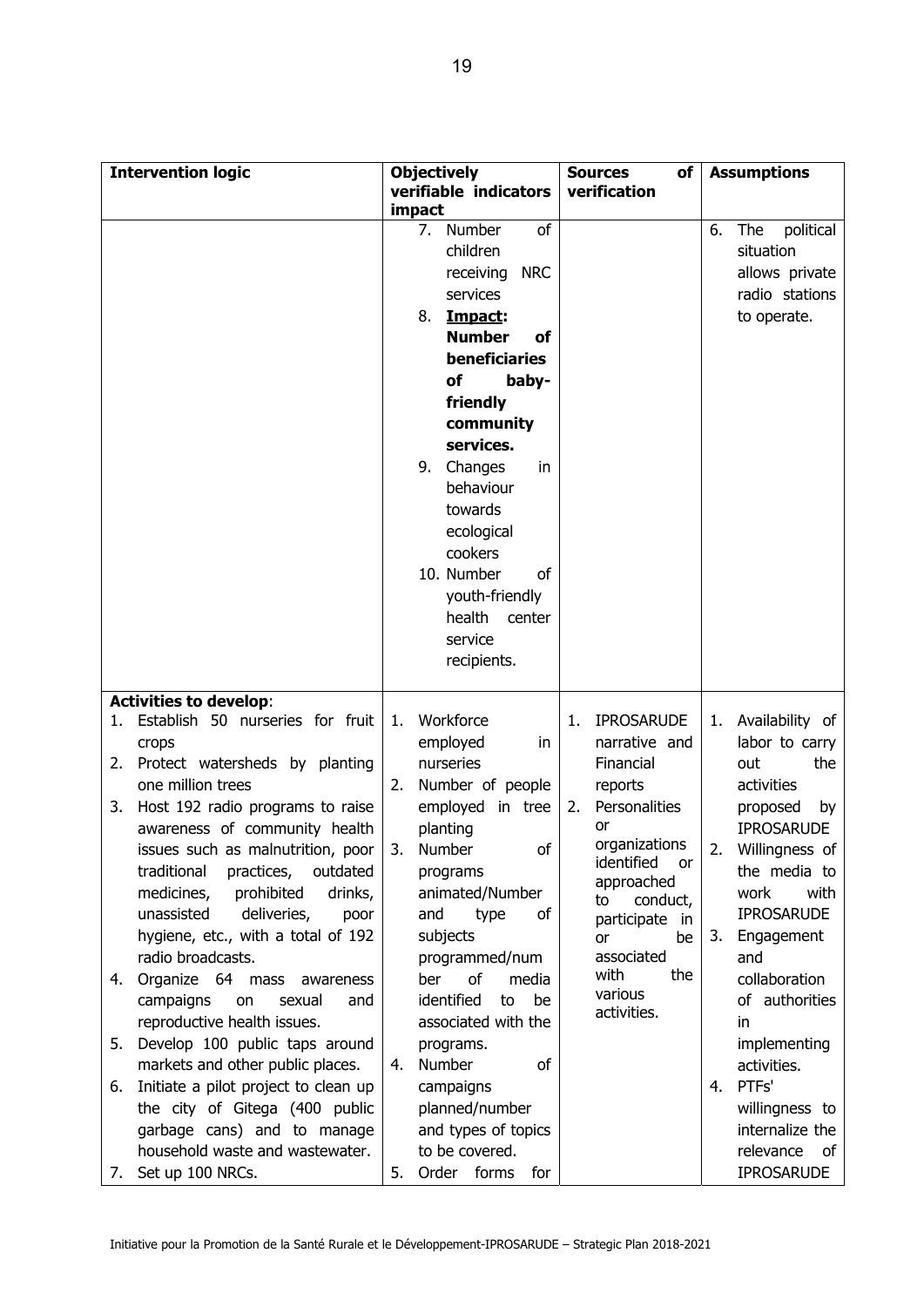| <b>Intervention logic</b>                                                                                                                                              | <b>Objectively</b><br>verifiable indicators<br>impact                                                                                                                                                                                                                                                                    | of<br><b>Sources</b><br>verification | <b>Assumptions</b>                                                                                                                                                                                                                                                    |
|------------------------------------------------------------------------------------------------------------------------------------------------------------------------|--------------------------------------------------------------------------------------------------------------------------------------------------------------------------------------------------------------------------------------------------------------------------------------------------------------------------|--------------------------------------|-----------------------------------------------------------------------------------------------------------------------------------------------------------------------------------------------------------------------------------------------------------------------|
| Establish<br>100<br>baby-friendly<br>8.<br>communities.<br>1,000<br>eco-friendly<br>9.<br>Popularize<br>cookers.<br>10. Establish 26 youth-friendly health<br>centers. | fitting out taps<br>Gitega<br>6.<br>City<br>Remediation<br>and<br>Garbage<br>and<br>Wastewater<br>Management<br>Project Document<br>Concept note on<br>7.<br>the<br>implementation of<br>the 100 NRCs.<br>Concept note on<br>8.<br>community<br>building.<br>Concept note<br>9.<br>on<br>the extension<br>of<br>cookers. |                                      | initiatives.<br>The<br>5.<br>authorities'<br>commitment<br>the<br>to<br>importance of<br>hygiene<br>in.<br>public places.<br>Public<br>6.<br>commitment<br>take<br>to<br>ownership of<br>the project.<br>Engagement<br>7.<br>οf<br>local<br>leaders,<br>mothers,<br>a |
|                                                                                                                                                                        | 10. Order forms<br>for<br>setting up health<br>centers.                                                                                                                                                                                                                                                                  |                                      | good cultural<br>with<br>season<br>good harvests                                                                                                                                                                                                                      |

#### **5.3. Access to health services**

| <b>Intervention logic</b>                                                                           | Objectively verifiable |        |    |    | of<br><b>Sources</b> |    | <b>Assumptions</b> |
|-----------------------------------------------------------------------------------------------------|------------------------|--------|----|----|----------------------|----|--------------------|
|                                                                                                     | <b>indicators</b>      |        |    |    | verification         |    |                    |
| Overall objective: From 2018 to 2021, IPROSARUDE will have contributed to improving the health      |                        |        |    |    |                      |    |                    |
| status of the population in the intervention provinces, access to quality health care and community |                        |        |    |    |                      |    |                    |
| development.                                                                                        |                        |        |    |    |                      |    |                    |
| <b>Specific objective 3: From 2018</b>                                                              |                        |        |    |    |                      |    |                    |
| to 2021, IPROSARUDE will have                                                                       | Number and nature      |        | 0f | 1. | Activity reports     | 1. | Enough             |
| contributed to the promotion and                                                                    | activities             | aimed  | at | 2. | Awareness-           |    | for<br>income      |
| prevention of diseases, sanitation                                                                  | increasing             | access | to |    | raising              |    | beneficiaries      |
| environmental,<br>hygiene,<br>and                                                                   | health services.       |        |    |    | reports.             |    | to<br>access       |
| protection and improvement of                                                                       |                        |        |    | 3. | Partnership          |    | paid services,     |
| nutrition and SRH.                                                                                  |                        |        |    |    | reports              |    | Responsivene       |
|                                                                                                     |                        |        |    |    |                      |    | οf<br>SS           |
|                                                                                                     |                        |        |    |    |                      |    | advocacy           |
|                                                                                                     |                        |        |    |    |                      |    | recipients.        |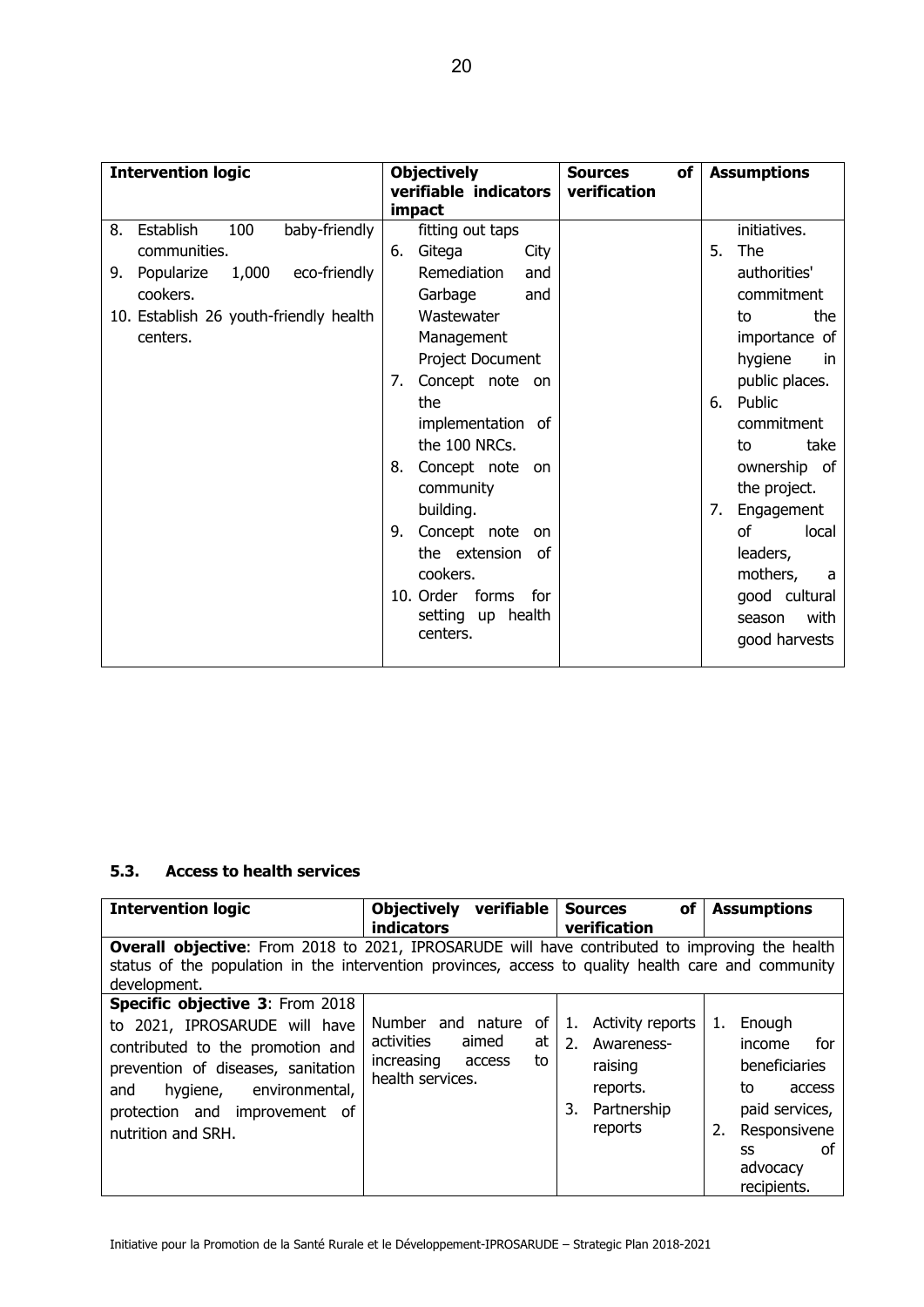|          | <b>Intervention logic</b>                                                                                                                                                               | Objectively verifiable<br><b>indicators</b> |                                                                                                                                                                                  |          | of<br><b>Sources</b><br>verification                                        | <b>Assumptions</b> |                                                                                |  |  |
|----------|-----------------------------------------------------------------------------------------------------------------------------------------------------------------------------------------|---------------------------------------------|----------------------------------------------------------------------------------------------------------------------------------------------------------------------------------|----------|-----------------------------------------------------------------------------|--------------------|--------------------------------------------------------------------------------|--|--|
|          | <b>Expected results:</b>                                                                                                                                                                |                                             |                                                                                                                                                                                  |          |                                                                             |                    |                                                                                |  |  |
| 2.       | 1. Stakeholders<br>are<br>made<br>aware of the importance of<br>health<br>for<br>free<br>care<br>vulnerable groups.<br><b>Medicines</b><br>are<br>more<br>accessible thanks to the      | 1.                                          | The<br>number<br>оf<br>stakeholders reached<br>by<br>advocacy<br>campaigns and their<br>reactions after<br>the                                                                   | 1.<br>2. | <b>IPROSARUDE</b><br>Activity<br>Reports<br>Beneficiaries<br>of the various | 1.                 | Responsivene<br>of<br>the<br>SS<br>of<br>recipients<br>advocacy<br>activities. |  |  |
| 3.       | partnership<br>relationships<br>with the 10 pharmacies.<br>The capacities of the 4<br>clinics are strengthened                                                                          | 2.                                          | message.<br>Facilitated<br>by<br>partnerships<br>and<br>types of medicines                                                                                                       | 3.       | services.<br>Reports<br>from<br>partner<br>pharmacies.                      | 2.                 | Enough<br>income<br>for<br>beneficiaries<br>to<br>access                       |  |  |
| 4.       | The solar energy used in<br>clinics<br>improves<br>hospitalization conditions.                                                                                                          |                                             | have<br>become<br>that<br>more accessible than                                                                                                                                   | 4.       | Reports from<br>associated                                                  | 3.                 | paid services,<br>Collaboration                                                |  |  |
| 5.       | of<br>affected<br>Recipients<br>services learn about the<br>need to integrate health                                                                                                    | 3.                                          | the initial situation.<br>Number and types of<br>equipment.                                                                                                                      | 5.       | insurance<br>companies.<br>The<br>hospital                                  | 4.                 | of insurance<br>companies.<br>The                                              |  |  |
|          | insurance companies.<br>6. Additional radiography,<br>physiotherapy<br>and<br>microbiology<br>services                                                                                  | 4.                                          | The increase in the<br>number of lighting<br>hours made possible                                                                                                                 |          | that will have<br>accepted<br>the<br>partnership.                           |                    | collaboration<br>of<br>partner<br>pharmacies.                                  |  |  |
| 7.       | compensate for the lack<br>of specialized services.<br>Access to health services is<br>increasing<br>through<br>the<br>partnership<br>relationship                                      | 5.<br>6.                                    | by solar energy.<br>of<br><b>Number</b><br>new<br>requests from health<br>insurance companies.<br>The<br>Impact:                                                                 |          |                                                                             |                    |                                                                                |  |  |
| 8.       | with a northern hospital.<br>Access to health services is<br>increasing thanks to the<br>establishment of a mobile<br>clinic                                                            |                                             | number<br>οf<br>beneficiaries<br>of<br>specialized<br>services and their                                                                                                         |          |                                                                             |                    |                                                                                |  |  |
| 9.       | The number of specialized<br>services<br>increasing<br>is<br>thanks to the 3 foreign<br>volunteers recruited                                                                            | 7.                                          | rate of increase.<br>The number and type<br>of<br>health<br>services                                                                                                             |          |                                                                             |                    |                                                                                |  |  |
|          | 10. Comprehensive<br>management of cervical<br>cancer compensates for<br>lack of specialized services<br>in the Gitega, Mwaro and<br>Kayanza health facilities<br>(FOSA) (100 services) | 8.<br>9.                                    | provided by<br>the<br>hospital partnership.<br><b>New</b><br>services<br>and<br>facilities attributable<br>to the mobile clinic.<br>The<br>number<br>and<br>types of specialized |          |                                                                             |                    |                                                                                |  |  |
|          | <b>Activities to be developed:</b>                                                                                                                                                      |                                             | services provided by                                                                                                                                                             |          |                                                                             |                    |                                                                                |  |  |
| 1.<br>2. | Conduct 2 advocacy<br>campaigns<br>for<br>free<br>access to health care<br>for vulnerable groups<br>Build partnerships with                                                             | 10. The                                     | the 3 volunteers.<br>number<br>οf<br>people<br>receiving<br>comprehensive                                                                                                        |          |                                                                             |                    |                                                                                |  |  |
| 3.<br>4. | 10 existing pharmacies<br>Equip 4 clinics<br>Install a pilot project<br>for solar energy use in                                                                                         |                                             | of<br>management<br>cervical cancer.                                                                                                                                             |          |                                                                             |                    |                                                                                |  |  |
|          | clinics                                                                                                                                                                                 |                                             |                                                                                                                                                                                  |          |                                                                             |                    |                                                                                |  |  |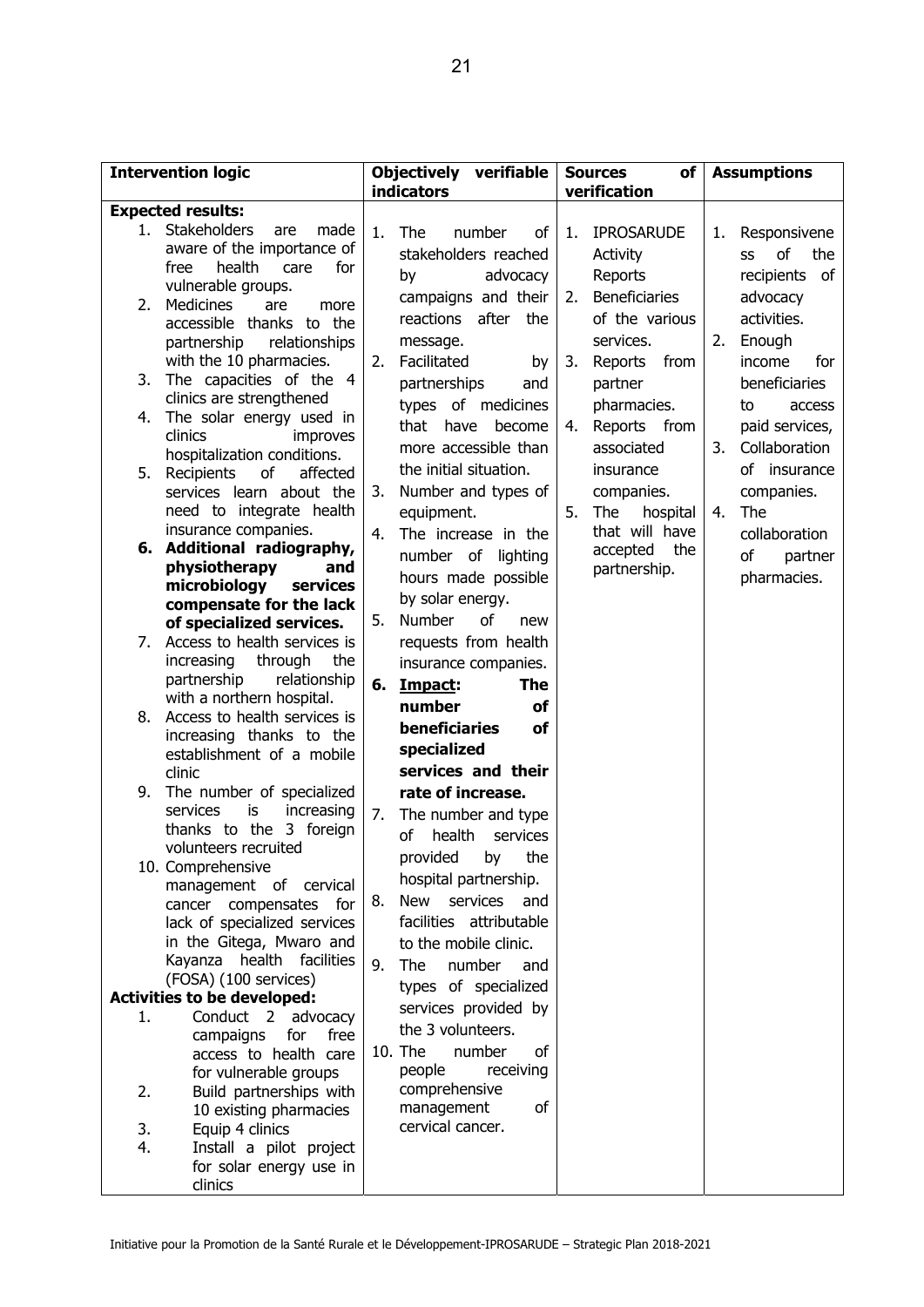| <b>Intervention logic</b>                                                                                                                          | <b>indicators</b>                                                                                                                                                                                                                                                   | <b>Objectively</b><br>verifiable<br><b>Sources</b>                                                                                                                                                                             |                                                                                                                                                                                                                                                            | <b>Assumptions</b>                                                                                                                                                                                                                                                                                                                      |  |  |  |
|----------------------------------------------------------------------------------------------------------------------------------------------------|---------------------------------------------------------------------------------------------------------------------------------------------------------------------------------------------------------------------------------------------------------------------|--------------------------------------------------------------------------------------------------------------------------------------------------------------------------------------------------------------------------------|------------------------------------------------------------------------------------------------------------------------------------------------------------------------------------------------------------------------------------------------------------|-----------------------------------------------------------------------------------------------------------------------------------------------------------------------------------------------------------------------------------------------------------------------------------------------------------------------------------------|--|--|--|
| 5.<br>Sensitize<br>beneficiaries<br>of services to integrate<br>health<br>insurance<br>companies<br>sessions)                                      | (160)                                                                                                                                                                                                                                                               |                                                                                                                                                                                                                                | verification                                                                                                                                                                                                                                               |                                                                                                                                                                                                                                                                                                                                         |  |  |  |
| 6.<br>Implement<br>3<br>services not available<br>(radiography,<br>physiotherapy,<br>microbiology)                                                 | new                                                                                                                                                                                                                                                                 |                                                                                                                                                                                                                                |                                                                                                                                                                                                                                                            |                                                                                                                                                                                                                                                                                                                                         |  |  |  |
| 7.<br>Develop a partnership<br>relationship<br>with<br>northern hospital                                                                           | a                                                                                                                                                                                                                                                                   |                                                                                                                                                                                                                                |                                                                                                                                                                                                                                                            |                                                                                                                                                                                                                                                                                                                                         |  |  |  |
| 8.<br>Setting up a mobile<br>clinic                                                                                                                |                                                                                                                                                                                                                                                                     |                                                                                                                                                                                                                                |                                                                                                                                                                                                                                                            |                                                                                                                                                                                                                                                                                                                                         |  |  |  |
| 9.<br>3<br>Recruit<br>volunteers to support<br>specialties not available<br>in Burundi                                                             | foreign                                                                                                                                                                                                                                                             |                                                                                                                                                                                                                                |                                                                                                                                                                                                                                                            |                                                                                                                                                                                                                                                                                                                                         |  |  |  |
| 10.<br>Establish<br>comprehensive cervical<br>cancer<br>management<br>service in the Gitega,<br>and<br>Mwaro<br>health<br>facilities<br>services). | a<br>Kayanza<br>(100                                                                                                                                                                                                                                                |                                                                                                                                                                                                                                |                                                                                                                                                                                                                                                            |                                                                                                                                                                                                                                                                                                                                         |  |  |  |
|                                                                                                                                                    | Concept<br>1.<br>Campaign<br>Preparation<br><b>Steps</b><br>2.<br>establish<br>partnerships.<br>3.<br>orders.<br>4. Solar<br>5. Message prepared to<br><b>Steps</b><br>6.<br>services.<br><b>Steps</b><br>7.<br>propose<br>partnership.<br>8.<br>the mobile clinic. | <b>Note</b><br>on<br>taken<br>to<br>Equipment purchase<br>Energy Use<br>Project Document.<br>ensure awareness.<br>taken<br>to<br>implement the 3 new<br>initiated<br>to<br>the<br>Steps taken to start<br>TOR to recruit the 3 | <b>IPROSARUDE</b><br>1.<br>narrative<br>and<br>Financial<br>reports<br>Personalities<br>2.<br>or<br>organizations<br>identified<br>or<br>approached to<br>conduct,<br>participate<br>in<br>or<br>be<br>associated<br>with<br>the<br>various<br>activities. | Improved<br>1.<br>political<br>situation<br>in.<br>the country.<br>2.<br>Interest<br>of<br>stakeholders<br>ensuring<br>in<br>free<br>access<br>to vulnerable<br>groups<br>TFPs'<br>3.<br>willingness to<br>internalize<br>the relevance<br>of<br><b>IPROSARUDE</b><br>initiatives<br>Commitment<br>4.<br>health<br>by<br>authorities to |  |  |  |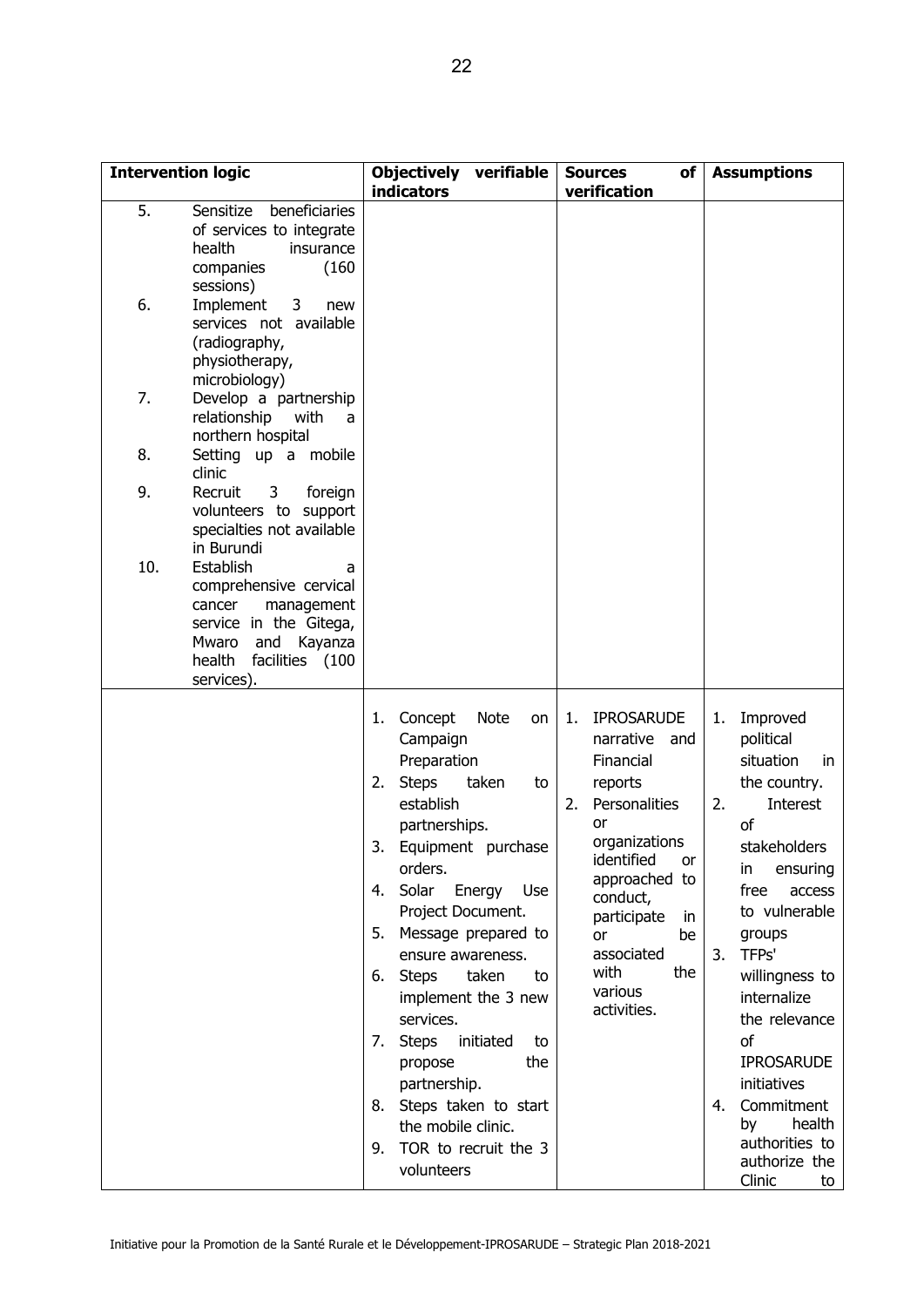| <b>Intervention logic</b> | Objectively verifiable Sources<br><b>indicators</b>                                  | оf<br>verification | <b>Assumptions</b>          |
|---------------------------|--------------------------------------------------------------------------------------|--------------------|-----------------------------|
|                           | 10. Steps taken to create<br>the global cervical<br>management<br>cancer<br>service. |                    | its<br>perform<br>services. |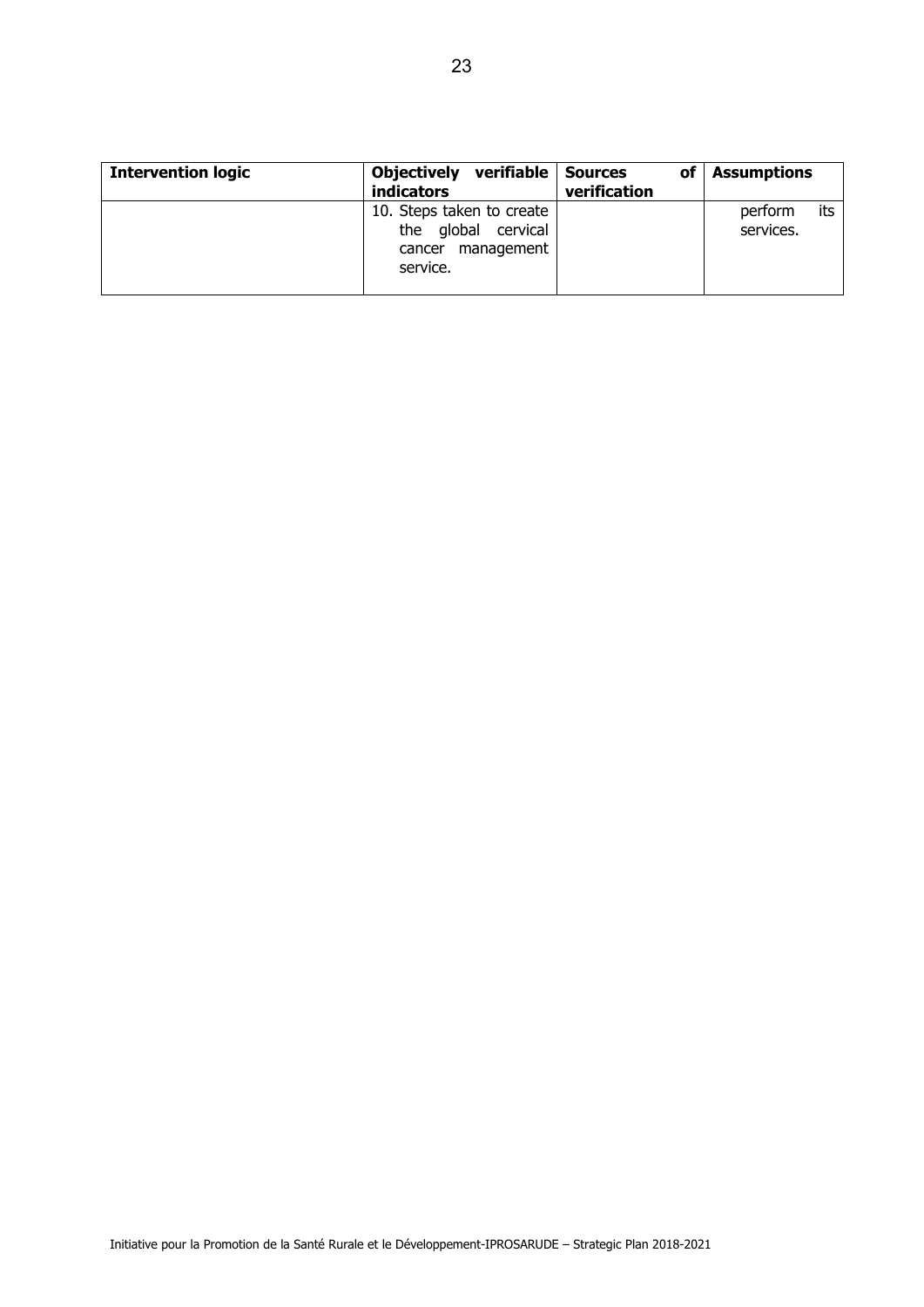| 5.4. | Support for the promotion of sustainable development |  |  |  |
|------|------------------------------------------------------|--|--|--|
|------|------------------------------------------------------|--|--|--|

|    | <b>Intervention logic</b>                                                                           |    | <b>Objectively</b><br>verifiable              |    | $of \sqrt{}$<br><b>Sources</b> |    | <b>Assumptions</b>                |
|----|-----------------------------------------------------------------------------------------------------|----|-----------------------------------------------|----|--------------------------------|----|-----------------------------------|
|    | Overall objective: From 2018 to 2021, IPROSARUDE will have contributed to improving the health      |    | indicators impact                             |    | verification                   |    |                                   |
|    | status of the population in the intervention provinces, access to quality health care and community |    |                                               |    |                                |    |                                   |
|    | development.                                                                                        |    |                                               |    |                                |    |                                   |
|    | Specific objective 4: From 2018 to<br>2021, IPROSARUDE will have                                    |    |                                               |    |                                |    |                                   |
|    | contributed to promoting                                                                            |    | Number and nature of<br>activities to promote | 1. | Activity<br>reports            | 1. | Interest<br>оf<br>partners<br>in. |
|    | sustainable development through                                                                     |    | sustainable development.                      |    |                                |    | supporting                        |
|    | vocational training, increasing                                                                     |    |                                               |    |                                |    | <b>IPROSARUDE</b>                 |
|    | agricultural production and the<br>creation of IGAs.                                                |    |                                               |    |                                |    | initiatives.                      |
|    | <b>Expected outcomes:</b>                                                                           |    |                                               |    |                                |    |                                   |
|    | 1. The living conditions of 5,000                                                                   | 1. | Additional needs met                          | 1. | <b>IPROSARUDE</b>              | 1. | Responsivenes                     |
|    | households<br>improving<br>are                                                                      |    | small<br>livestock<br>by                      |    | Activity                       |    | of service<br>S.                  |
|    | thanks to<br>small<br>livestock                                                                     |    | breeding.                                     |    | Reports                        |    | recipients.                       |
|    | breeding.                                                                                           | 2. | Additional needs met                          | 2. | <b>DPAE</b>                    | 2. | Prices on the                     |
| 2. | The living conditions of the                                                                        |    | by soap factories and                         |    | <b>Services</b>                |    | disposal                          |
|    | beneficiaries of 100 soap                                                                           |    | processing units                              | 3. | Reports from                   |    | markets<br>are                    |
|    | factories and 150 product                                                                           | 3. | Additional<br>income                          |    | communes                       |    | remunerative.                     |
|    | units<br>processing<br>are                                                                          |    | mushroom<br>from                              |    | hosting<br>the                 | 3. | Recipients are                    |
|    | improving.                                                                                          |    | cultivation.                                  |    | activities                     |    | receptive<br>to                   |
| 3. | The income sources of 5,000                                                                         | 4. | Innovations<br>in<br>crop                     |    |                                |    | the<br><b>VSLA</b>                |
|    | diversified<br>households<br>are                                                                    |    | modes<br>related<br>to                        |    |                                |    | approach.                         |
|    | thanks<br>mushroom<br>to                                                                            |    | model fields.                                 |    |                                |    |                                   |
|    | cultivation.                                                                                        | 5. | Number and types of                           |    |                                |    |                                   |
| 4. | The culture patterns of the                                                                         |    | field activities carried                      |    |                                |    |                                   |
|    | surrounding<br>populations<br>of                                                                    |    | out                                           |    |                                |    |                                   |
|    | 40<br>model fields<br>the<br>are                                                                    | 6. | Number of producers                           |    |                                |    |                                   |
|    | improving.                                                                                          |    | purchasing the new                            |    |                                |    |                                   |
| 5. | Agricultural<br>activities<br>are                                                                   |    | fertilizer and quantities                     |    |                                |    |                                   |
|    | carried out on purchased land                                                                       |    | sold.                                         |    |                                |    |                                   |
| 6. | Producers are diversifying the                                                                      | 7. | Financial<br>services                         |    |                                |    |                                   |
|    | methods of fertilization with                                                                       |    | the<br>rendered<br>and                        |    |                                |    |                                   |
|    | organic fertilizer made from                                                                        |    | number<br>οf                                  |    |                                |    |                                   |
|    | waste.                                                                                              |    | beneficiaries.                                |    |                                |    |                                   |
| 7. | 4 provinces have 720 VSLAs.                                                                         |    | 8. Impact: Number of                          |    |                                |    |                                   |
|    | 8. 2,500<br>young<br>people                                                                         |    | <b>SMEs created.</b>                          |    |                                |    |                                   |
|    | supported start up SMEs.<br><b>PME</b>                                                              | 9. | Number of training                            |    |                                |    |                                   |
|    |                                                                                                     |    | beneficiaries and types                       |    |                                |    |                                   |
| 9. | The capacities of 200 young<br>people<br>in<br>vocational                                           |    | of capacity building.                         |    |                                |    |                                   |
|    | occupations<br>being<br>are                                                                         |    |                                               |    |                                |    |                                   |
|    | strengthened.                                                                                       |    |                                               |    |                                |    |                                   |
|    | <b>Activities to develop:</b>                                                                       |    |                                               |    |                                |    |                                   |
| 1. | Initiate and promote small                                                                          | 1. | List<br>оf<br>people                          | 1. | <b>IPROSARUDE</b>              | 1. | Engagement                        |
|    | breeding<br>livestock<br>among                                                                      |    | benefit<br>identified to                      |    | narrative and                  |    | of                                |
|    | beneficiaries<br>(5,000)                                                                            |    | from support for small                        |    | financial                      |    | beneficiaries                     |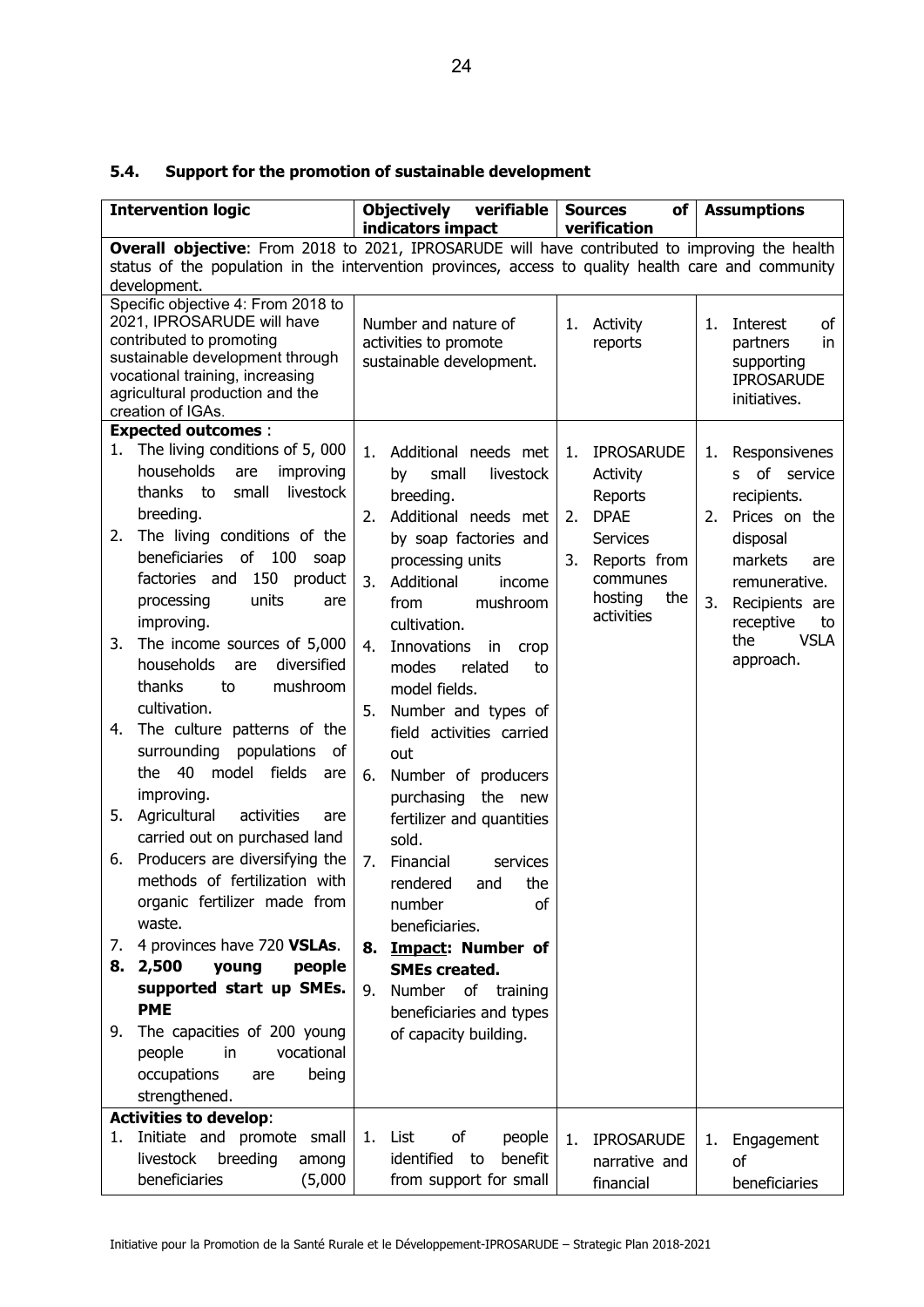| <b>Intervention logic</b>                                                                                                                                                                                                                                                                                                                                                                                                                                                     | <b>Objectively</b><br>verifiable                                                                                                                                                                                                                                                                                                                                                                                                 | <b>Sources</b><br>of <sub>l</sub>                                                                                                                                                                                     | <b>Assumptions</b>                                                                                                                                                                                                                         |  |  |
|-------------------------------------------------------------------------------------------------------------------------------------------------------------------------------------------------------------------------------------------------------------------------------------------------------------------------------------------------------------------------------------------------------------------------------------------------------------------------------|----------------------------------------------------------------------------------------------------------------------------------------------------------------------------------------------------------------------------------------------------------------------------------------------------------------------------------------------------------------------------------------------------------------------------------|-----------------------------------------------------------------------------------------------------------------------------------------------------------------------------------------------------------------------|--------------------------------------------------------------------------------------------------------------------------------------------------------------------------------------------------------------------------------------------|--|--|
| households).<br>Establish product processing<br>2.<br>and preservation units (100<br>factories<br>150<br>and<br>soap<br>product processing units).<br>Popularising<br>mushroom<br>3.<br>cultivation<br>(5,000)<br>households).<br>Implement 40 model fields in<br>4.<br>targeted communes.<br>Buy 4 plots of land for<br>5.<br>agricultural activities.<br>Set up a plant to transform<br>6.<br>waste into organic fertilizer<br>Implement 720 VSLAs in 4<br>7.<br>provinces. | indicators impact<br>livestock breeding.<br>of<br>List<br>2.<br>persons<br>identified<br>to receive<br>for<br>the<br>support<br>creation of 100 soap<br>150<br>factories<br>and<br>processing units.<br>of<br>List<br>households<br>3.<br>identified<br>to<br>try<br>mushroom growing.<br>4. Sites<br>identified<br>to<br>house the 40 model<br>fields.<br>5.<br><b>Steps</b><br>taken<br>to<br>purchase the 4 plots of<br>land. | verification<br>reports<br>Personalities<br>2.<br>or<br>organizations<br>identified<br><b>or</b><br>approached<br>conduct,<br>to<br>participate in<br>be<br>0r<br>associated<br>the<br>with<br>various<br>activities. | initiated<br>of<br>services<br>The<br>2.<br>authorities<br>and<br><b>IPROSARUDE</b><br>agree on the<br>for<br>criteria<br>selecting<br>the<br>various<br>beneficiaries.<br>3.<br>Partners<br>their<br>accept<br>fields<br>as<br>templates. |  |  |
| Support 2,500 young people<br>8.<br>in the learning and start-up of<br>SMEs in promising niches in<br>rural areas.<br>Training 200 young people<br>9.<br>out of school in vocational<br>occupations.                                                                                                                                                                                                                                                                          | Steps taken to set up<br>6.<br>the plant.<br>Provinces identified for<br>7.<br>VSLA implementation.<br>List of young people<br>8.<br>identified to<br>benefit<br><b>SME</b><br>small<br>from<br>business<br>start-up<br>support.<br>List of young people<br>9.<br>identified<br>for<br>vocational training.                                                                                                                      |                                                                                                                                                                                                                       |                                                                                                                                                                                                                                            |  |  |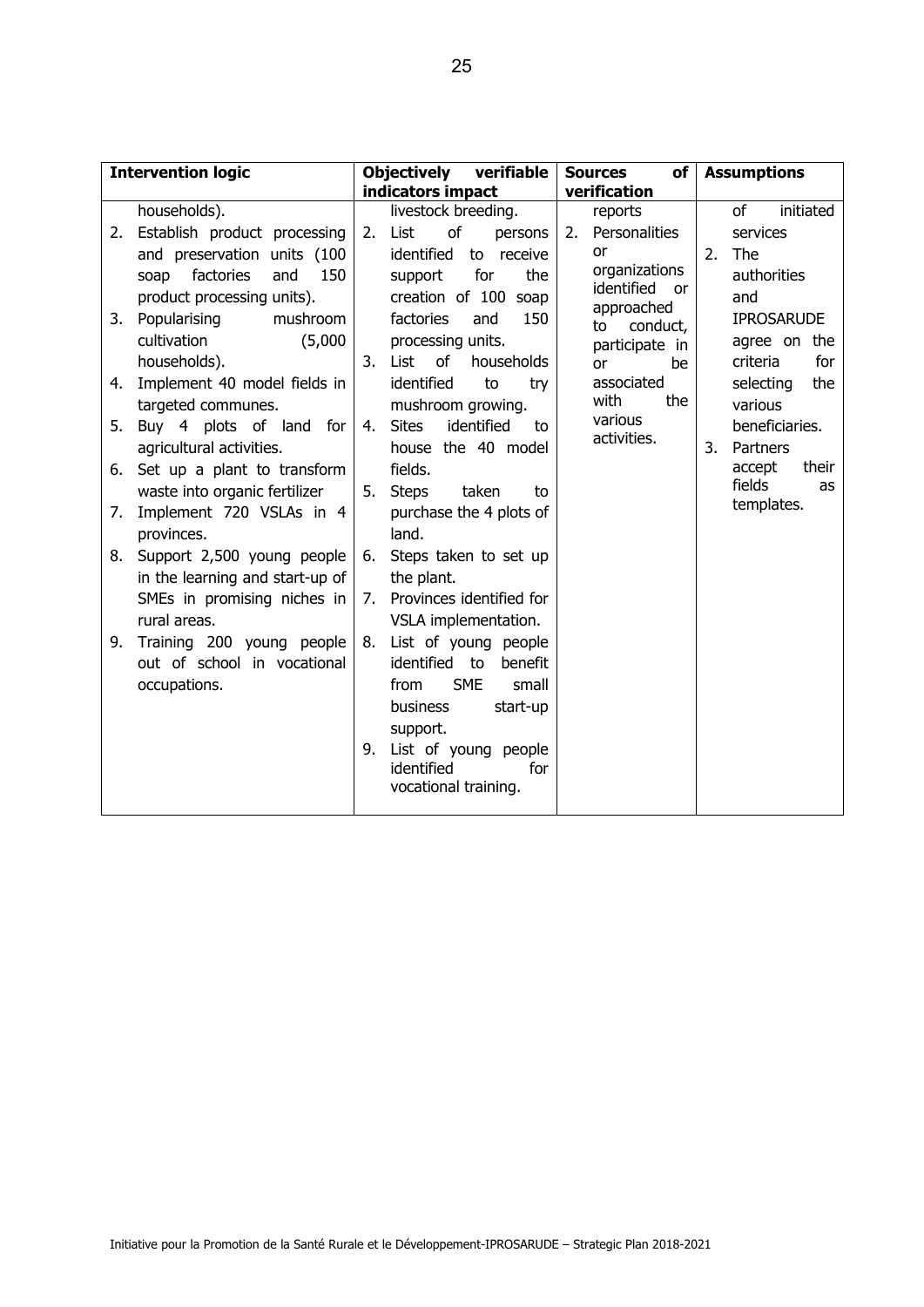#### **4. Strategic Plan Implementation Mechanism**

IPROSARUDE's governing bodies provide general guidance, while the day-to-day management and implementation of the strategic plan is carried out by the permanent staff team, which coordinates activities. The Executive Committee appoints permanent staff to ensure the day-to-day management of the organization in general, and to carry out planned activities in particular. But implementation of the strategic plan is the responsibility of the governing bodies and the Executive Committee.

#### **4.1. Development of annual action plans**

Each year, IPROSARUDE will develop an annual action plan, or operational plan, drawn from the strategic plan to effectively operationalize the implementation of the plan. Results-based management also recommends that projects from the strategic plan be developed. The operational plan will include the planned annual activities, expected results, projected budgets, objectively verifiable indicators and those responsible for the activities.

#### **4.2. Monitoring the implementation of the strategic plan**

Led by IPROSARUDE staff, the monitoring will be a measure of the performance of the implementation of the Strategic Plan. It is a mechanism that will allow IPROSARUDE bodies to have an interested and participative viewpoint on the control of the implementation of the activities in relation to the forecasts in terms of expected results and, therefore, to the objectives set. Monitoring will provide opportunities for staff and bodies to make changes that reflect performance levels. More specifically, the follow-up will be organized as follows:

- Preparation of regular (monthly or quarterly) reports by staff based on performance indicators and results,
- Preparation of annual performance reports to be presented to the General Assembly.

#### **4.3. Mid-term evaluation of the strategic plan**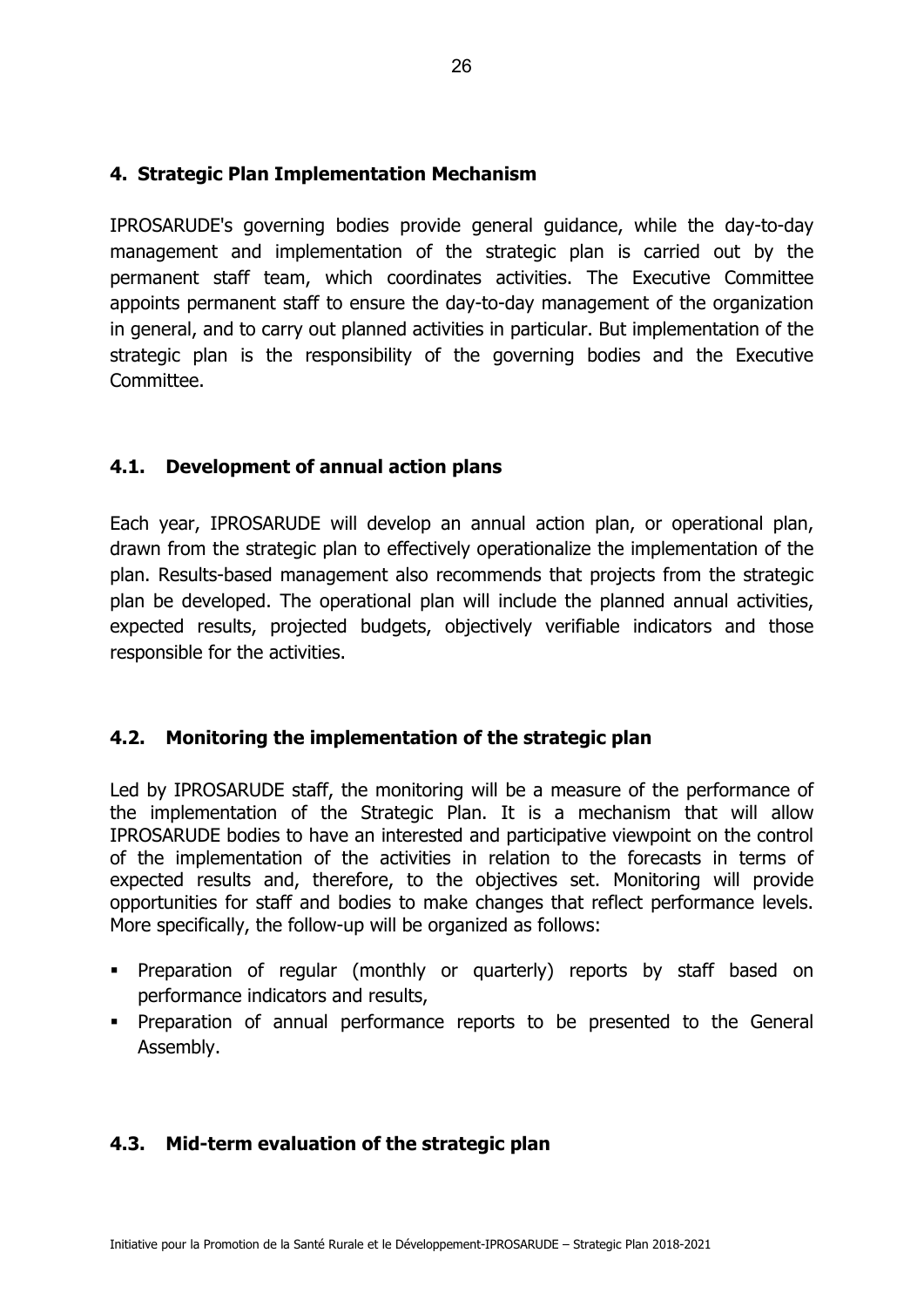IPROSARUDE will appreciate the opportunity to carry out a review, i. e. towards the end of 2019. If this is the option, it will be a matter of learning from actual implementation in order to improve subsequent design and implementation. This activity may be carried out by the research unit team or an external expert.

#### **4.4. Final evaluation of the strategic plan**

Depending on the means available, the final evaluation of the Strategic Plan will be carried out by an external evaluator at the end of 2021 in order to:

- measure the quality of interventions
- to identify the achievements and challenges encountered,
- appreciate the sustainability of the results and,
- Draw conclusions that may inform the subsequent activity, project or program.

A detailed report will be prepared to cover all these aspects of the implementation of the Strategic Plan. This will be an in-depth analysis of achievements and challenges/constraints in relation to results and objectives. It will not limit itself to assessing progress but will provide timely assessments of the relevance, effectiveness, efficiency, impact and sustainability of activities, projects or programs.

In retrospect, the question of relevance will come down to whether the results of an activity, a project or a program remain appropriate in the light of development in the situation. Effectiveness will measure the degree of economy with which inputs will be transformed into outputs. Efficiency (cost-effectiveness) will determine whether the costs of an activity, project or program can be justified by results (products and effects). Sustainability refers to the persistence of the benefits of an activity or project once key assistance has ceased.

The evaluation will enable IPROSARUDE to draw lessons from activities or projects, drawn from the strategic plan, that have been successful and less successful. This is important to improve subsequent implementations by taking remedial action, if necessary, but also by ensuring that similar pitfalls are avoided in the future. Lessons learned, experience and knowledge gained from the evaluation will translate into progress in the development of decision-making processes, programming and management.

If resources do not permit, IPROSARUDE will conduct the two evaluations itself. At mid-term or at the end of the Strategic Plan period, the Executive Committee will collect information/data from the reports and on the field to assess the achievements and challenges mentioned in the reports, trying to meet the above-mentioned criteria. This evaluation should also include an analysis of the perception of TFPs and other stakeholders. The conclusions of this evaluation by the Executive Committee shall be presented to the General Assembly.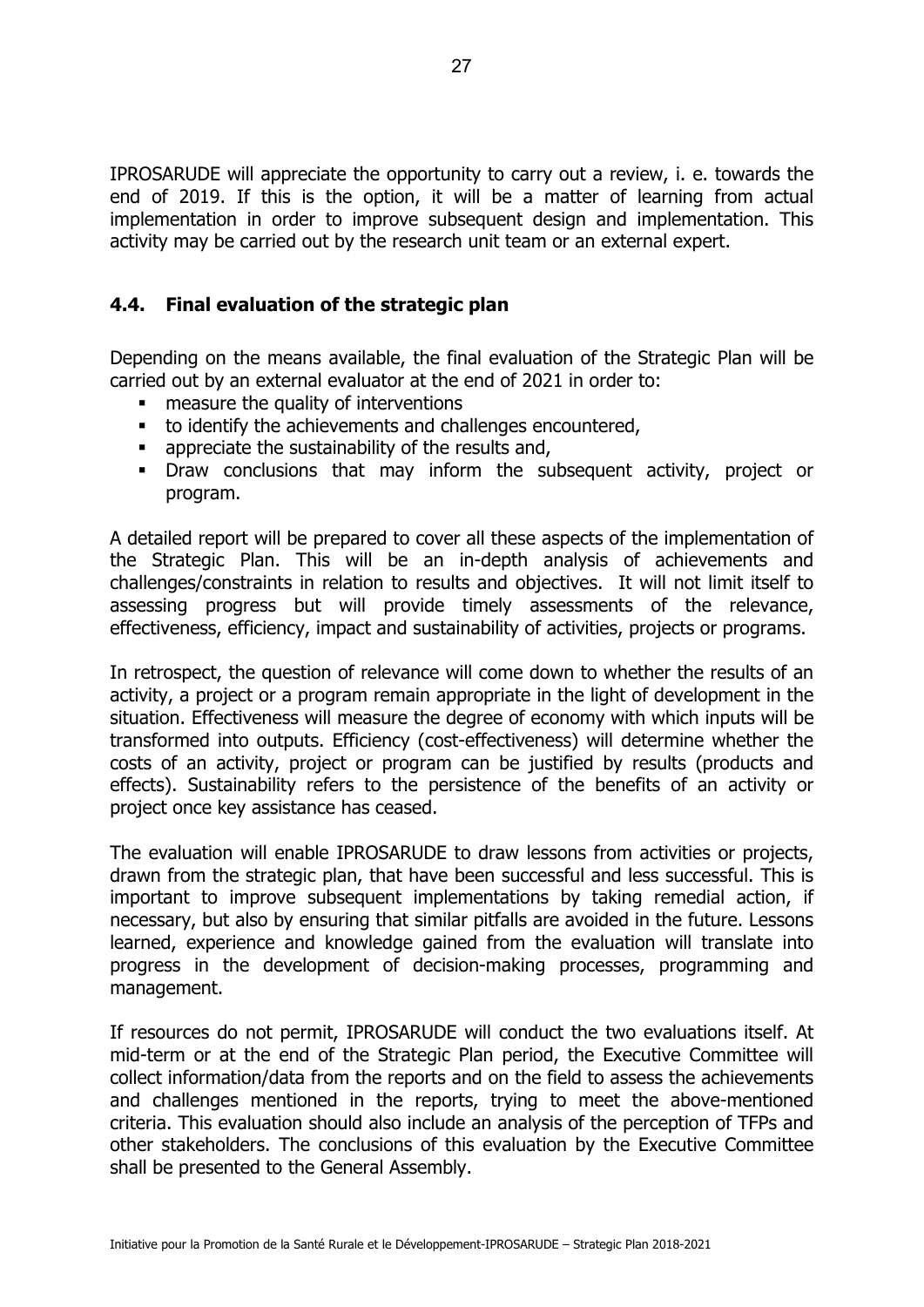## **5. The Strategic Plan Budgeting**

| N                                                                              | <b>Activities</b>                                                                                                                                                                                                    | <b>UC</b>   | Freq.          | TC (BIF)    | <b>TC</b> |  |  |  |  |
|--------------------------------------------------------------------------------|----------------------------------------------------------------------------------------------------------------------------------------------------------------------------------------------------------------------|-------------|----------------|-------------|-----------|--|--|--|--|
|                                                                                |                                                                                                                                                                                                                      |             |                |             |           |  |  |  |  |
| Strategic axis 1: strengthening IPROSARUDE governance and knowledge management |                                                                                                                                                                                                                      |             |                |             |           |  |  |  |  |
| $\mathbf{1}$                                                                   | Update 4 management Tools                                                                                                                                                                                            | 4,000,000   | $\overline{4}$ | 16,000,000  | 8,979     |  |  |  |  |
| $\overline{2}$                                                                 | Develop an advocacy strategy, a communication<br>strategy, a capacity building plan and a<br>practitioner's<br>quide<br>to<br>good<br>5000000,<br>practice.(respectively<br>5000000,<br>2000000 and 5000000)         | 4,250,000   | $\overline{4}$ | 17,000,000  | 9,540     |  |  |  |  |
| 3                                                                              | Elaborate a strategy to strengthen access to<br>maternal and child health services.                                                                                                                                  | 5,000,000   | $\mathbf{1}$   | 5,000,000   | 2,806     |  |  |  |  |
| 4                                                                              | of<br>Recruit 2 resource persons in charge<br>maintenance and communication respectively                                                                                                                             | 64,000,000  | $\overline{2}$ | 128,000,000 | 71,829    |  |  |  |  |
| 5                                                                              | Realize 4 thematic studies on rural health                                                                                                                                                                           | 15,000,000  | 4              | 60,000,000  | 33,670    |  |  |  |  |
| 6                                                                              | Acquire at least one infrastructure specific to<br>IPROSARUDE (Building)                                                                                                                                             | 500,000,000 | $\mathbf{1}$   | 500,000,000 | 280,584   |  |  |  |  |
| $\overline{7}$                                                                 | Train 80 CHWGs on CBD, referral and counter<br>referral of patients and on community screening<br>for malnutrition                                                                                                   | 18,000,000  | $\mathbf{1}$   | 18,000,000  | 10,101    |  |  |  |  |
| 8                                                                              | Train 106 nurses and 4 doctors on cervical<br>cancer screening and treatment.                                                                                                                                        | 50,000,000  | $\mathbf{1}$   | 50,000,000  | 28,058    |  |  |  |  |
|                                                                                | Total Axis 1                                                                                                                                                                                                         |             |                | 794,000,000 | 445,567   |  |  |  |  |
|                                                                                | <b>Strategic Axis 2: Enhancing community health</b>                                                                                                                                                                  |             |                |             |           |  |  |  |  |
| $\mathbf{1}$                                                                   | Establish 50 nurseries for fruit crops.                                                                                                                                                                              | 2,000,000   | 50             | 100,000,000 | 56,117    |  |  |  |  |
| 2                                                                              | Protect watersheds by planting one million trees<br>in 4 provinces                                                                                                                                                   | 12,500,000  | 4              | 50,000,000  | 28,058    |  |  |  |  |
| 3                                                                              | Host 192 radio programs to raise awareness of<br>community health issues such as malnutrition,<br>poor traditional practices, outdated medicines,<br>prohibited drinks, unassisted deliveries, poor<br>hygiene, etc. | 15,000      | 192            | 2,880,000   | 1,616     |  |  |  |  |
| $\overline{4}$                                                                 | Organize 64 mass awareness campaigns on<br>sexual and reproductive health issues.                                                                                                                                    | 1,000,000   | 192            | 192,000,000 | 107,744   |  |  |  |  |
| 5                                                                              | Develop 100 public taps around markets and<br>other public places                                                                                                                                                    | 1,000,000   | 100            | 100,000,000 | 56,117    |  |  |  |  |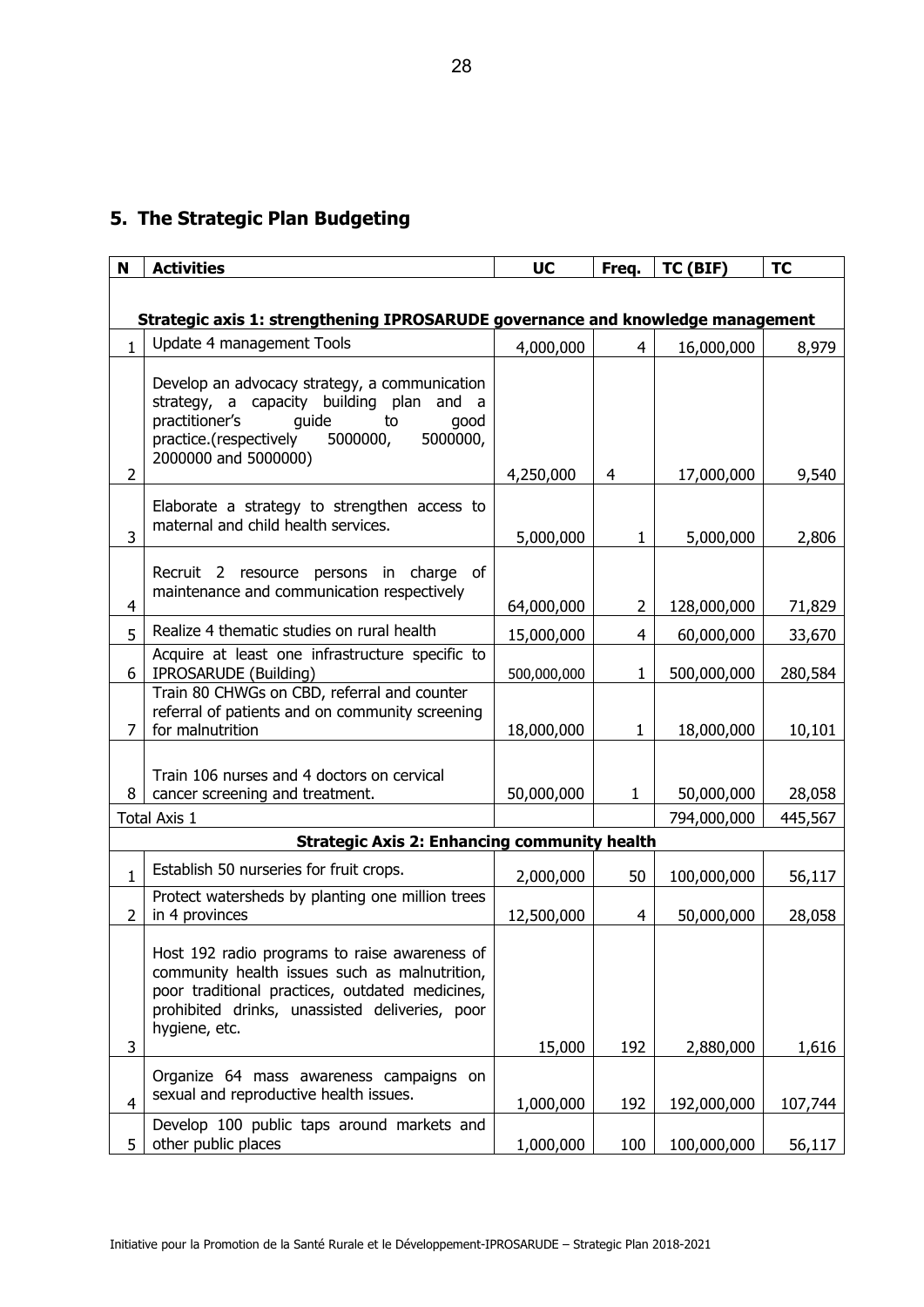| N               | <b>Activities</b>                                                                                                                    | <b>UC</b>   | Freq.          | TC (BIF)    | <b>TC</b> |
|-----------------|--------------------------------------------------------------------------------------------------------------------------------------|-------------|----------------|-------------|-----------|
|                 | Initiate a pilot project to clean up the city of<br>Gitega(400 public garbage cans) and to manage<br>household waste and wastewater. |             |                |             |           |
| 6               |                                                                                                                                      | 215000      | 400            | 86,000,000  | 48,260    |
| $\overline{7}$  | Set up 100 NRCs                                                                                                                      | 200,000     | 100            | 20,000,000  | 11,223    |
| 8               | Establish 100 baby-friendly communities                                                                                              | 200,000     | 100            | 20,000,000  | 11,223    |
| 9               | Popularise 1,000 eco-friendly cookers.                                                                                               | 50,000      | 1,000          | 50,000,000  | 28,058    |
| 10 <sup>°</sup> | Establish 26 youth-friendly health centres.                                                                                          | 10,000,000  | 20             | 200,000,000 | 112,233   |
|                 | <b>Total Axis 2</b>                                                                                                                  |             |                | 820,880,000 | 460,651   |
|                 | <b>Strategic axis 3: Access to health services</b>                                                                                   |             |                |             |           |
|                 | Conduct 2 advocacy campaigns for free access<br>to health care for vulnerable groups                                                 |             |                |             |           |
| 1               |                                                                                                                                      | 12,000,000  | $\overline{2}$ | 24,000,000  | 13,468    |
| $\overline{2}$  | Build partnerships with 10 existing pharmacies                                                                                       | 500,000     | 10             | 5,000,000   | 2,806     |
| 3               | Equip 4 clinics                                                                                                                      | 200,000     | 4              | 800,000     | 449       |
| 4               | Install a pilot project for solar energy use in<br>clinics                                                                           | 50,000,000  | 1              | 50,000,000  | 28,058    |
| 5               | Sensitize beneficiaries of services to integrate<br>health insurance companies (160 sessions)                                        | 5,000       | 160            | 800,000     | 449       |
| 6               | Implement 3 new services not available<br>(radiography, physiotherapy, microbiology)                                                 | 37,500,000  | $\overline{4}$ | 150,000,000 | 84,175    |
| $\overline{7}$  | Develop a partnership relationship with a<br>northern hospital                                                                       | 5,000,000   | 1              | 5,000,000   | 2,806     |
| 8               | Setting up a mobile clinic                                                                                                           | 150,000,000 | $\mathbf{1}$   | 150,000,000 | 84,175    |
| 9               | Recruit 3 foreign volunteers to<br>support<br>specialties not available in Burundi                                                   | 6,700,000   | 3              | 20,000,000  | 11,223    |
|                 | Establish a comprehensive cervical cancer<br>management service(100 services) in the<br>Gitega, Mwaro, and Kayanza health            |             |                |             |           |
| 10              | facilities (FOSA)                                                                                                                    | 200,000     | 100            | 20,000,000  | 11,223    |
|                 | <b>Total Axis 3</b>                                                                                                                  |             |                | 425,600,000 | 238,833   |
|                 | Axis 4: Support for the promotion of sustainable development                                                                         |             |                |             |           |
| 1               | Initiate and promote small livestock breeding<br>among beneficiaries (5.000 households)                                              | 5,000       | 20,000         | 100,000,000 | 56,117    |
| $\overline{2}$  | Establish product processing and preservation<br>units (100 soap factories and 150 product<br>processing units)                      | 950,000     | 100            | 95,000,000  | 53,311    |
| 3               | mushroom<br>cultivation<br>(5,000)<br>Popularising<br>households)                                                                    | 15,000      | 5,000          | 75,000,000  | 42,088    |
| $\overline{4}$  | fields<br>model<br>Implement<br>40<br>in<br>targeted<br>communes.                                                                    | 2,500,000   | 40             | 100,000,000 | 56,117    |
| 5               | Buy 4 plots of land for agricultural activities                                                                                      | 30,000,000  | 4              | 120,000,000 | 67,340    |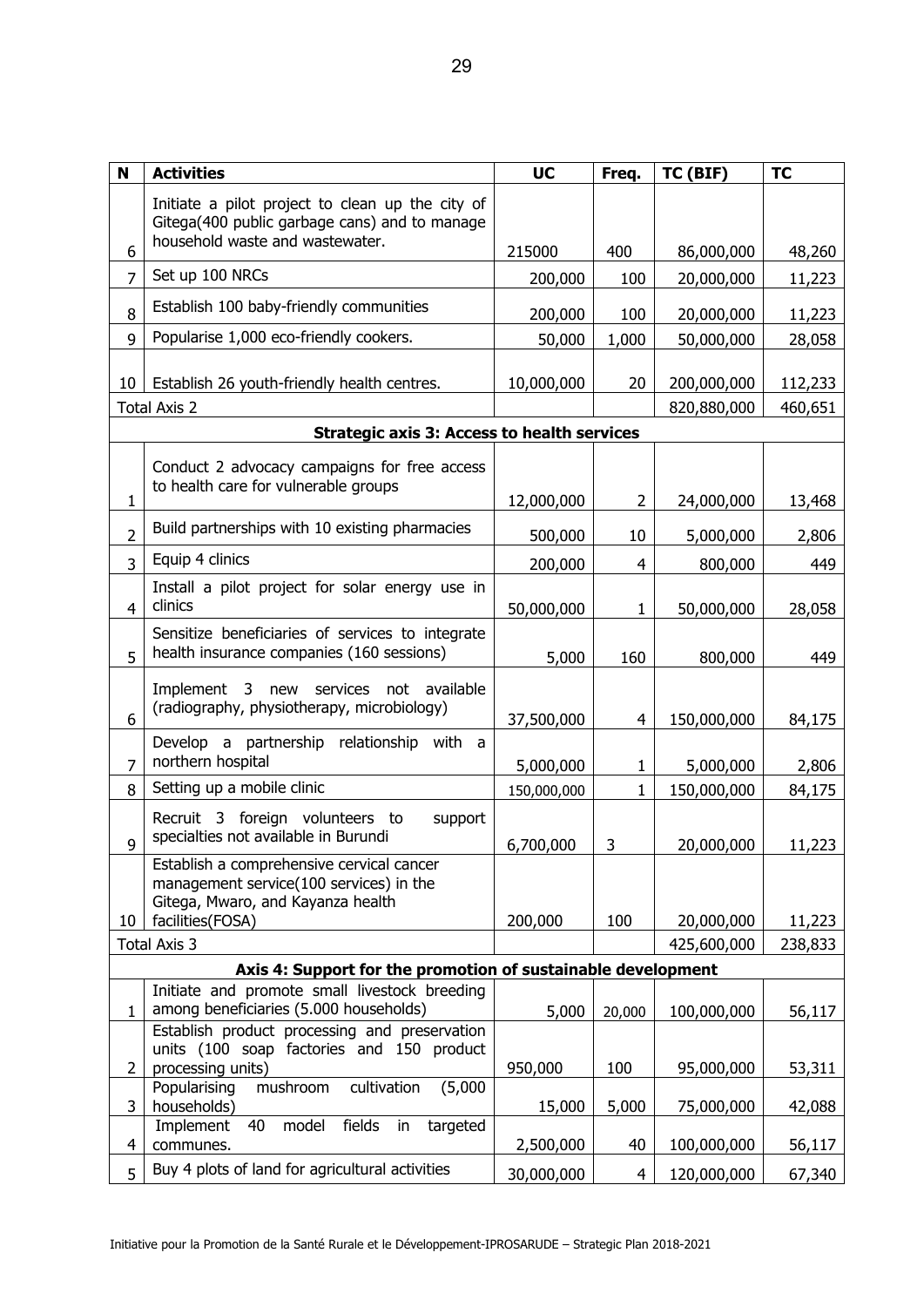| N | <b>Activities</b>                                                                        | <b>UC</b>                                    | Freq. | TC (BIF)      | <b>TC</b> |
|---|------------------------------------------------------------------------------------------|----------------------------------------------|-------|---------------|-----------|
| 6 | Set up a plant to transform waste into organic<br>fertilizer                             | 200,000,000                                  |       | 200,000,000   | 112,233   |
| 7 | Implement 720 VSLAs in 4 provinces                                                       | 15,000,000                                   | 4     | 60,000,000    | 33,670    |
| 8 | Support youth in the learning and start-up of<br>SMEs in promising niches in rural areas | 2,500,000                                    | 50    | 125,000,000   | 70,146    |
| 9 | Train youth out of school in vocational<br>occupations                                   | 500,000                                      | 200   | 100,000,000   | 56,117    |
|   | Total axis 4                                                                             |                                              |       | 975,000,000   | 541,138   |
|   | General total                                                                            |                                              |       | 3,015,480,000 | 1,692,189 |
|   | 1782                                                                                     | Average<br>exchange<br>rate on<br>20/11/2017 |       |               |           |

#### **6. Risk analysis and mitigation plan**

During the update workshop, the exercise of identifying risks that are more or less likely to occur during the implementation of the program was carried out. Risks have been identified taking into account political, economic, social and other factors.

| <b>N°</b>      | <b>Description</b>                                                                           | <b>Type of</b><br>risk        | Gravity<br>level | <b>Explanation of the</b><br>risk                                                                                                                                                                                                  | <b>Management Action</b><br><b>Items/Response</b>                                                                                                                                                                                                 |
|----------------|----------------------------------------------------------------------------------------------|-------------------------------|------------------|------------------------------------------------------------------------------------------------------------------------------------------------------------------------------------------------------------------------------------|---------------------------------------------------------------------------------------------------------------------------------------------------------------------------------------------------------------------------------------------------|
| $\mathbf{1}$   | Persistent<br>political<br>instability                                                       | Political<br>and<br>financial | <b>High</b>      | The<br>оf<br>persistence<br>the unrest linked<br>to<br>2015<br>elections<br>the.<br>the<br>could<br>lead<br>to<br>of<br>persistence<br>a<br>situation of<br>neither<br>war nor peace that<br>could lead to a freeze<br>of funding. | Monitoring<br>the<br>οf<br>situation to<br>identify<br><b>IPROSARUDE's</b><br>best<br>that<br>contribution<br>SO <sub>0</sub><br>stakeholders can find<br>win-win solutions to<br>political<br>the<br>and<br>information problems<br>of the TFPs. |
| 2 <sub>l</sub> | Persistence<br><sub>of</sub><br>the<br>situation of<br>neither war<br>nor peace              | Political                     | High             | This situation can<br>limit mobility on the<br>field and prevent<br><b>IPROSARUDE</b> from<br>carrying out field<br>activities due to the<br>problems.                                                                             | Monthly analysis of<br>the context and taking<br><sub>of</sub><br>consequent<br>measures according to<br>the situation on the<br>field.                                                                                                           |
| 3.             | Existence of<br>some<br>misundersta<br>ndings<br>between<br><b>CSOs</b><br>and<br>government | Political                     | Medium           | The crisis of trust<br>between CSOs and<br>the Government can<br>undermine<br><b>IPROSARUDE's room</b><br>for maneuver.                                                                                                            | As IPROSARUDE is an<br>apolitical organization,<br>it intends to maintain<br>dialogue<br>with<br>a<br>government actors in<br>order to prove to the<br>Government that<br>its<br>actions<br>do<br>not                                             |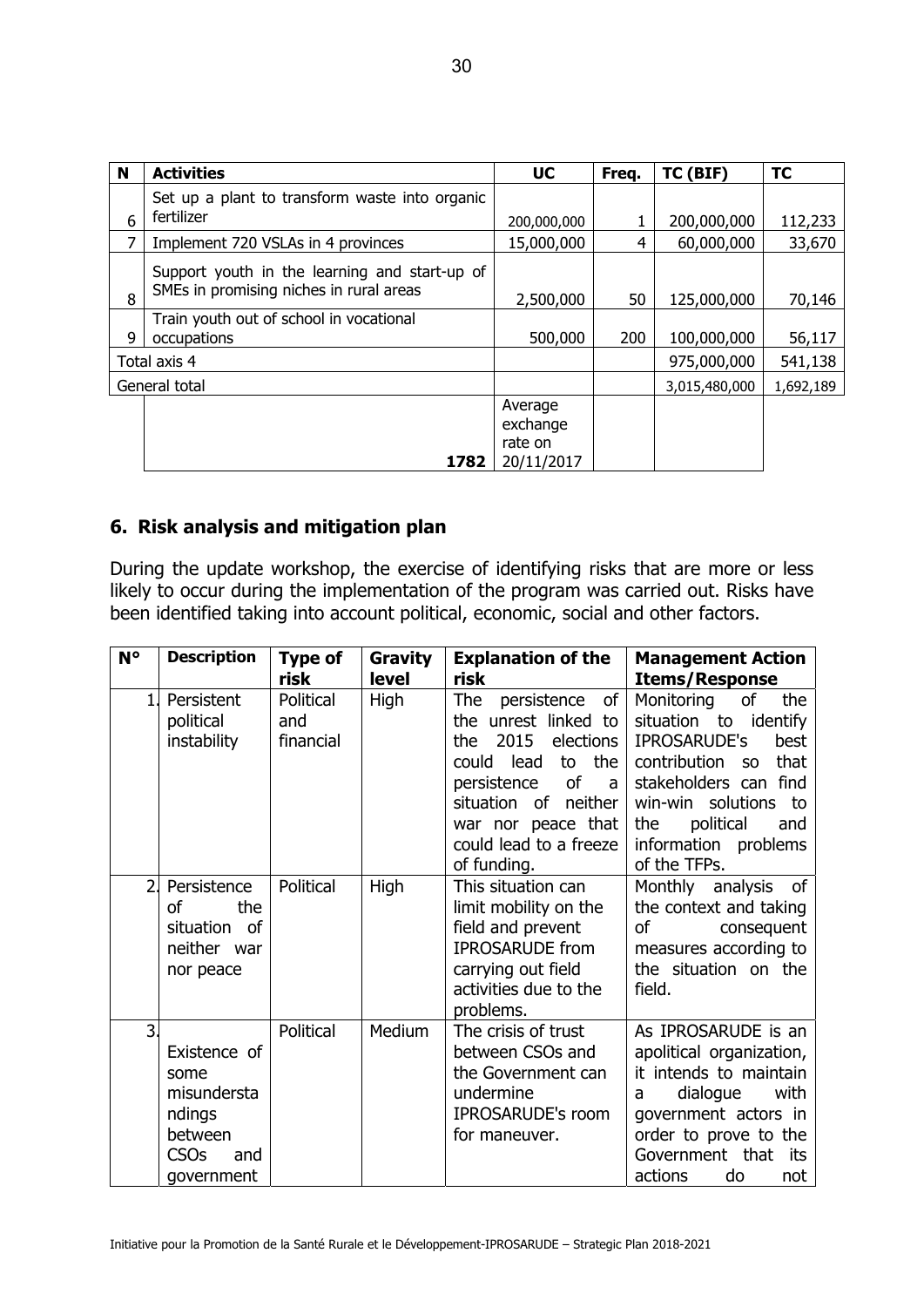| $N^{\circ}$    | <b>Description</b>     | <b>Type of</b>                | Gravity | <b>Explanation of the</b>                                                                                                                                                        | <b>Management Action</b>                                                                                                                                                                         |
|----------------|------------------------|-------------------------------|---------|----------------------------------------------------------------------------------------------------------------------------------------------------------------------------------|--------------------------------------------------------------------------------------------------------------------------------------------------------------------------------------------------|
|                |                        | risk                          | level   | risk                                                                                                                                                                             | <b>Items/Response</b>                                                                                                                                                                            |
|                |                        |                               |         |                                                                                                                                                                                  | constitute a counter-<br>power but rather a<br>contribution<br>the<br>to<br>the<br>achievement of<br>objectives that<br>the<br>government has<br>set<br>itself to achieve.                       |
| $\overline{4}$ | Low project<br>funding | Financial<br>and<br>strategic | High    | The situation of<br>political uncertainty<br>may give rise to<br>reticence on the part<br>of IPROSARUDE's<br>TFPs, which should<br>affect the<br>implementation of<br>this plan. | To<br>address<br>this<br>problem,<br>IPROSARUDE plans to<br>adopt, as a matter of<br>urgency, a flexible<br>funding<br>mobilization<br>strategy that can be<br>adapted to different<br>contexts. |

#### **Bibliography**

- □ Republic of Burundi, National Health Policy, NHP, 2016-2025,
- □ Republic of Burundi, National Health Development Plan, NHDP, 2011-2015,
- □ Republic of Burundi, Burundi Demographic and Health Survey (BDHS-III), 2016-2017,
- $\Box$  Republic of Burundi, NIFNP, Management and operation guide of NRCs Burundi,
- $\Box$  Republic of Burundi, Multi-sectoral strategic plan for food and nutrition security 2014-2017,
- $\Box$  Republic of Burundi, Multi-sectoral strategic plan to combat malnutrition in Burundi, February 2013,
- Republic of Burundi, National Action Plan for Adaptation to Climate Change, NAPA,
- IPROSARUDE, Strategic Plan 2013-2017,
- IPROSARUDE, Strategic Plan 2017-2020,
- IPROSARUDE, Annual Action Plan 2017,
- **IPROSARUDE, Fundraising Plan,**
- IPROSARUDE, narrative of the year 2016
- IPROSARUDE, narrative of the year 2015
- $\Box$  Capacity building plan for CSOs benefiting from CARE International funds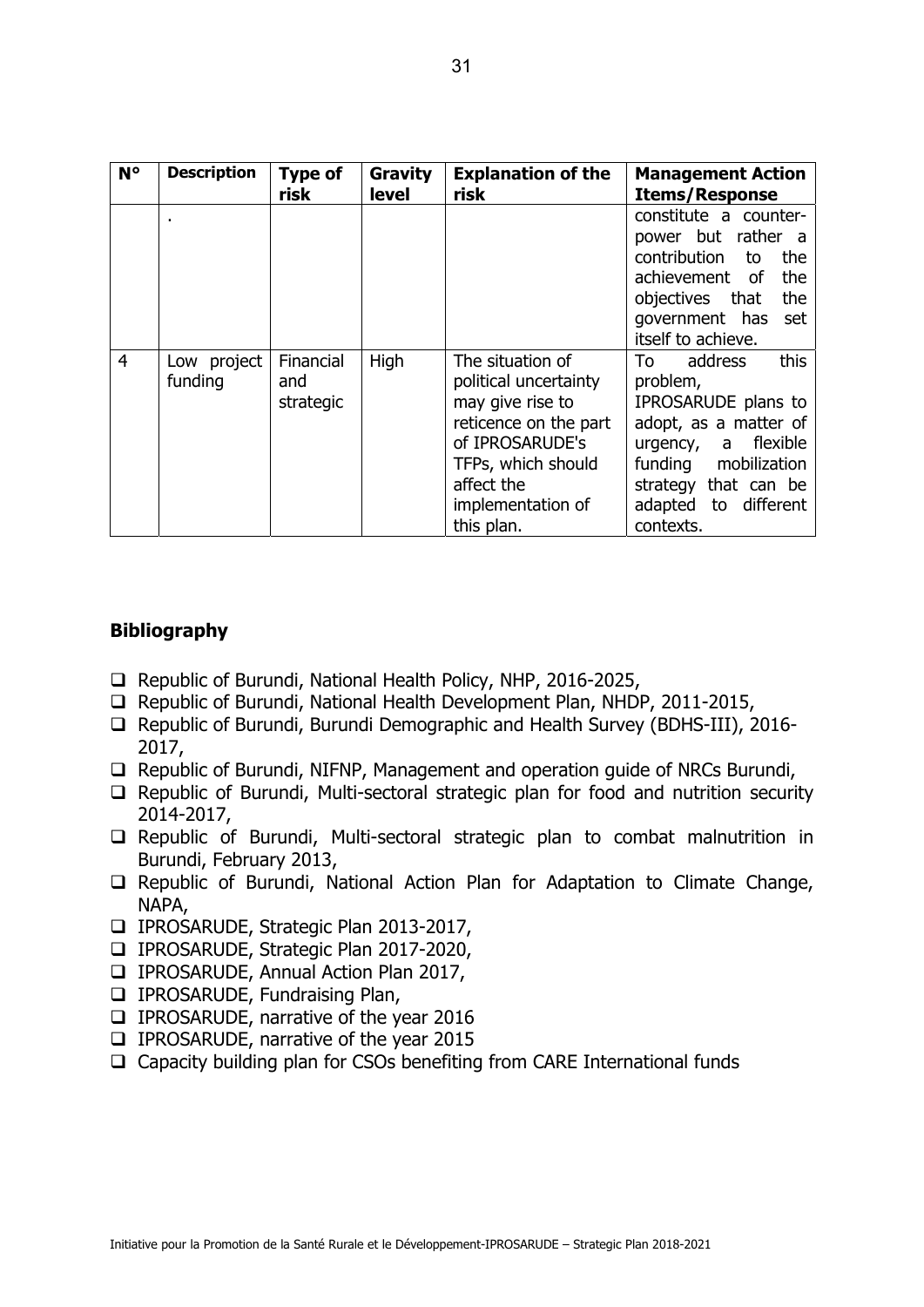| <b>Type</b> | <b>Description</b>                                                          | <b>Indicators (OVI)</b>                                       | <b>Base</b><br>(%) | 2018       | 2019       | 2020       | 2021       |
|-------------|-----------------------------------------------------------------------------|---------------------------------------------------------------|--------------------|------------|------------|------------|------------|
|             |                                                                             |                                                               |                    |            |            |            |            |
| 1.          | Strengthening IPROSARUDE governance and knowledge management                |                                                               |                    |            |            |            |            |
| A11         | Update 4 management tools                                                   | Consultancy TOR                                               | 0                  | 100        | 100        | 100        | 100        |
| A12         | develop 3 strategies (advocacy,                                             | Consultancy TOR                                               | 0                  | 100        | 100        | 100        | 100        |
|             | communication and access to                                                 |                                                               |                    |            |            |            |            |
|             | health<br>services),<br>capacity<br>a<br>building plan and a practitioner's |                                                               |                    |            |            |            |            |
|             | guide to good practice.                                                     |                                                               |                    |            |            |            |            |
| A13         | Recruit<br>2<br>persons<br>resource                                         | Recruitment notice                                            | 0                  | 100        | 100        | 100        | 100        |
|             | (Maintenance<br>and                                                         |                                                               |                    |            |            |            |            |
|             | communication)                                                              |                                                               |                    |            |            |            |            |
| A14         | Realize 4 thematics                                                         | Consultancy TOR                                               | 0                  | 100        | 100        | 100        | 100        |
| A15         | least<br>Acquire<br>at<br>one                                               | Approaches to acquiring                                       | $\mathbf{0}$       | 25         | 50         | 75         | 100        |
|             | infrastructure<br>specific<br>to                                            | infrastructure                                                |                    |            |            |            |            |
|             | <b>IPROSARUDE</b>                                                           |                                                               |                    |            |            |            |            |
| A16         | <b>CHWG</b><br><b>CBD</b><br>Train<br>80<br>on                              | <b>Training TOR</b>                                           | 75                 | 100        | 100        | 100        | 100        |
|             | and<br>techniques<br>community                                              |                                                               |                    |            |            |            |            |
| A17         | screening for malnutrition<br>Train 106 nurses and 4 doctors                |                                                               | 75                 | 100        | 100        | 100        | 100        |
|             | on cervical cancer screening and                                            | <b>Training TOR</b>                                           |                    |            |            |            |            |
|             | treatment                                                                   |                                                               |                    |            |            |            |            |
| <b>R11</b>  | 4 management tools are updated                                              | <b>Number</b><br>of<br>tools                                  | $\mathcal O$       | <i>100</i> | 100        | 100        | 100        |
|             |                                                                             | elaborated                                                    |                    |            |            |            |            |
| <b>R12</b>  | <b>IPROSARUDE</b><br>improves<br>its                                        | in<br>New<br>approaches                                       | $\mathcal O$       | 100        | 100        | 100        | <i>100</i> |
|             | advocacy, communication<br>and                                              | advocacy,                                                     |                    |            |            |            |            |
|             | good practices and strengthens                                              | communication,<br>and                                         |                    |            |            |            |            |
|             | access to maternal and child                                                | practitioner's<br>practices                                   |                    |            |            |            |            |
|             | health services                                                             | and the rate of increase<br>beneficiaries<br>$\sigma$ f<br>in |                    |            |            |            |            |
|             |                                                                             | maternal and child health                                     |                    |            |            |            |            |
|             |                                                                             | services.                                                     |                    |            |            |            |            |
| <b>R13</b>  | Maintenance and communication                                               | Services provided by the                                      | 0                  | <i>100</i> | 100        | 100        | <i>100</i> |
|             | capabilities are enhanced                                                   | resource persons in place                                     |                    |            |            |            |            |
|             |                                                                             | initially requested outside                                   |                    |            |            |            |            |
| <b>R14</b>  | 8 themes on rural health are                                                | Number of rural health                                        | 0                  | 100        | 100        | 100        | <i>100</i> |
|             | documented                                                                  | themes documented and                                         |                    |            |            |            |            |
|             |                                                                             | content                                                       |                    |            |            |            |            |
| <b>R15</b>  | With the infrastructure, rental                                             | Amount saved through                                          | 0                  | 0          | 0          | 0          | <i>100</i> |
|             | charges decrease                                                            | reduced rental charges                                        |                    |            |            |            | 100        |
| <b>R16</b>  | Capacities of 80 CHWGs are<br>strengthened                                  | Number of CBD cases and<br>community malnutrition             | 75                 | 100        | <i>100</i> | <i>100</i> |            |
|             |                                                                             | screening treated with                                        |                    |            |            |            |            |
|             |                                                                             | new CHWG competencies                                         |                    |            |            |            |            |
| <b>R17</b>  | Capacities of 106 nurses and 4                                              | Number of doctors and                                         | 75                 | 100        | 100        | 100        | <i>100</i> |
|             | doctors are strengthened                                                    | trained<br>nurses<br>and                                      |                    |            |            |            |            |
|             |                                                                             | оf<br>number<br>patients                                      |                    |            |            |            |            |
|             |                                                                             | treated<br>by<br>training                                     |                    |            |            |            |            |
|             |                                                                             | recipients                                                    |                    |            |            |            |            |

*Appendix 1 : Strategic plan Monitoring and Evaluation Matrix*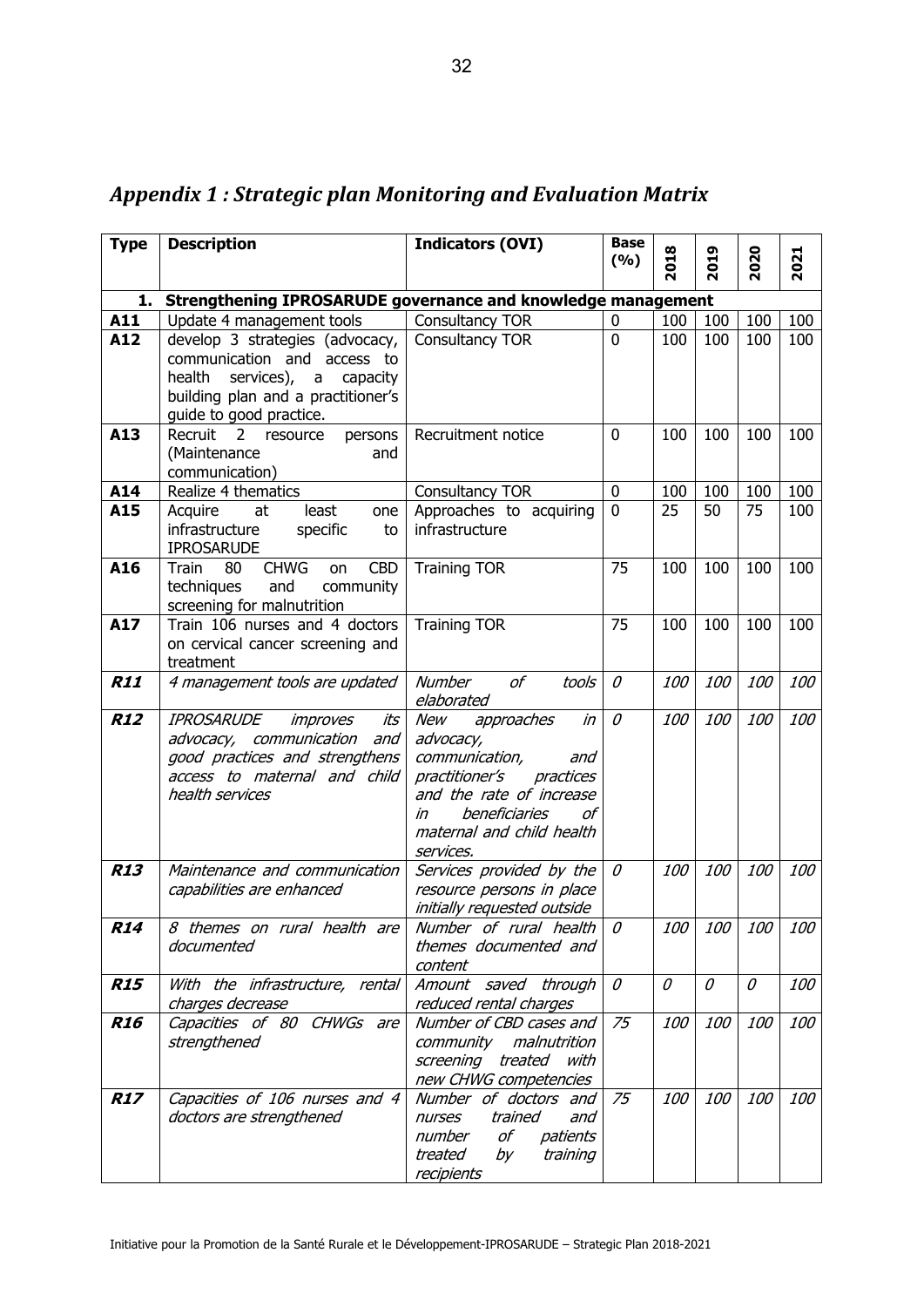| <b>Type</b> | <b>Description</b>                                                                                                 | <b>Indicators (OVI)</b>                                                                                                                     | <b>Base</b><br>(9/6) | 2018            | 2019       | 2020       | 2021       |
|-------------|--------------------------------------------------------------------------------------------------------------------|---------------------------------------------------------------------------------------------------------------------------------------------|----------------------|-----------------|------------|------------|------------|
|             |                                                                                                                    |                                                                                                                                             |                      |                 |            |            |            |
|             | 2.<br><b>Enhancing community health</b>                                                                            |                                                                                                                                             |                      |                 |            |            |            |
| A21         | Establish 50 nurseries for fruit<br>crops                                                                          | Workforce<br>employed<br>in<br>nurseries                                                                                                    | $\mathbf 0$          | 25              | 50         | 75         | 100        |
| A22         | Protect watersheds by planting<br>one million trees                                                                | of<br><b>Number</b><br>people<br>employed<br>during<br>plantation                                                                           | 0                    | 25              | 50         | 75         | 100        |
| A23         | Host 192 radio programs to raise<br>awareness of community health<br>issues                                        | Number<br>οf<br>programs/<br>number<br>of<br>type<br>οf<br>subjects<br>programmed/<br>number<br>of<br>medias<br>identified to be associated | $\mathbf 0$          | 25              | 50         | 75         | 100        |
| A24         | Organize 64 mass awareness<br>campaigns<br>on<br>sexual<br>and<br>reproductive health thematic                     | Number<br>of<br>campaigns/<br>number<br>and<br>types<br>of<br>topic                                                                         | $\mathbf 0$          | 25              | 50         | 75         | 100        |
| A25         | Develop 100 public taps around<br>markets and other public places                                                  | Order forms for fitting out<br>taps                                                                                                         | $\mathbf 0$          | 0               | 100        | 100        | 100        |
| A26         | Initiate a pilot project to clean up<br>the city of Gitega (400 public<br>garbage cans).                           | Remediation<br>project<br>document                                                                                                          | 0                    | 0               | 100        | 100        | 100        |
| A27         | Set up 100 NRCs.                                                                                                   | the<br>Concept note<br>on<br>implementation<br>of<br>the<br>100 NRCs                                                                        | $\Omega$             | 0               | 50         | 100        | 100        |
| A28         | Establish<br>100<br>baby-friendly<br>communities.                                                                  | note<br>Concept<br>on<br>community building                                                                                                 | $\mathbf 0$          | 0               | 50         | 100        | 100        |
| A29         | eco-friendly<br>1,000<br>Popularise<br>cookers                                                                     | the<br>Concept<br>note<br>on<br>extension of cookers                                                                                        | 0                    | 0               | 0          | 100        | 100        |
| A210        | Establish 26 youth-friendly health<br>centres                                                                      | Order forms for setting up<br>health centers                                                                                                | $\mathbf{0}$         | $\mathbf{0}$    | 50         | 100        | 100        |
| <b>R21</b>  | Distributed young fruit plants<br>help improve community health                                                    | Number<br>οf<br>seedlings<br>distributed and number of<br>beneficiaries<br>consuming<br>the fruit of the seedlings<br>distributed           | $\mathcal O$         | 25              | 50         | 75         | 100        |
| <i>R22</i>  | million<br><b>One</b><br>trees planted<br>protecting<br>contribute<br>to<br>the<br>environment                     | Number of trees planted                                                                                                                     | $\mathcal O$         | $\overline{25}$ | 50         | 75         | <i>100</i> |
| <b>R23</b>  | The public is informed about<br>community health issues                                                            | Memories and behaviors<br>of people affected<br>by<br>raising<br>awareness<br>on<br>community health issues                                 | 0                    | 25              | 50         | 75         | <i>100</i> |
| <b>R24</b>  | The public is informed about SRH<br>aspects                                                                        | Memories and behaviors<br>of people affected by SRH<br>awareness raising                                                                    | 0                    | 25              | 50         | 75         | <i>100</i> |
| <b>R25</b>  | Public<br>contribute<br>taps<br>to<br>sanitation and hygiene around<br>100 markets                                 | Hygiene level compared<br>to the situation before<br>taps                                                                                   | 0                    | 0               | <i>100</i> | 100        | <i>100</i> |
| <b>R26</b>  | 400 garbage cans and other<br>waste management mechanisms<br>contribute to the sanitation of<br>the city of Gitega | Hygiene level compared<br>to the situation before<br>public garbage cans                                                                    | $\mathcal O$         | 0               | <i>100</i> | 100        | <i>100</i> |
| <b>R27</b>  | 100 NRCs contribute to the fight   Number                                                                          | оf<br>children                                                                                                                              | $\mathcal O$         | 0               | 50         | <i>100</i> | <i>100</i> |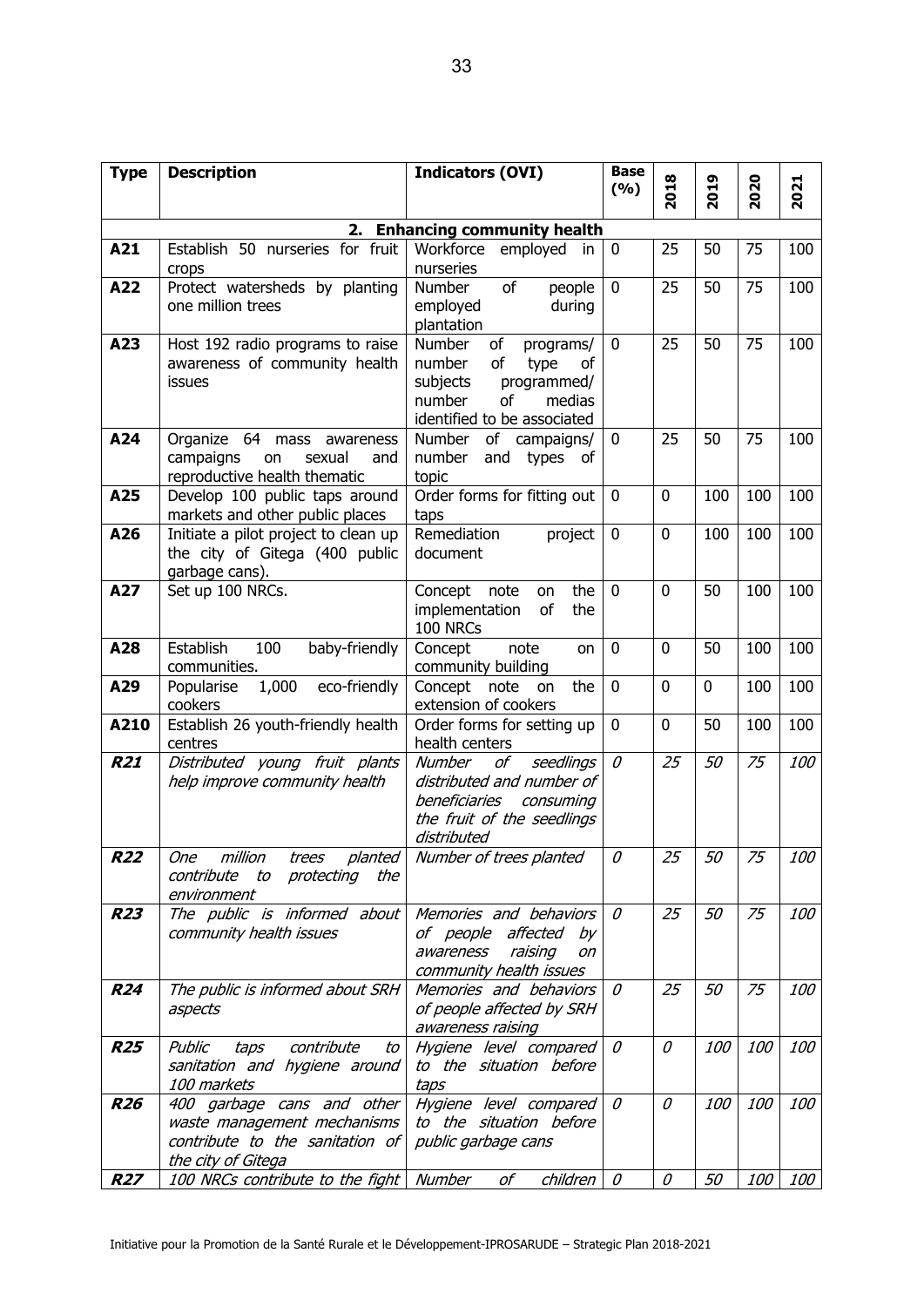| <b>Type</b> | <b>Description</b>                                           | <b>Indicators (OVI)</b>                                   | <b>Base</b>  |             |      |            |            |
|-------------|--------------------------------------------------------------|-----------------------------------------------------------|--------------|-------------|------|------------|------------|
|             |                                                              |                                                           | (%)          | 2018        | 2019 | 2020       | 2021       |
|             | chronic<br>against<br>acute<br>and                           | receiving NRC services                                    |              |             |      |            |            |
|             | malnutrition                                                 |                                                           |              |             |      |            |            |
| <b>R28</b>  | 100 baby-friendly communities                                | Number of beneficiaries                                   | 0            | 0           | 50   | <i>100</i> | 100        |
|             | contribute to the fight against                              | baby-friendly<br>of                                       |              |             |      |            |            |
|             | acute and chronic malnutrition                               | community services                                        |              |             |      |            |            |
| <b>R29</b>  | 1,000 ecological cookers serve as                            | behavior<br>Changes<br>in                                 | 0            | 0           | 0    | 100        | 100        |
|             | a model for contributing to<br>environmental sanitation      | towards<br>ecological<br>cookers                          |              |             |      |            |            |
| <b>R210</b> | 20 youth-friendly health centers                             | Number of youth-friendly                                  | 0            | 0           | 50   | <i>100</i> | <i>100</i> |
|             | contribute to the fight against                              | health centers<br>service                                 |              |             |      |            |            |
|             | acute and chronic malnutrition                               | recipients                                                |              |             |      |            |            |
|             | 3.                                                           | <b>Access to health services</b>                          |              |             |      |            |            |
| A31         | Conduct 2 advocacy campaigns                                 | Concept<br>note<br>on                                     | $\mathbf 0$  | 0           | 100  | 100        | 100        |
|             | for free access to health care for                           | campaign preparation                                      |              |             |      |            |            |
|             | vulnerable groups                                            |                                                           |              |             |      |            |            |
| A32         | with<br><b>Build</b><br>partnerships<br>10                   | Steps taken to establish                                  | $\mathbf 0$  | 100         | 100  | 100        | 100        |
| A33         | existing pharmacies<br>Equip 4 clinics                       | partnerships<br>Equipment<br>purchase                     | $\mathbf 0$  | 25          | 50   | 75         | 100        |
|             |                                                              | orders                                                    |              |             |      |            |            |
| A34         | Install a pilot project for solar                            | Solar energy use project                                  | 0            | $\mathbf 0$ | 100  | 100        | 100        |
|             | energy use in clinics                                        | document                                                  |              |             |      |            |            |
| A35         | Sensitize beneficiaries of services                          | Message<br>prepared<br>to                                 | $\mathbf 0$  | 50          | 100  | 100        | 100        |
|             | integrate health insurance<br>to                             | ensure awareness                                          |              |             |      |            |            |
|             | companies (160 sessions)                                     |                                                           |              |             |      |            |            |
| A36         | Implement 3 new services not                                 | Steps taken to implement                                  | $\mathbf 0$  | $\mathbf 0$ | 100  | 100        | 100        |
|             | available<br>(radiography,                                   | the 3 new services                                        |              |             |      |            |            |
| A37         | physiotherapy, microbiology)<br>partnership<br>Develop<br>a  | Steps initiated to propose                                | $\mathbf 0$  | 100         | 100  | 100        | 100        |
|             | relationship with a<br>northern                              | the partnership                                           |              |             |      |            |            |
|             | hospital                                                     |                                                           |              |             |      |            |            |
| A38         | Setting up a mobile clinic                                   | Steps taken to start the                                  | $\mathbf 0$  | 0           | 100  | 100        | 100        |
|             |                                                              | mobile clinic                                             |              |             |      |            |            |
| A39         | Recruit 3 foreign volunteers to                              | TOR to recruit the 3                                      | $\mathbf 0$  | 100         | 100  | 100        | 100        |
|             | support specialities not available                           | volunteers                                                |              |             |      |            |            |
| A310        | in Burundi<br>Establish                                      |                                                           | $\mathbf 0$  | $\mathbf 0$ | 100  | 100        | 100        |
|             | comprehensive<br>a<br>cervical<br>management<br>cancer       | Steps taken to create the<br>cervical<br>global<br>cancer |              |             |      |            |            |
|             | service(100<br>services)<br>in the                           | management service                                        |              |             |      |            |            |
|             | Gitega, Mwaro and<br>Kayanza                                 |                                                           |              |             |      |            |            |
|             | health facilities(FOSA)                                      |                                                           |              |             |      |            |            |
| <b>R31</b>  | Stakeholders are made aware of                               | оf<br>The<br>number                                       | $\theta$     | 0           | 100  | 100        | 100        |
|             | the importance of free health                                | stakeholders reached by                                   |              |             |      |            |            |
|             | care for vulnerable groups                                   | advocacy campaigns and                                    |              |             |      |            |            |
|             |                                                              | their reactions after the                                 |              |             |      |            |            |
| <b>R32</b>  | Medicines are more accessible                                | message<br>Facilitated<br>by                              | $\mathcal O$ | 100         | 100  | <i>100</i> | 100        |
|             | the<br>thanks<br>to<br>partnership                           | partnerships and types of                                 |              |             |      |            |            |
|             | relationships<br>with<br>the<br>10                           | that<br>medicines<br>have                                 |              |             |      |            |            |
|             | pharmacies                                                   | become more accessible                                    |              |             |      |            |            |
|             |                                                              | than the initial situation                                |              |             |      |            |            |
| <b>R33</b>  | The capacities of the 4 clinics Number and types of $\theta$ |                                                           |              | 25          | 50   | 75         | <i>100</i> |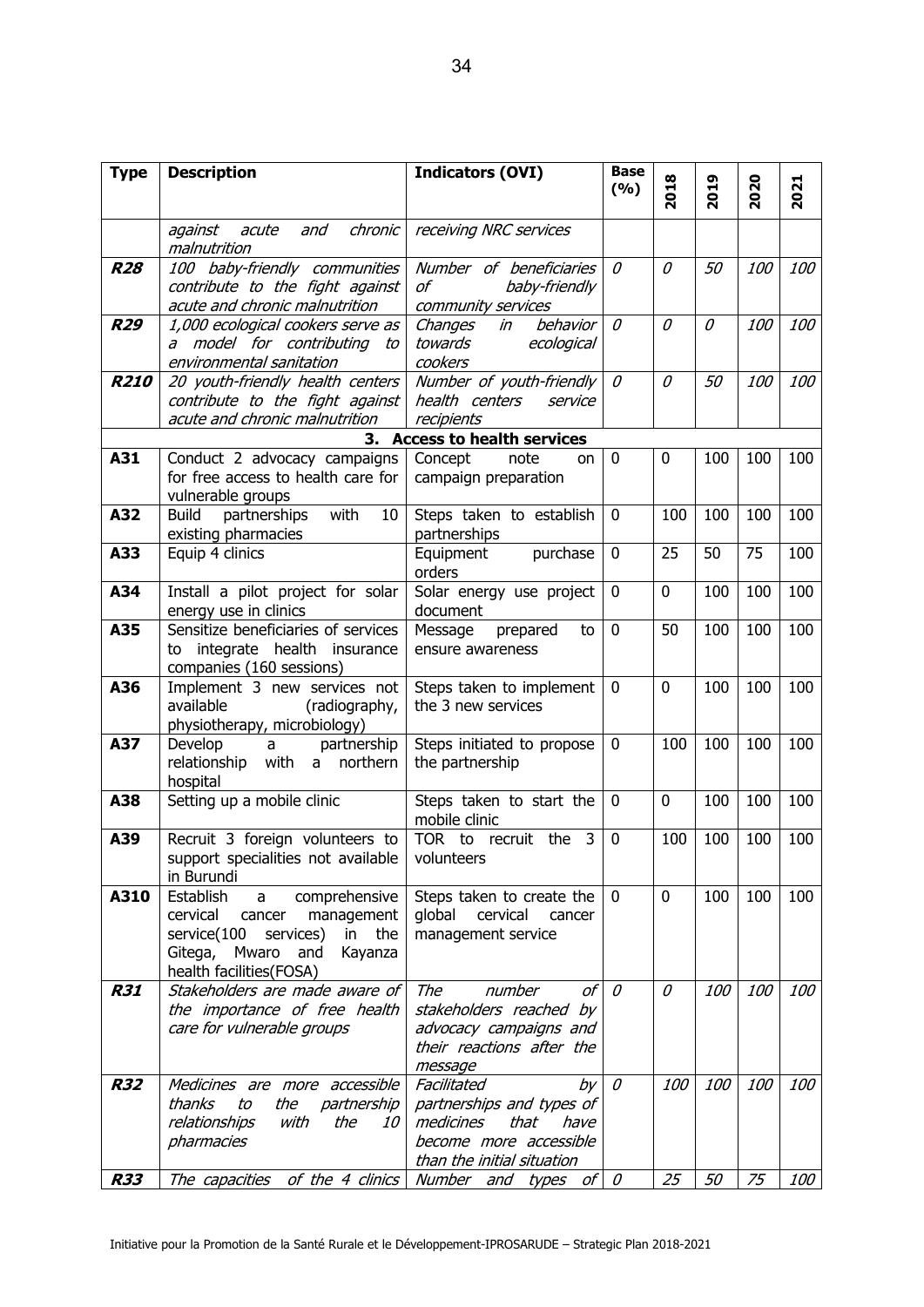| <b>Type</b> | <b>Description</b>                                                                                                                                             | <b>Indicators (OVI)</b>                                                                                                  | <b>Base</b>  |             |            |            |            |
|-------------|----------------------------------------------------------------------------------------------------------------------------------------------------------------|--------------------------------------------------------------------------------------------------------------------------|--------------|-------------|------------|------------|------------|
|             |                                                                                                                                                                |                                                                                                                          | (%)          | 2018        | 2019       | 2020       | 2021       |
|             | are strengthened                                                                                                                                               | equipment                                                                                                                |              |             |            |            |            |
| <b>R24</b>  | The solar energy used in clinics<br>hospitalization<br>improves<br>conditions                                                                                  | the<br>The<br>increase<br>in<br>number of lighting hours<br>made possible by solar<br>energy                             | $\mathcal O$ | 0           | 100        | 100        | 100        |
| <b>R35</b>  | Recipients of affected services<br>learn about the need to integrate<br>health insurance companies                                                             | Number of new requests<br>from<br>health<br>insurance<br>companies                                                       | 0            | 50          | 100        | 100        | 100        |
| <b>R36</b>  | Additional<br>radiography,<br>physiotherapy, and microbiology<br>services compensate for the lack<br>of specialized services                                   | number<br>The<br>оf<br>beneficiaries<br>оf<br>specialized services and<br>their rate increase                            | 0            | 0           | <i>100</i> | <i>100</i> | <i>100</i> |
| <b>R37</b>  | Access to health services is<br>through<br>the<br>increasing<br>partnership relationship<br>with a<br>northern hospital                                        | The number and types of<br>health services provided<br>by<br>the<br>hospital<br>partnership                              | 0            | 100         | 100        | 100        | 100        |
| <b>R38</b>  | The access to health services is<br>thanks<br>increasing<br>the<br>to<br>establishment of a mobile clinic                                                      | New services and facilities<br>attributable to the mobile<br>clinic                                                      | $\theta$     | 0           | 100        | 100        | 100        |
| <b>R39</b>  | The<br>of<br>specialized<br>number<br>services is increasing thanks to<br>the 3 foreign volunteers recruited                                                   | The number and types of<br>services<br>specialized<br>provided<br>by<br>the<br>$\mathcal{Z}_{\mathcal{Z}}$<br>volunteers | $\theta$     | 100         | 100        | 100        | 100        |
| <b>R310</b> | Comprehensive management of<br>cervical cancer compensates for<br>lack of specialized services in the<br>Gitega, Mwaro, and Kayanza<br>health facilities(FOSA) | The number of people<br>receiving comprehensive<br>management of cervical<br>cancer                                      | 0            | 0           | 100        | 100        | 100        |
|             |                                                                                                                                                                | 4. Support to the promotion of sustainable development                                                                   |              |             |            |            |            |
| A41         | Initiate small livestock in 5,000<br>households                                                                                                                | List of people identified to<br>benefit from support for<br>small livestock breeding                                     | $\mathbf{0}$ | 25          | 50         | 75         | 100        |
| A42         | Create 100 soap factories and<br>150 product processing units                                                                                                  | List of persons identified<br>to receive support for the<br>creation of soap factories<br>and processing units           | $\mathbf 0$  | 0           | 50         | 75         | 100        |
| A43         | Popularize mushroom cultivation<br>among 5,000 households                                                                                                      | List of persons identified<br>to try mushroom growing                                                                    | $\mathbf 0$  | 0           | 50         | 75         | 100        |
| A44         | Implement 40 model fields in<br>targeted communes                                                                                                              | Sites identified to house<br>the 40 model fields                                                                         | $\mathbf 0$  | 25          | 50         | 75         | 100        |
| A45         | Buy<br>$\overline{4}$<br>plots of<br>land<br>for<br>agricultural activities                                                                                    | Steps taken to purchase<br>the 4 plots of land                                                                           | 0            | 0           | 50         | 100        | 100        |
| A46         | Set up a plant to transform<br>waste into organic fertilizer                                                                                                   | Steps taken to set up the<br>plant                                                                                       | $\mathbf 0$  | $\mathbf 0$ | 0          | 100        | 100        |
| A47         | Implement 720<br>VSLAs in<br>$\overline{4}$<br>provinces                                                                                                       | Provinces<br>identified<br>for<br>VSLA implementation                                                                    | $\mathbf 0$  | 25          | 50         | 75         | 100        |
| A48         | Support 2,500 young people in<br>the learning and start-up of SMEs<br>in promising niches in rural areas                                                       | List of young people<br>identified to benefit from<br>SME small business start-<br>up support                            | $\mathbf 0$  | 25          | 50         | 75         | 100        |
| A49         | Training 200 young people out of                                                                                                                               | List of young people $\vert 0 \vert$                                                                                     |              | $\mathbf 0$ | 100        | 100        | 100        |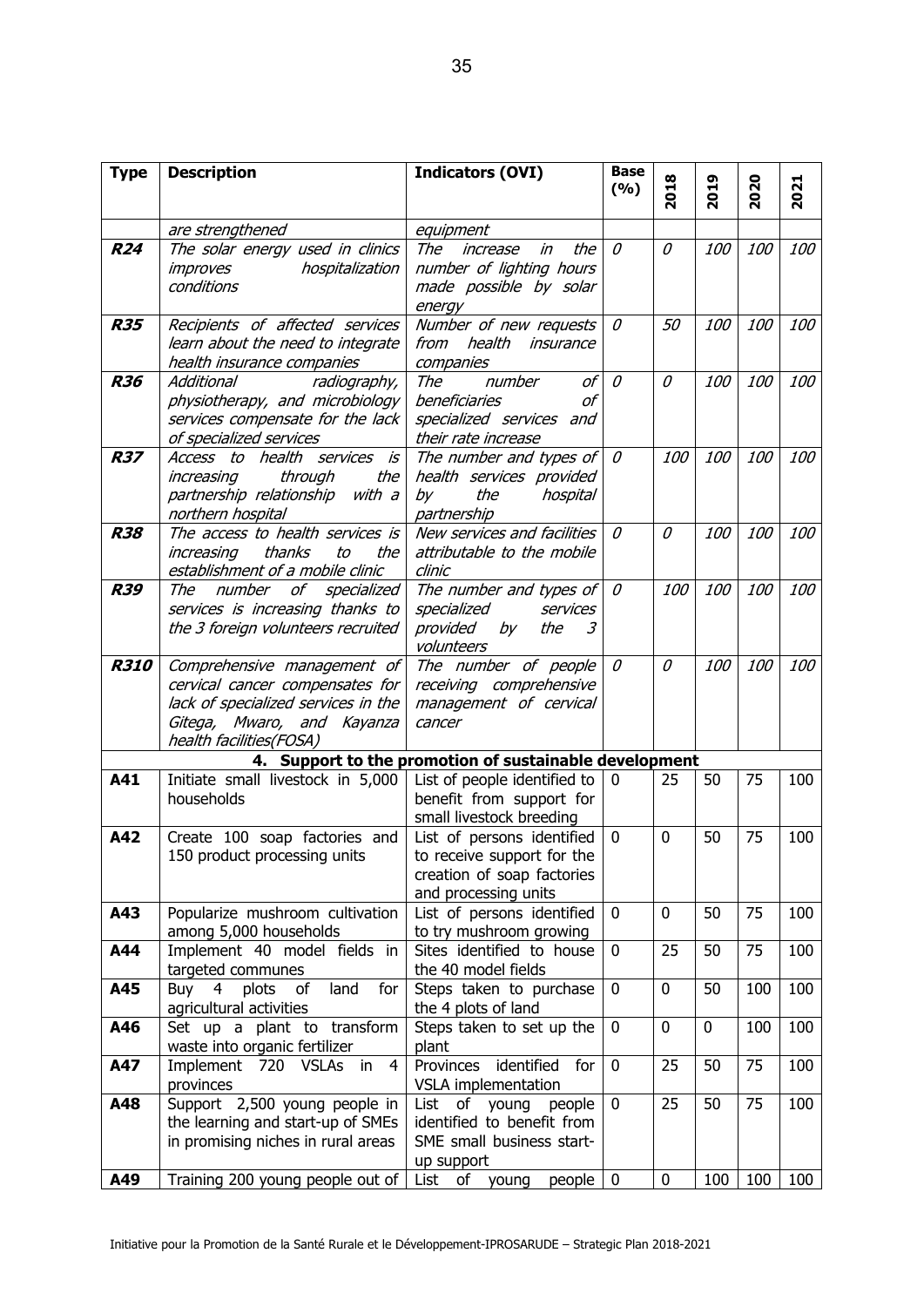| <b>Type</b> | <b>Description</b>                                                                                               | <b>Indicators (OVI)</b>                                                                           | <b>Base</b><br>(9/0) | 2018         | 2019     | 2020       | 2021       |
|-------------|------------------------------------------------------------------------------------------------------------------|---------------------------------------------------------------------------------------------------|----------------------|--------------|----------|------------|------------|
|             | school in vocational occupations                                                                                 | identified for vocational<br>training                                                             |                      |              |          |            |            |
| <b>R41</b>  | The living conditions of 20.000<br>households are improving                                                      | Additional needs met by<br>small livestock breeding                                               | $\mathcal O$         | 25           | 50       | 75         | 100        |
| <b>R42</b>  | The living conditions of the<br>beneficiaries of soap factories<br>and product processing units are<br>improving | Additional<br>needs<br>met<br>through these IGAs                                                  | $\theta$             | 0            | 50       | 75         | <i>100</i> |
| <b>R43</b>  | The income sources of 5,000<br>households are diversified thanks<br>to mushroom cultivation                      | Additional income from<br>mushroom cultivation                                                    | 0                    | 0            | 50       | 75         | 100        |
| <b>R44</b>  | The culture patterns of the<br>surrounding populations of the<br>40 model fields are improving                   | Innovation in crop models<br>related to model fields                                              | $\mathcal{O}$        | 25           | 50       | 75         | 100        |
| <b>R45</b>  | Agricultural activities are carried<br>out on purchased land                                                     | Number and types of field<br>activities carried out                                               | $\theta$             | $\theta$     | 50       | <i>100</i> | <i>100</i> |
| <b>R46</b>  | Producers are diversifying the<br>methods of fertilization<br>with<br>organic fertilizer made<br>from<br>waste   | of<br><b>Number</b><br>producers<br>purchasing<br>the<br>new<br>fertilizer and quantities<br>sold | $\theta$             | $\mathcal O$ | $\theta$ | 100        | 100        |
| <b>R47</b>  | 4 provinces have VSLAs                                                                                           | Financial<br>services<br>provided and the number<br>of beneficiaries                              | $\theta$             | 25           | 50       | 75         | 100        |
| <b>R48</b>  | 2.500 youth supported start-up<br><b>SMEs</b>                                                                    | Number of SMEs created                                                                            | $\theta$             | 25           | 50       | 75         | <i>100</i> |
| <b>R49</b>  | The capacities of 200 youth in<br>vocational occupations are being<br>strengthened                               | of<br>Number<br>training<br>beneficiaries and types of<br>capacity building                       | $\theta$             | $\theta$     | 100      | 100        | <i>100</i> |